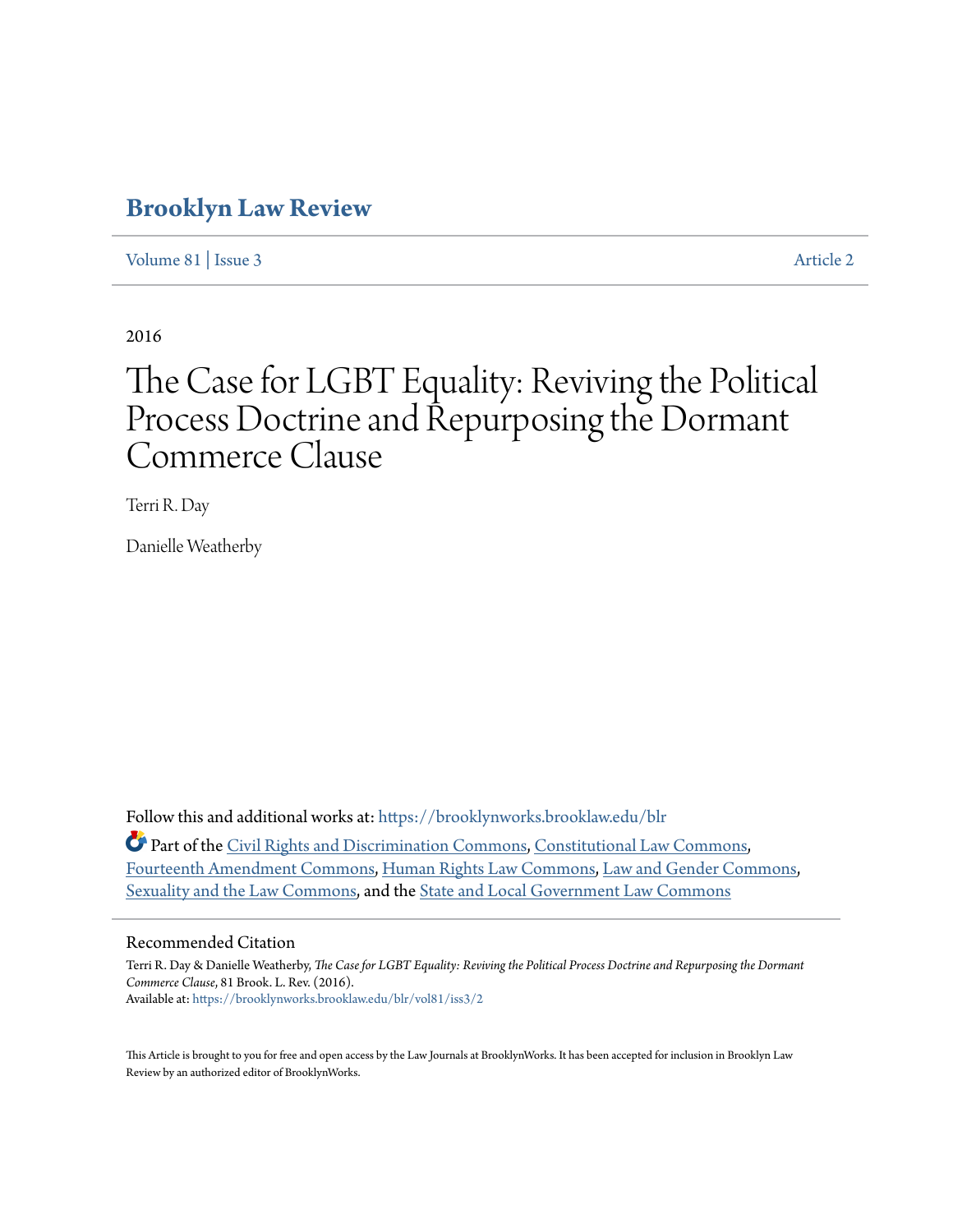# The Case for LGBT Equality

# REVIVING THE POLITICAL PROCESS DOCTRINE AND REPURPOSING THE DORMANT COMMERCE CLAUSE

#### *Terri R. Day*† *& Danielle Weatherby*††

#### **INTRODUCTION**

In February 2015, ultraconservative Arkansas Senator Bart Hester introduced Arkansas Senate Bill 202, the "Intrastate Commerce Improvement Act," and it quickly passed through both houses of the Arkansas legislature.<sup>1</sup> Dubbed "Hester's Law," S.B. 202 prohibits municipalities from carving out civil rights protections for populations that are not already protected by Arkansas state law.<sup>2</sup> As such, it ostensibly restricts cities like the progressive university community of Fayetteville from passing civil rights ordinances that extend antidiscrimination protections to the lesbian, gay, bisexual, and transgender (LGBT) community.<sup>3</sup>

†† Assistant Professor of Law, University of Arkansas School of Law; J.D., University of Florida Levin College of Law (2005); B.A., Franklin and Marshall College (2002). My deepest appreciation goes out to Wynne Tan, my research assistant and dear friend, who worked tirelessly to put the finishing touches on this article.

<sup>2</sup> Ark. S.B. 202; ARK. CODE ANN. §§ 14-1-401 to -403 (West 2015).

<sup>3</sup> Todd Gill, *Proposed Bill Would Prohibit Future Civil Rights Ordinances*, FAYETTEVILLE FLYER (Feb. 3, 2015), http://www.fayettevilleflyer.com/2015/02/03/proposedbill-would-prohibit-future-civil-rights-ordinances/ [http://perma.cc/E7DA-694N]; Jeff Guo,

<sup>†</sup> Professor of Law, Barry University Dwayne O. Andreas School of Law; LL.M., Yale University (1995); J.D., University of Florida (1991); M.S.S.A., Case Western Reserve University (1976); B.A., University of Wisconsin, Madison (1974). Many thanks to Mary "Kati" Haupt and Allison Evans, whose work on equal protection as applied to LGBT individuals and the political process doctrine, respectively, helped inform sections in this article. Beyond their research, Kati's and Allison's help in thinking about the issues in this article have been invaluable. I also want to express gratitude to Barry University School of Law and Dean Diaz for supporting the writing of this article.

<sup>1</sup> S.B. 202, 90th Gen. Assemb., Reg. Sess. (Ark. 2015); *see also* Jeff Guo, *That Anti-Gay Bill in Arkansas Actually Became Law Today. Why Couldn't Activists Stop It?*, WASH. POST (Feb. 23, 2015), http://www.washingtonpost.com/blogs/govbeat/wp/201 5/02/23/that-anti-gay-bill-in-arkansas-actually-became-law-today-why-couldnt-activists -stop-it/ [http://perma.cc/9XUB-MS73]; Julia Craven, *Arkansas House Votes in Favor of LGBT Discrimination*, HUFFINGTON POST (Feb. 13, 2015, 5:59 PM), http://www.huffingtonpost.com/2015/02/13/arkansas-lgbt-discrimination\_n\_6680802.html [http://perma.cc/6M2X-S7AB].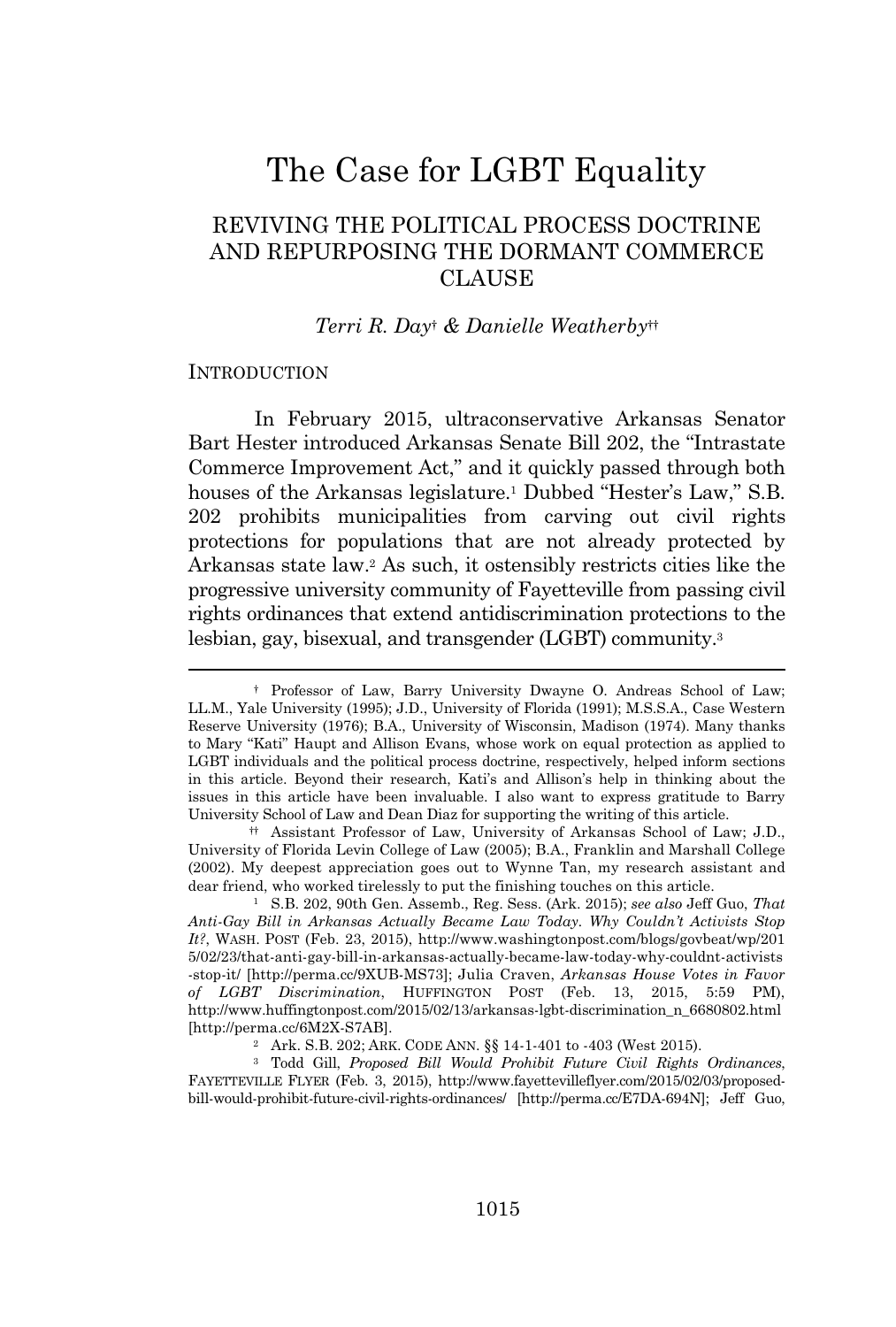Hester's Law came as a reaction to a civil rights battle that played out the year before in Fayetteville.<sup>4</sup> Less than six months after the Fayetteville City Council passed Chapter 119, a local ordinance prohibiting discrimination on the basis of sexual orientation and gender identity, the voters repealed it in a December 2014 special election.<sup>5</sup> Hester's Law codified what seemed to be the ultimate will of the Fayetteville people—that antidiscrimination protections remain limited, protecting only those groups already covered by the Arkansas Civil Rights Act.

In an effort to circumvent the constraints of Hester's Law, Fayetteville attempted to pass another ordinance, known as the Uniform Civil Rights Protection, $\epsilon$  this time referencing existing state protections for sexual orientation and gender identity in the Arkansas Anti-Bullying Act.<sup>7</sup> After the City of Fayetteville waged a second war in the epic battle over civil rights, the positive results of its efforts were challenged under Hester's Law.<sup>8</sup>

*What Everybody Missed During the Fight over Religious Freedom Laws This Year*, WASH. POST (Apr. 6, 2015), http://www.washingtonpost.com/blogs/govbeat/wp/2015/04/06/whateverybody-missed-during-the-fight-over-religious-freedom-laws-this-year/ [http://perma.cc/ KR8C-FVUC].

<sup>4</sup> Gill, *supra* note 3; John Lyon, *New Law Seeks to Bar Anti-Discrimination Ordinances, but Interpretations Vary*, ARK. NEWS (July 22, 2015, 5:19 PM), http://arkansasnews.com/news/arkansas/new-law-seeks-bar-anti-discrimination-ordinancesinterpretations-vary [http://perma.cc/9NT8-RKGY].

<sup>5</sup> Lyon, *supra* note 4.

<sup>6</sup> Fayetteville, Ark., Ordinance No. 5781 (June 16, 2015); Todd Gill, *New Civil Rights Ordinance Announced in Fayetteville*, FAYETTEVILLE FLYER (June 5, 2015), http://www.fayettevilleflyer.com/2015/06/05/new-civil-rights-ordinance-announced-infayetteville/ [http://perma.cc/4G72-WR28].

<sup>7</sup> Gill, *supra* note 6.

<sup>8</sup> *Id*.; *see also* Brenda Blagg, *Between the Lines: Cities Defy Lawmakers' Intent: Future of Local Laws May Still Rest in Legislators' Hands*, NORTHWEST ARK. DEMOCRAT-GAZETTE (July 29, 2015). On September 8, 2015, the people of Fayetteville voted the Uniform Civil Rights Protection Ordinance 5781 into city code. Bil Browning, *Fayetteville, Arkansas Voters Returned to Ballot Box over LGBT Civil Rights*, ADVOC. (Sept. 8, 2015, 9:10 PM), http://www.advocate.com/arkansas/2015/09/08/fayetteville-votedlgbt-rights-again [http://perma.cc/P344-F5GV]. Days before the election, Protect Fayetteville, an organized group of opponents of Ordinance 5781, filed a lawsuit seeking an injunction of the election and arguing that 5781 violated Hester's Law and was therefore unenforceable. *Protect Fayetteville Files Lawsuit Challenging Validity of Civil Rights Ordinance*, 5NEWS (Aug. 31, 2015, 9:47 PM), http://5newsonline.com/2015/08/31/protectfayetteville-files-lawsuit-challenging-validity-of-civil-rights-ordinance/ [http://perma.cc/56K G-L2HD]. Circuit Court Judge Doug Martin denied the group's request for an injunction immediately. *Id.* Months later, after the ordinance went into effect and the parties had time to adequately brief the court, Judge Martin dismissed the lawsuit, concluding that Ordinance 5781 did not violate the plain language of Hester's Law. Zuzanna Sitek, *Circuit Court Judge Upholds Fayetteville Civil Rights Ordinance*, 5NEWS (Mar. 1, 2016, 6:01 PM), http://5newsonline.com/2016/03/01/circuit-court-judge-upholds-fayetteville-civil-rights-ordin ance/ [http://perma.cc/9HHK-CQCT]. His reasoning echoes the arguments advanced by the City of Fayetteville. He found that Hester's Law does not preclude the protection of LGBT individuals because it simply prohibits municipalities from creating protected classes *not covered in state law*, and there are already antibullying protections in state law for LGBT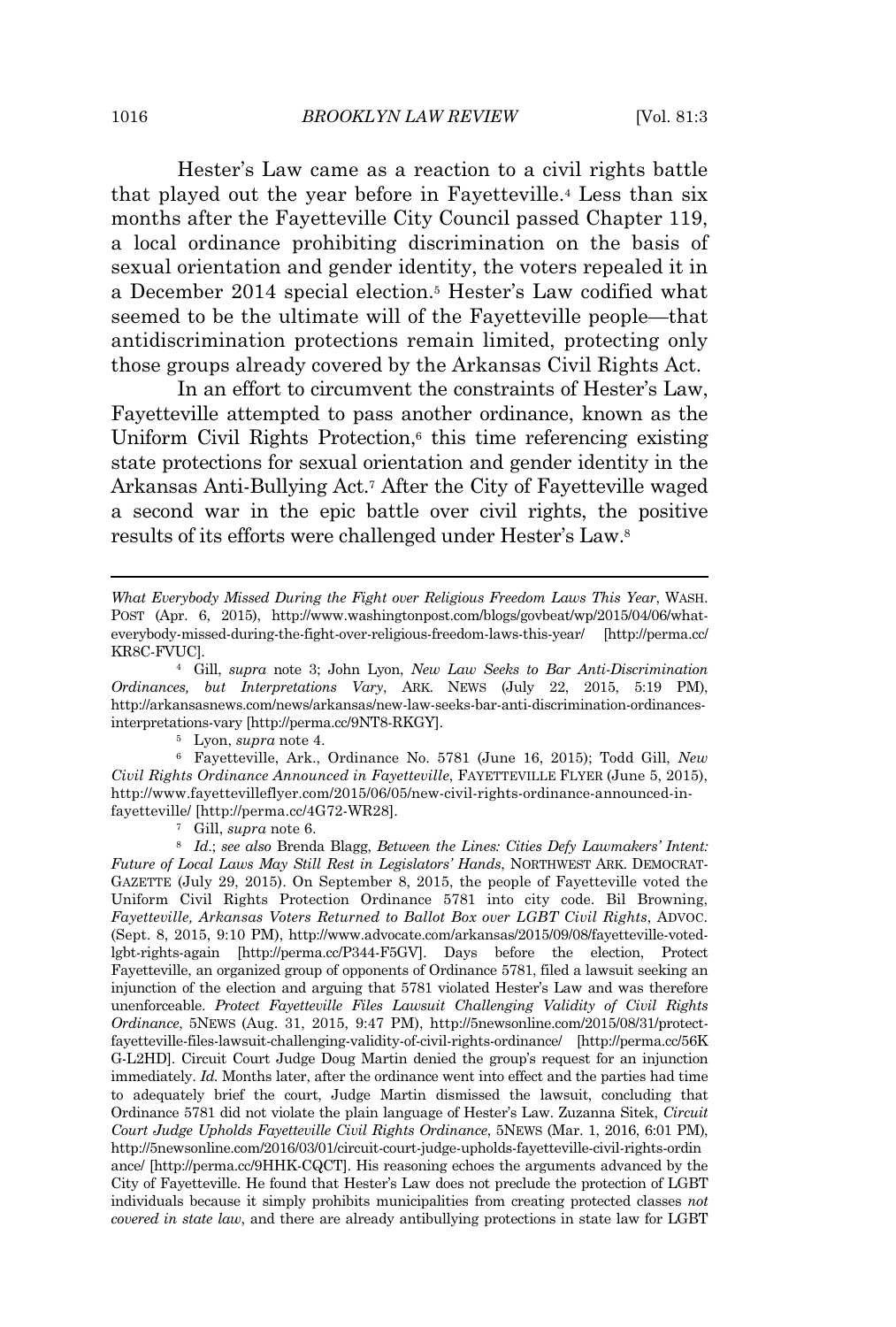Legislation resembling Hester's Law has been passed in Tennessee and is currently pending legislative approval in Texas and West Virginia.<sup>9</sup> In Montana, Michigan, Nebraska, and Oklahoma, bills like Tennessee's and West Virginia's have been considered but were postponed in committee.<sup>10</sup> These laws would add to the growing patchwork of robust free exercise laws and represent the fruits of the right-wing, religiously conservative effort to preempt the realm of LGBT civil rights.<sup>11</sup> Taking direct aim at the judiciary's efforts to uphold the constitutional rights of minorities like gays and lesbians, in the aggregate, these laws lead to a system of condoned discrimination under the guise of religious freedom and the political process.<sup>12</sup>

As state legislatures in the South and Midwest pass reactive laws that pit religion against civil rights, the residents of these states are on the defensive against LGBT rights, exercising their veto power at the ballot box through the political process.<sup>13</sup> As the narrative of Fayetteville's city ordinance indicates, the majority can override a minority of elected decision makers. The question is—should they?

<sup>10</sup> H.B. 516, 62d Leg., Reg. Sess. (Mont. 2011) (died in committee); H.B. 5039, 96th Leg., Reg. Sess. (Mich. 2011) (died in committee); Leg. B. 912, 102d Leg., 2d Sess. (Neb. 2012) (indefinitely postponed); H.B. 2245, 53d Leg., 2d Sess. (Okla. 2012) (died in committee).

<sup>11</sup> Danielle Weatherby, *The Arkansas "Mini-RFRA" is Bad Policy*, 2015 ARK. L. NOTES 1669 (2015).

<sup>12</sup> *Id.*

<sup>13</sup> Sean Delaney, *Sterling Heights: Council Votes to Repeal Controversial Non-Discrimination Ordinance*, ADVISOR & SOURCE NEWSPAPERS (Sept. 17, 2014), http://www.sourcenewspapers.com/articles/2014/09/17/news/doc5419bacc89f78749199554.txt [http://perma.cc/WAR6-RWAF]; Todd Gill, *Voters Repeal Civil Rights Ordinance in Fayetteville*, FAYETTEVILLE FLYER (Dec. 9, 2014), http://www.fayettevilleflyer.com/2014/12 /09/voters-repeal-civil-rights-ordinance-in-fayetteville/ [http://perma.cc/UPT4-LHUD]; Devin Kelly, *Anchorage Voters Favor Unions in Repealing Mayor Sullivan's Labor Law Rewrite*, ALASKA DISPATCH NEWS (Nov. 4, 2014), http://www.adn.com/article/20141104/anchoragevoters-favor-unions-repealing-mayor-sullivans-labor-law-rewrite [http://perma.cc/JN6B-FDSJ]; Sarah Parvini, *Springfield, Mo., Voters Repeal LGBT Anti-Discrimination Law*, L.A. TIMES (Apr. 8, 2015, 12:12 PM), http://www.latimes.com/nation/la-na-missouri-anti discrimination-law-20150408-story.html [http://perma.cc/CW9J-EJE4]; Amanda Terkel, *Chattanooga Voters Reject Law Extending LGBT Protections*, HUFFINGTON POST (Aug. 8, 2014, 2:59 PM), http://www.huffingtonpost.com/2014/08/08/chattanooga-lgbt\_n\_ 5662602.html [http://perma.cc/XZF2-KZD2].

students. *Id.* Although Judge Martin did not rule on the constitutionality of Hester's Law, an appeal by the Protect Fayetteville group is now pending in the state's highest court.

<sup>9</sup> *See* TENN. CODE ANN. §§ 7-51-1801 to -1802 (West 2015); TENN. CODE ANN. § 4- 21-102 (West 2012) (adding in a new definition of "Sex" to include only "the designation of an individual person as male or female as indicated on the individual's birth certificate"); *see also* H.B. 1556, 2015 Leg., 84th Sess. (Tex. 2015), http://www.capitol.state.tx.us/ tlodocs/84R/billtext/pdf/HB01556I.pdf#navpanes=0 [http://perma.cc/66D5-N6VB]; S.B. 1155, 2015 Leg., 84th Sess. (Tex. 2015), http://www.legis.state.tx.us/tlodocs/84R/billtext/pdf/ SB01155I.pdf#navpanes=0 [http://perma.cc/2YU6-W8HK]; H.B. 2881, 2015 Leg., 82d Reg. Sess. (W. Va. 2015), http://www.legis.state.wv.us/Bill\_Text\_HTML/2015\_SESSIONS/RS/ pdf\_bills/HB2881%20INTR%20PRINTED.pdf [http://perma.cc/W2A5-NN9C].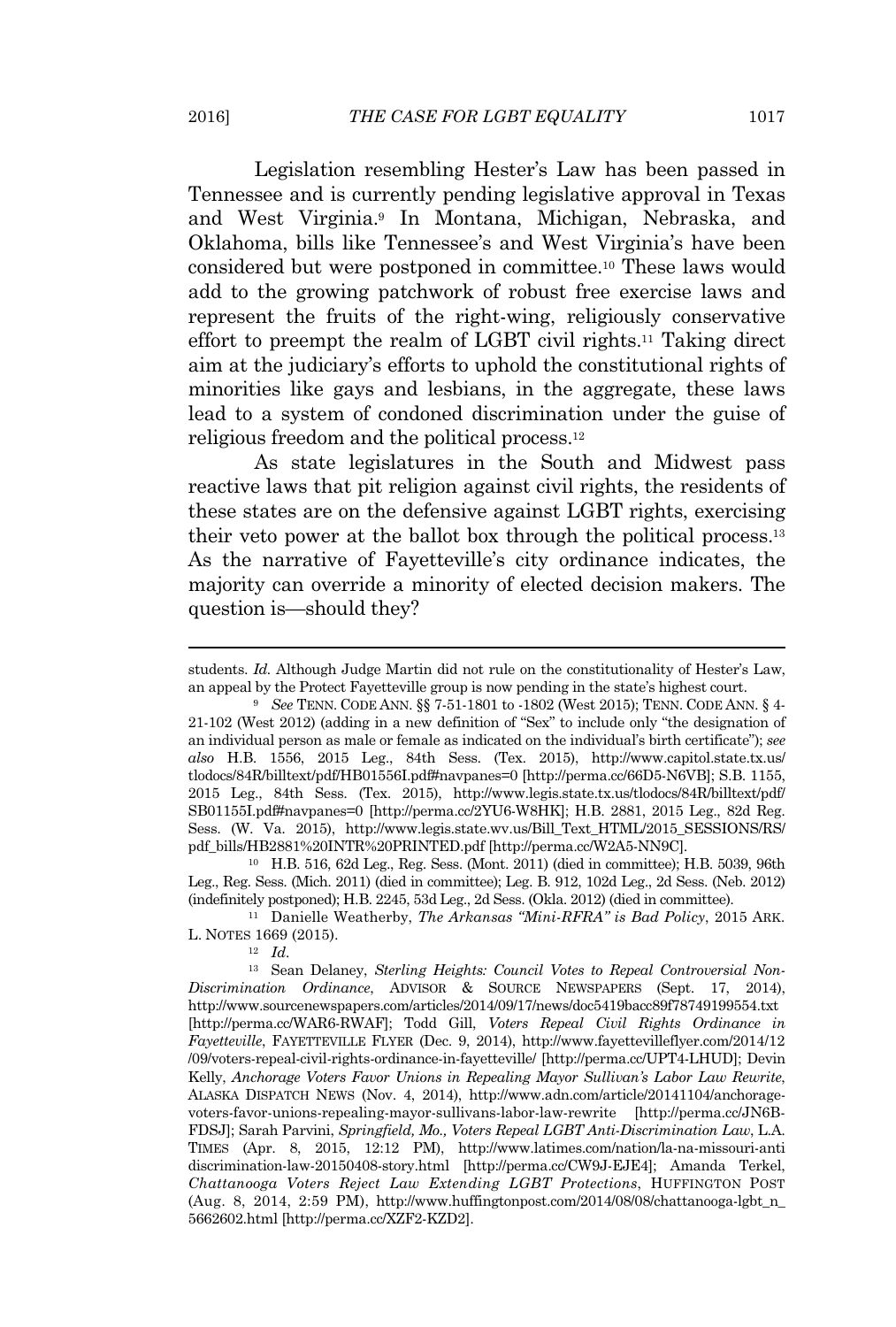Now that the U.S. Supreme Court has definitively recognized the right of same-sex couples to marry, legislators and citizens are actively utilizing the political process, through voter initiatives, to limit or extend the momentum ignited by the *Obergefell v. Hodges* decision.<sup>14</sup> Even before the Court announced its decision, voters and legislators on both sides of the debate were considering ways to further their political agendas surrounding the LGBT civil rights movement.<sup>15</sup>

Those efforts have taken several forms. The most notable are local nondiscrimination ordinances (NDOs), robust state religious freedom laws, and statewide initiatives to invalidate or block local expansion of antidiscrimination protections, particularly in the area of public accommodations.<sup>16</sup> Since 1974, there have

<sup>16</sup> *See, e.g.*, AUSTIN, TEX., CODE OF ORDINANCES § 2-1-148 (2011) (prohibiting discrimination on the bases of sexual orientation and gender identity, among other categories); SAN ANTONIO, TEX., CODE OF ORDINANCES § 2-550 (2013) (same); UTAH CODE § 34A-5-106 (West 2015) (prohibiting discrimination in housing and employment on the bases of sexual orientation and gender identity). *But see* H.B. 1228, 90th Gen. Assemb. Reg. Sess. (Ark. 2015) (broad religious freedom bill that would have allowed individuals and businesses to refuse services to LGBT patrons); ALA. CONST. amend. 622 (ratified 1999); ARIZ. REV. STAT. §§ 41-1493 to -1493.02 (2007) (mini religious freedom law); CONN. GEN. STAT. § 52-571b (2001) (same); FLA. STAT. §§ 761.01-761.05 (2015); S.B. 129, 153rd Gen. Assemb. (Ga. 2015) (same); IDAHO CODE §§ 73-401 to -404 (2000); ILL. COMP. STAT. § 775-35 (1998) (same); S.B. 101, 119th Gen. Assemb., Reg Sess. (Ind. 2015) (same); KAN. STAT. ANN. §§ 60-5301 to -5305 (West 2013) (same); LA. STAT. ANN. §§ 13:5231-5242 (2010) (same); S.B. 4 (Mich. 2015) (same); S.B. 2681, Reg. Sess. (Miss. 2014) (same); MO. REV. STAT. §§ 1.302- 1.307 (2003) (same); N.M. STAT. §§ 28-22-1 to 5 (2015) (same); OKLA. STAT. tit. 272 §§ 51-251 to -258 (2000) (same): PA. CONS. STAT. § 214 (2002) (same); 42 R.I. GEN. LAWS §§ 42-80.1-1 to -3 (West 2014) (same); S.C. CODE ANN. §§ 1-32-10 to -60 (2014) (same); S.B. 2294, 108th Gen. Assemb. (Tenn. 2014) (same); TEX. REV. CIV. STAT. ANN. art. 5. §§ 110.001 to .012 (West 1999) (same); VA. CODE § 57-2.02 (2009) (same); H.B. 0083 (Wyo. 2015); *see also* Mike McPhate, *Mississippi Law on Serving Gays Proves Divisive*, N.Y. TIMES (Apr. 14, 2016), http://www.nytimes.com/2016/04/15/us/mississippi-gay-lgbt-discrimination-religion.html?em c=edit\_tnt\_20160414&nlid=48778543&tntemail0=y&\_r=0 [http://perma.cc/GP89-5YL3]; Jonathan M. Katz & Eric Eckholm, *Anti-Gay Laws Bring Backlash in Mississippi and*

<sup>14</sup> Obergefell v. Hodges, 135 S. Ct. 2584 (2015).

<sup>15</sup> *See* Richard Fausset & Alan Blinder, *States Weigh Legislation to Let Businesses Refuse to Serve Gay Couples*, N.Y. TIMES (Mar. 5, 2015), http://www.nytimes.com/ 2015/03/06/us/anticipating-nationwide-right-to-same-sex-marriage-states-weigh-religiousexemption-bills.html?\_r=0 [http://perma.cc/GPW7-6N2A] (explaining how bills that would allow businesses to discriminate against LGBT customers were considered in Arizona, Arkansas, Georgia, Colorado, Hawaii, Indiana, Michigan, Utah, West Virginia, and Wyoming); Tim Farley, *Marriage License Bill Targets Same-Sex Couples, Federal Government Intrusion*, RED DIRT REP. (Jan. 22, 2015), http://www.reddirtreport.com/reddirt-news/marriage-license-bill-targets-same-sex-couples-federal-government-intrusion [http://perma.cc/LK2E-4MDP] (proposed Oklahoma bill would prohibit state-recognized marriages so that city clerks would not have to recognize same-sex marriages); Molly Hennessey-Fiske, *Texas Legislative Panel Votes to Restrict Same-Sex Marriage*, L.A. TIMES (Apr. 22, 2015, 6:15 PM), http://www.latimes.com/nation/nationnow/la-na-texas-same-sexmarriage-20150422-story.html [http://perma.cc/N6S3-DRQR]; James Nord, *Gay Marriage Supporters Unveil Proposed Legislation*, MINNPOST (Feb. 27, 2013), https:// www.minnpost.com/politics-policy/2013/02/gay-marriage-supporters-unveil-proposedlegislation [http://perma.cc/F8B6-LFVN].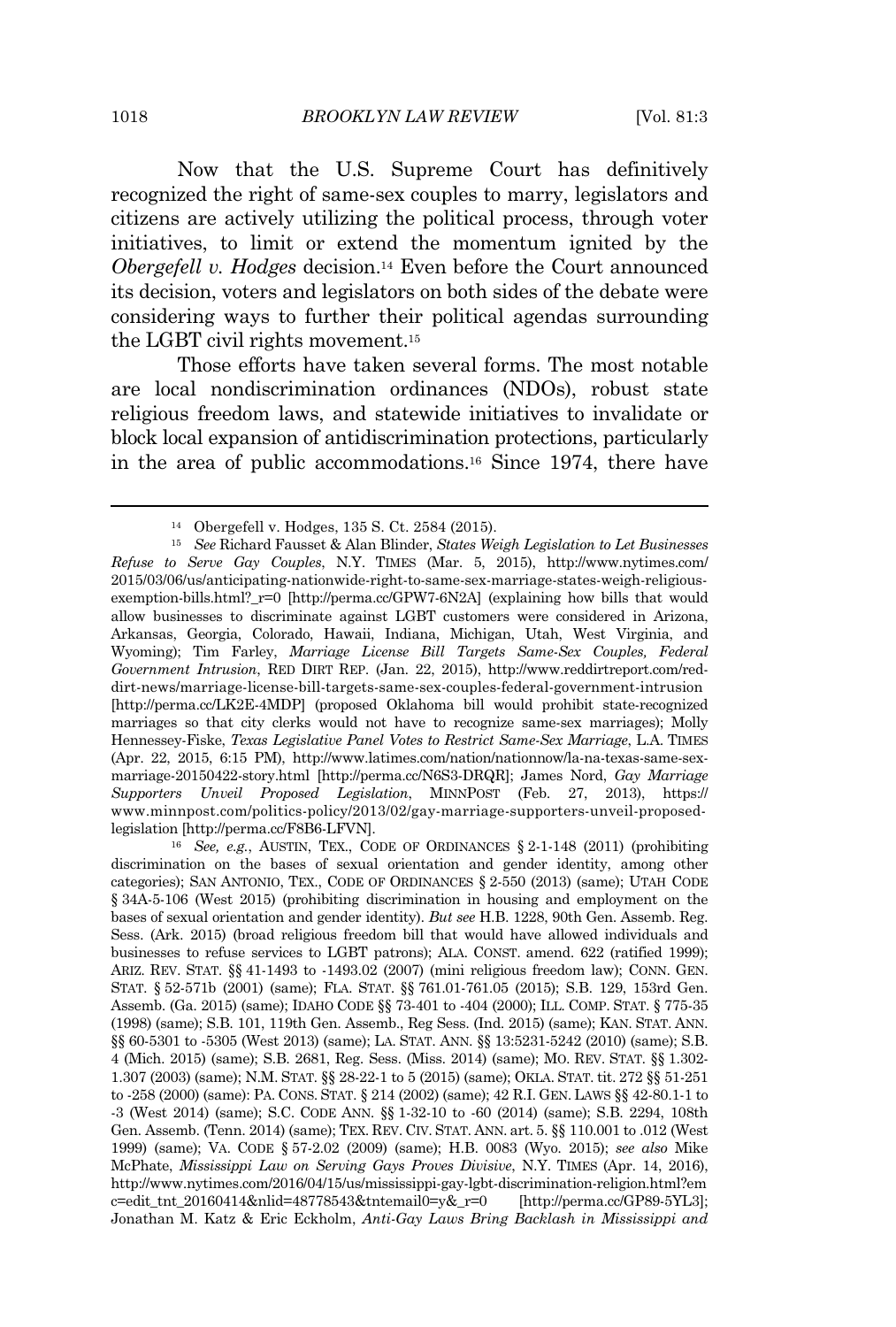been at least 40 attempts at ballot initiatives to repeal LGBTprotective NDOs, half of which were successful.<sup>17</sup>

This article focuses on the interplay of these local and state initiatives, particularly on how the political process affects LGBT-inclusive nondiscrimination ordinances, where success was or could be feasible at a local level. The battle at the ballot box playing out in Arkansas is just one example of the tug-of-war between LGBT-protective successes at the local level and the state legislative or voter initiatives that reverse or preempt those local successes.

The Arkansas story of push and pull is not the first time that statewide voter initiatives have blocked local efforts to expand LGBT rights. Over two decades ago, Colorado voters amended their state constitution to prohibit any government entity from extending nondiscrimination protections to individuals on the basis of sexual orientation.<sup>18</sup> While legislators in Arkansas, Tennessee, and other states may have drafted legislation like Hester's Law more artfully than the Colorado amendment struck down in *Romer v. Evans*, the two initiatives produced the same results. Since *Romer*, the Supreme Court has not considered the constitutionality of a law restricting the expansion of rights for the LGBT population. Just recently, however, the Court addressed the application of the political process doctrine in upholding a Michigan initiative that banned the use of race-sensitive admissions preferences after university governing boards had previously adopted such policies.<sup>19</sup> In *Schuette v. BAMN*, the Court upheld voters' rights to utilize the political process in deciding the "difficult and delicate" policy issue of affirmative action in college admissions.<sup>20</sup> The narratives of race-based protections and LGBT protections are closely bound.

Historically, courts have applied a judicially created doctrine in assessing the constitutional muster of voter initiatives that aim to change established political decisionmaking processes in ways that create greater hurdles for a minority group (and that

*North Carolina*, N.Y. TIMES (Apr. 5, 2016), http://www.nytimes.com/2016/04/06/us/gayrights-mississippi-north-carolina.html [http://perma.cc/8U3L-3YPH].

<sup>&</sup>lt;sup>17</sup> LILLIAN FADERMAN ET AL., GREAT EVENTS FROM HISTORY: GAY, LESBIAN, BISEXUAL, AND TRANSGENDER EVENTS, 1848-2006 (2007); LISA KEEN & SUZANNE B. GOLDBERG, STRANGERS TO THE LAW: GAY PEOPLE ON TRIAL 1-16 (2001); JOYCE MURDOCH & DEB PRICE, COURTING JUSTICE: GAY MEN AND LESBIANS V. THE SUPREME COURT (2001); LEIGH RUTLEDGE, THE GAY DECADES (1992).

<sup>18</sup> *See* Romer v. Evans, 517 U.S. 620 (1996).

 $^{\rm 19}$  Schuette v. Coal. to Defend Affirmative Action, Integration and Immigrant Rights and Fight for Equal. By Any Means Necessary (BAMN), 134 S. Ct. 1623 (2014).

<sup>20</sup> *Id.* at 1636, 1648.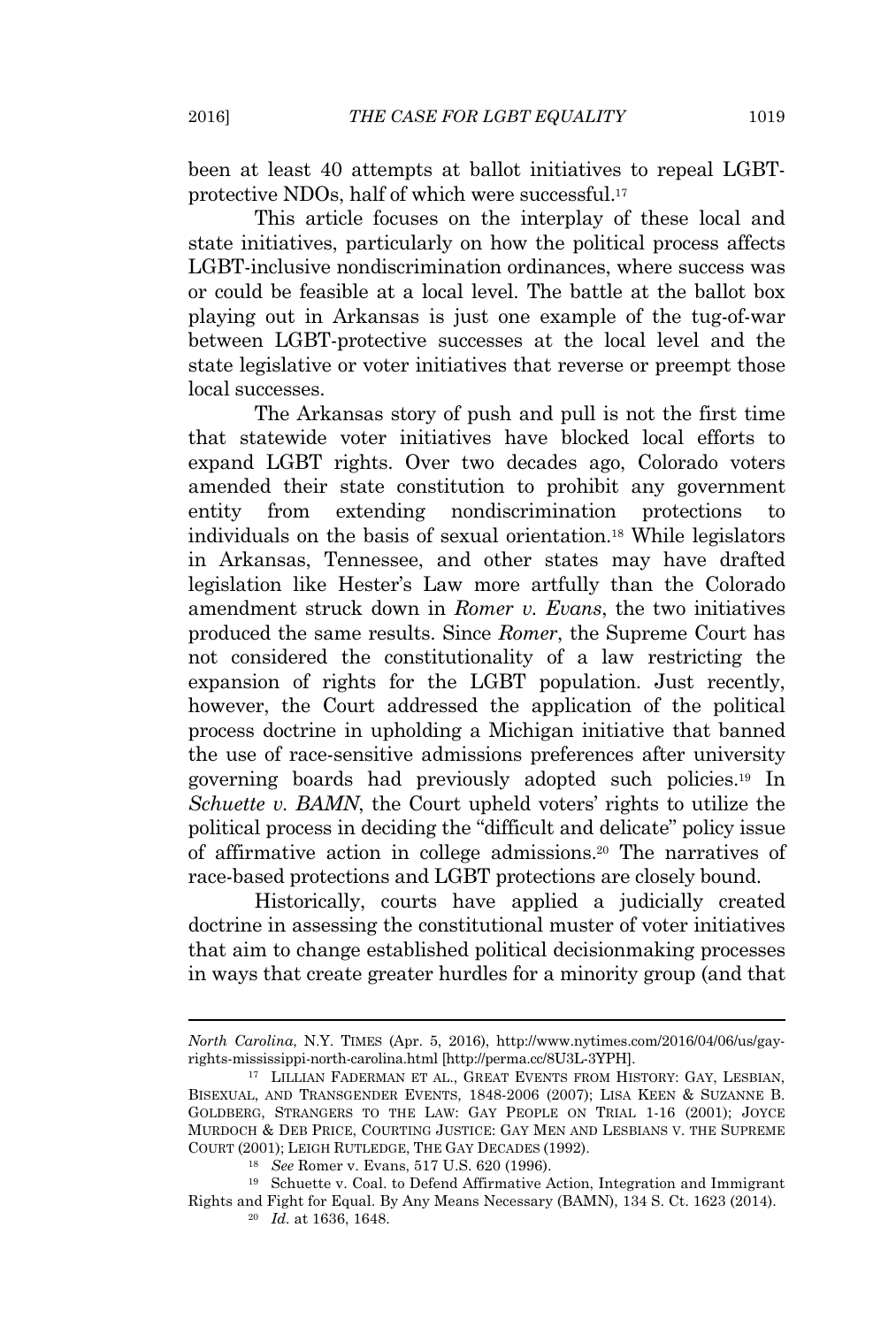group only) to attain beneficial legislation.<sup>21</sup> Pursuant to the political process doctrine,<sup>22</sup> government restructuring,<sup>23</sup> which affects a minority group's equal participation in the political process, triggers strict judicial review, even if intentional discrimination was not the motivation for the legislative restructuring.<sup>24</sup> In both *Romer* and *Schuette*, the Court declined to apply the political process doctrine.<sup>25</sup>

This article considers the political process doctrine and its application to laws like Arkansas's Hester's Law. Despite the fact that the Court has all but abolished the political process doctrine, the policy and theory supporting the doctrine still apply to laws that restructure the legislative process in a way that "change[s] the rules in the middle of the game" for an underrepresented minority group.<sup>26</sup>

Ultimately, the Court is unlikely to invalidate a legislative or voter initiative that bans local efforts to pass LGBT-inclusive NDOs pursuant to the political process doctrine.<sup>27</sup> Instead, this article suggests that courts analyzing the constitutionality of Hester-type laws should adopt a different analytical framework that links private discrimination in public accommodations to the Commerce Clause. While the recognition that private discrimination affects interstate commerce is not novel,<sup>28</sup> the application of this theory—which invokes the Dormant Commerce Clause—is a creative, albeit imperfect, way to fight the next wave of discrimination affecting the LGBT community.

<sup>21</sup> Hunter v. Erickson, 393 U.S. 385, 390-93 (1969); Washington v. Seattle Sch. Dist. No. 1, 458 U.S. 457, 470 (1982); *Schuette*, 134 S. Ct. at 1651-83 (Sotomayor, J., dissenting).

<sup>22</sup> Christopher E. D'Alessio, *A Bridge Too Far: The Limits of the Political Process Doctrine in* Schuette v. Coalition to Defend Affirmative Action, 9 DUKE J. CONST. L. & PUB. POL'Y SIDEBAR 103, 107 (2013) (defining the political process doctrine as a "less familiar [form] and more nuanced branch of the equal protection doctrine"). The traditional equal protection analysis focuses on discriminatory intent; the political process doctrine, on the other hand, looks at the discriminatory results of government restructuring. Specifically, it considers a change in political structure that places special burdens on the ability of the minority to achieve their goals. *Id.* (quoting Vikram D. Amar & Evan H. Caminker, *Equal Protection, Unequal Burdens, and the CCRI*, 23 HASTINGS CONST. L.Q. 1019, 1024 (1996)).

<sup>23</sup> Government restructuring is changing the level at which policy is made and enacted. For instance, Hester-type laws take the power and process to pass LGBTprotective NDOs away from the level of local government to a statewide level.

<sup>24</sup> *Schuette*, 134 S. Ct. at 1651-83 (Sotomayor, J., dissenting).

<sup>25</sup> Romer v. Evans, 517 U.S. 620, 626 (1996); *Schuette*, 134 S. Ct. at 1650 (Breyer, J., concurring).

<sup>26</sup> *Schuette*, 134 S. Ct. at 1653 (Sotomayor, J., dissenting).

<sup>27</sup> *Romer*, 517 U.S. at 625; *Schuette*, 134 S. Ct. at 1650 (Breyer, J., concurring).

<sup>28</sup> Heart of Atlanta Motel, Inc. v. United States, 379 U.S. 241, 247 (1964).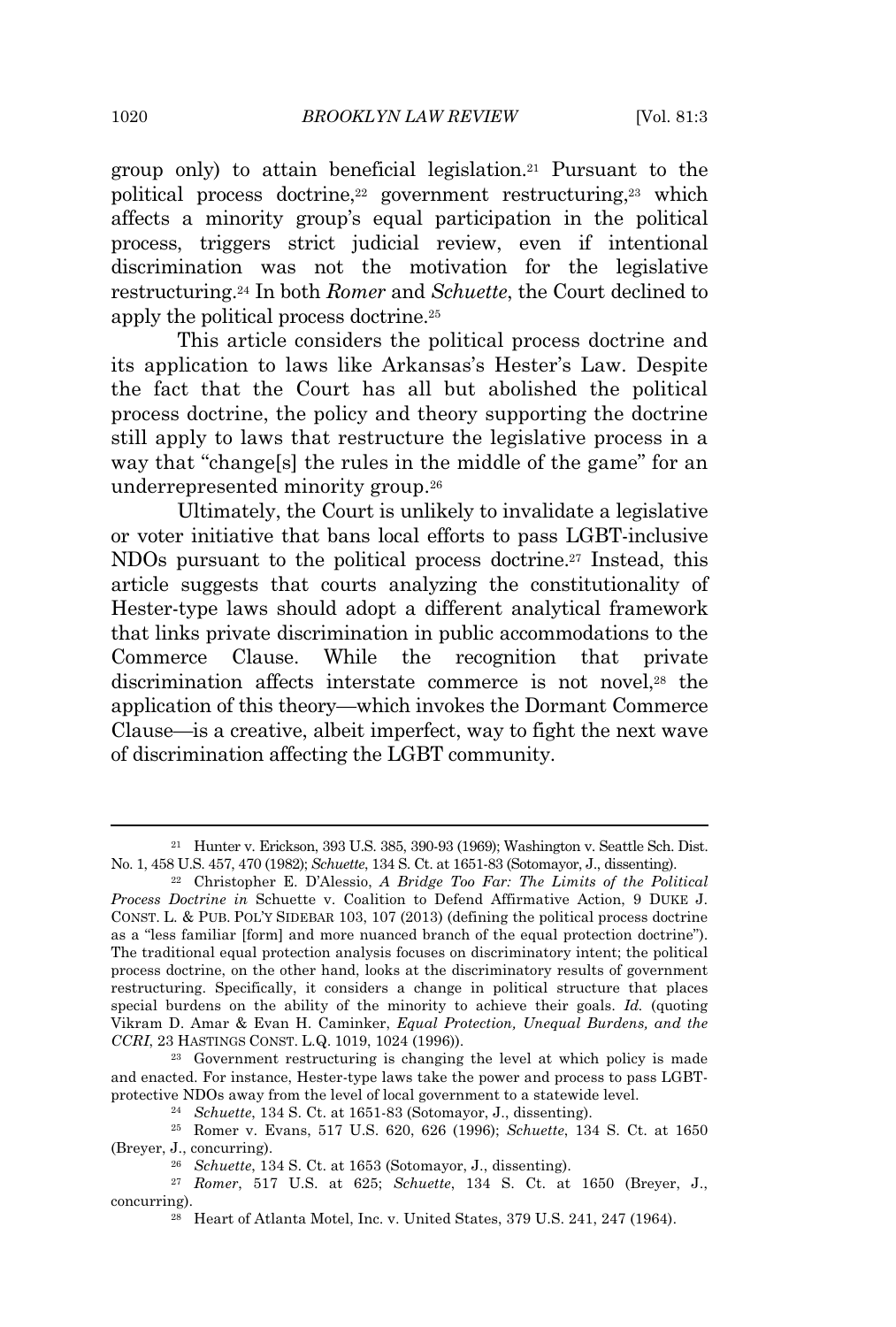Part I of this article frames the historical backdrop that built momentum for the civil rights movement affecting the LGBT community. Part II describes efforts to limit LGBT rights, including laws like Hester's Law and similar legislation in other southern states that restrict cities and local governments from creating nondiscrimination protections for LGBT residents and employees. Part III of this article explains the political process doctrine, which dictates that laws that restructure the political process to obstruct the ability of minorities to enact legislation violate the Equal Protection Clause.<sup>29</sup> While the application of the political process doctrine has been limited to race-based conduct and conduct restricting voting rights, Part IV considers the equal protection implications of laws like Hester's Law that aim to preempt intrastate civil rights laws.

In conclusion, this article suggests a novel analytical framework for analyzing the constitutionality of laws like Arkansas's Hester's Law. Pursuant to the Dormant Commerce Clause analysis, laws that restrict municipalities from carving out antidiscrimination protections for minority groups negatively affect interstate commerce and therefore, if challenged, should be found unconstitutional.

## I. THE LGBT CIVIL RIGHTS MOVEMENT

#### *A. The Rise of LGBT Advocacy*

The modern-day LGBT civil rights movement rose in tandem with other new liberal social movements, such as Black Power and the anti-Vietnam War protests of the 1960s.<sup>30</sup> As other minority groups found their voice, so too did groups organizing around their nontraditional sexual identities or preferences.<sup>31</sup> This new radicalism is often attributed to the 1969 Stonewall riots, during which a group of LGBT patrons at a New York bar resisted a police raid.<sup>32</sup>

In the early morning of June 28, 1969, at the Stonewall Inn, a popular gay bar in Greenwich Village, New York, a police

<sup>29</sup> *Schuette*, 134 S. Ct. at 1651-82 (Sotomayor, J., dissenting).

<sup>30</sup> John D'Emilio, "*After Stonewall*,*" in* QUEER CULTURES 3-35 (Deborah Carlin & Jennifer DiGrazia eds., 2004).

<sup>31</sup> *Id.*

<sup>32</sup> *Id.*; Vern Bullough, *When Did the Gay Rights Movement Begin?*, HIST. NEWS NETWORK (Apr. 17, 2005), http://historynewsnetwork.org/article/11316 [http://perma.cc/ V3NV-6NUV].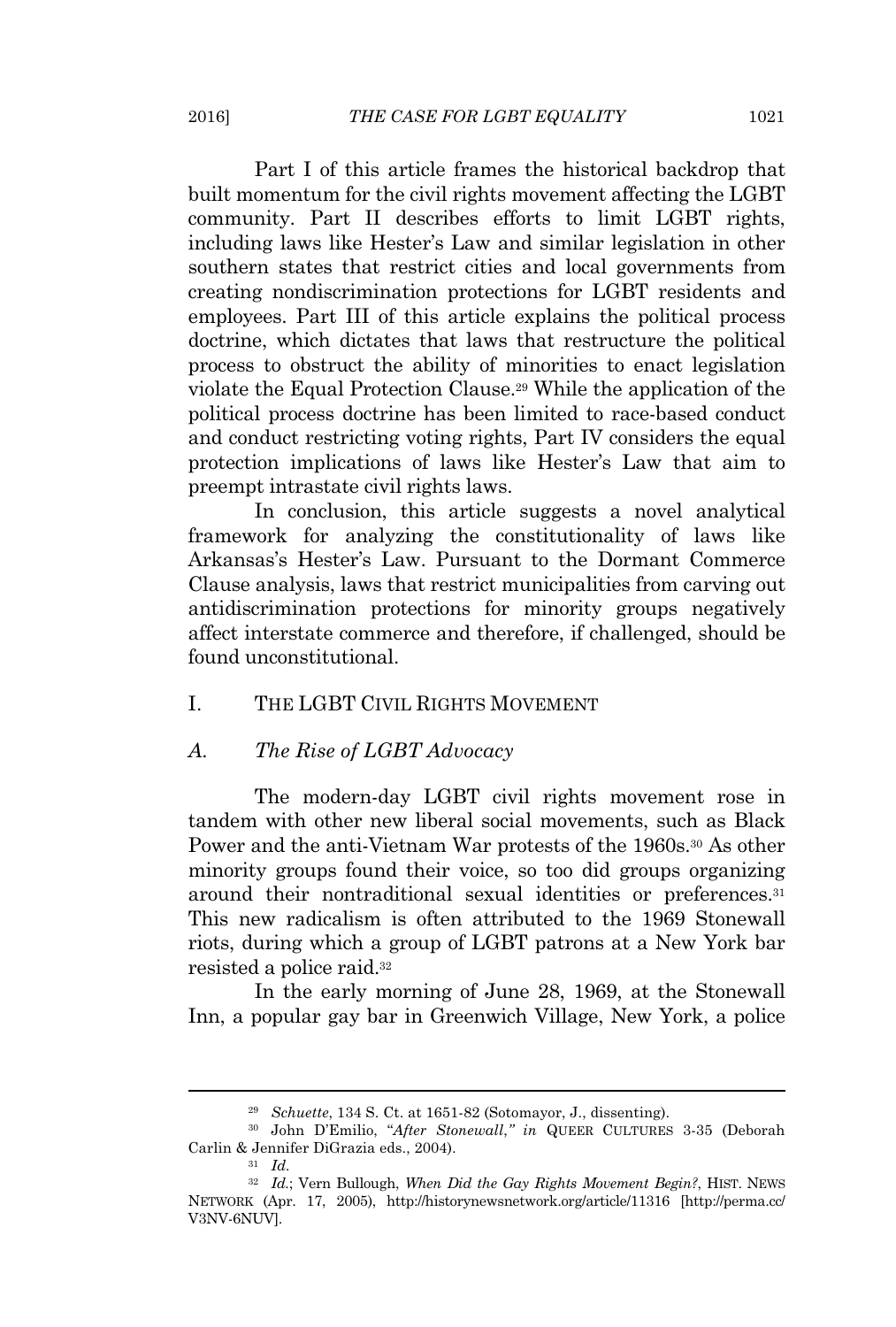raid escalated and resulted in multiple patron arrests.<sup>33</sup> Police quickly lost control of the situation, and an angry crowd amassed outside, forcing the police to barricade themselves inside the bar.<sup>34</sup> Subsequent riots lasted for nearly a week.<sup>35</sup>

Following the Stonewall riots, LGBT groups such as the Gay Liberation Front and the Gay Activists Alliance began to organize,<sup>36</sup> and the first Pride Parade occurred in New York in 1970.<sup>37</sup> But as quickly as this movement grew, so too did the majoritarian denouncement of homosexuality.<sup>38</sup> In fact, the American Psychiatric Association's Diagnostic and Statistical Manual identified homosexuality as a mental illness until 1974, and gender dysphoria, the formal diagnosis for individuals who suffer from severe emotional distress due to their discontent with the sex they were assigned at birth, is still in the Manual.<sup>39</sup> Labeling this condition as a mental illness that does not afflict *every* gender-nonconforming individual has negative and stigmatizing connotations.

Today, LGBT individuals in America are undoubtedly a statistical minority group. The Williams Institute<sup>40</sup> estimates that between 5.2 and 9.5 million (about 2.2%–4.0%) of American adults identify as gay, lesbian, bisexual, or transgender.<sup>41</sup> While statistically underrepresented, LGBT individuals suffer

<sup>33</sup> *American Experience: Introduction: Stonewall Uprising*, PBS, http:// www.pbs.org/wgbh/americanexperience/features/introduction/stonewall-intro/ [http:// perma.cc/4PVH-UZAN] (last visited May 10, 2016).

<sup>34</sup> *Id.*

<sup>35</sup> *Id.*

<sup>36</sup> D'Emilio, *supra* note 30.

<sup>37</sup> *American Experience: Timeline: Milestones in the American Gay Rights Movement*, PBS, http://www.pbs.org/wgbh/americanexperience/features/timeline/stonewall/ [http://perma.cc/WP5H-VPBJ] (last visited May 10, 2016).

<sup>38</sup> Andrew Belonsky, *The Gay Pride Issue*, QUEERTY (June 18, 2007), http://www.queerty.com/the-gay-pride-issue-20070618 [http://perma.cc/9KQD-2LJP].

<sup>39</sup> *See* AM. PSYCHIATRIC ASSOC., DIAGNOSTIC AND STATISTICAL MANUAL OF MENTAL DISORDERS (5th ed. 2013) (defining "gender dysphoria," which communicates the emotional distress that can result from "a marked incongruence between one's experienced/expressed gender and assigned gender"); Danielle Weatherby, *From Jack to Jill: Gender Expression as Protected Speech in the Modern Schoolhouse*, 39 N.Y.U. REV. L. & SOC. CHANGE 89 (2015); Alice Dreger, *Why Gender Dysphoria Should No Longer Be Considered a Medical Disorder*, PAC. STANDARD (Oct. 18, 2013), http://www.psmag.com/health-and-behavior/take-gender-identity-disorder-dsm-68308 [http://perma.cc/E8FC-DPPY].

<sup>40</sup> The Williams Institute is a national think tank at UCLA Law School that conducts "independent research on sexual orientation and gender identity law and public policy." *Mission*, WILLIAMS INST., http://williamsinstitute.law.ucla.edu/mission/ [http://perma.cc/AAY4-TJMU] (last visited May 10, 2016).

<sup>41</sup> Gary J. Gates, *LGBT Demographics: Comparisons Among Population-Based Surveys*, WILLIAMS INST. (Sept. 2014), http://williamsinstitute.law.ucla.edu/research/censuslgbt-demographics-studies/lgbt-demogs-sep-2014/#sthash.mH3OgkAQ.dpuf [http://perma.cc/ TA6G-8KA6].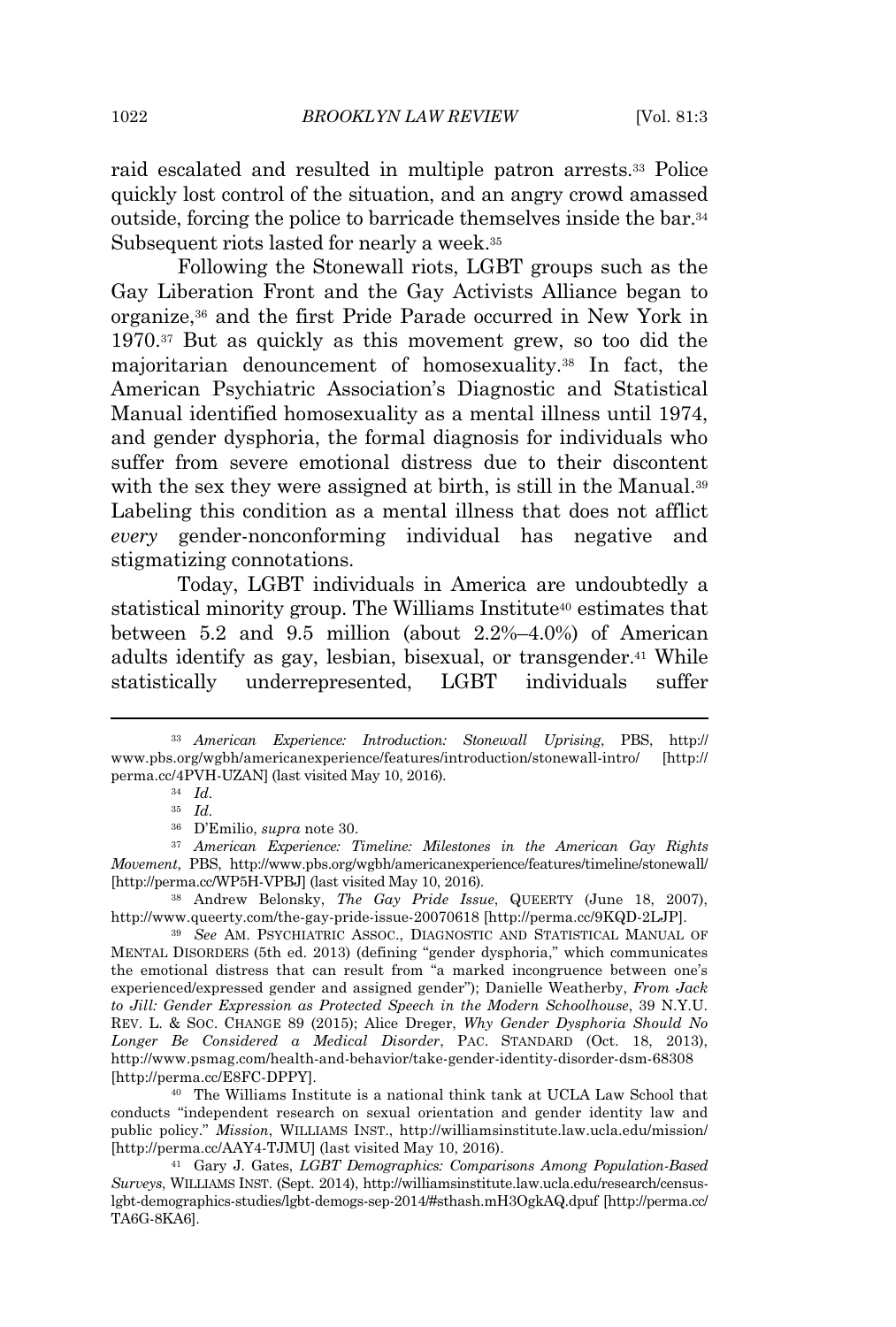discrimination in the workplace, in housing transactions, and in places of public accommodation at a rate far exceeding that of their gender-conforming and heterosexual peers.<sup>42</sup> For this reason, there is a great need for LGBT-protective antidiscrimination laws and laws granting equal rights to same-sex couples.<sup>43</sup> The U.S. Supreme Court's recent marriage equality decision is a step in the right direction, but LGBT advocates, and this article, submit that it did not go far enough.<sup>44</sup>

#### *B. The Long Road to Marriage Equality*

Although the Supreme Court in *Obergefell v. Hodges* held that bans on same-sex marriage violate the fundamental right to marry recognized under the Due Process Clause of the Fourteenth Amendment,<sup>45</sup> the broader issues surrounding LGBT discrimination are far from settled.<sup>46</sup> Shortly after the Supreme Court announced its decision, state legislatures, politicians, and local governmental entities began proposing legislation to limit or block the application of the *Obergefell* ruling.<sup>47</sup> Even before the Court announced its decision, Republican presidential candidates boldly announced that they would fight a ruling favoring same-

- <sup>45</sup> Obergefell v. Hodges, 135 S. Ct. 2584 (2015).
- <sup>46</sup> Allen, *supra* note 44; Editorial Board, *supra* note 44; Schnurer, *supra* note 44.

<sup>47</sup> *See, e.g.*, *Texas Attorney General Says Judges Can Deny Same-Sex Marriage Licenses*, U.S.A. TODAY NETWORK KVUE-TV, AUSTIN (June 29, 2015, 2:37 PM), http://www.usatoday.com/story/news/nation-now/2015/06/29/paxton-state-workers-candeny-marriage-licenses-same-sex-couples/29456745/ [http://perma.cc/WL7S-HFCP]; Kate Abbey-Lambertz, *Michigan Governor Signs Controversial Religious Freedom Adoption Law*, HUFFINGTON POST (June 11, 2015, 2:59 PM), http://www.huffingtonpost.com/2015/ 06/10/michigan-adoption-bill-lgbt-parents\_n\_7553952.html [http://perma.cc/D6DY-N24B]; Jackie Beran, *State Legislative Responses to* Obergefell v. Hodges, BALLOTPEDIA (Jan. 25, 2016), http://ballotpedia.org/State\_legislative\_responses\_to\_Obergefell\_v.\_Hodges [http:// perma.cc/K25T-572N] (detailing the legislation drafted and proposed in Arkansas, Florida, Kentucky, Michigan, Ohio, Tennessee, Utah, and Wisconsin, all in reaction to the Court's June 26, 2015, marriage equality decision).

<sup>42</sup> M.V. LEE BADGETT ET AL., WILLIAMS INST., BIAS IN THE WORKPLACE: EVIDENCE OF SEXUAL ORIENTATION AND GENDER IDENTITY DISCRIMINATION (2007) (reporting that 15%–43% of gay and transgender workers have experienced some form of discrimination on the job and that 7%–41% of gay and transgender workers have been verbally or physically assaulted or had their workplace vandalized); *see also* Weatherby, *supra* note 39.

<sup>43</sup> *See* Weatherby, *supra* note 39.

<sup>44</sup> Samantha Allen, *LGBT Leaders: Gay Marriage Is Not Enough*, DAILY BEAST (June 26, 2015, 10:35 AM), http://www.thedailybeast.com/articles/2015/06/26/same-sexmarriage-is-legal-now-what.html [http://perma.cc/35PF-2MK2]; Editorial Board, *The Challenges That Remains After Marriage Equality*, N.Y. TIMES (July 29, 2015, 2:30 PM), http://www.nytimes.com/2015/07/29/opinion/the-challenges-that-remain-after-marriageequality.html?ref=topics [http://perma.cc/DMR9-W25U]; Eric Schnurer, *Equality for All*, U.S. NEWS & WORLD REP. (June 29, 2015, 2:30 PM), http://www.usnews.com/opinion/ blogs/eric-schnurer/2015/06/29/gay-marriage-decision-should-have-been-all-about-constit utional-equality [http://perma.cc/JE62-NCGJ].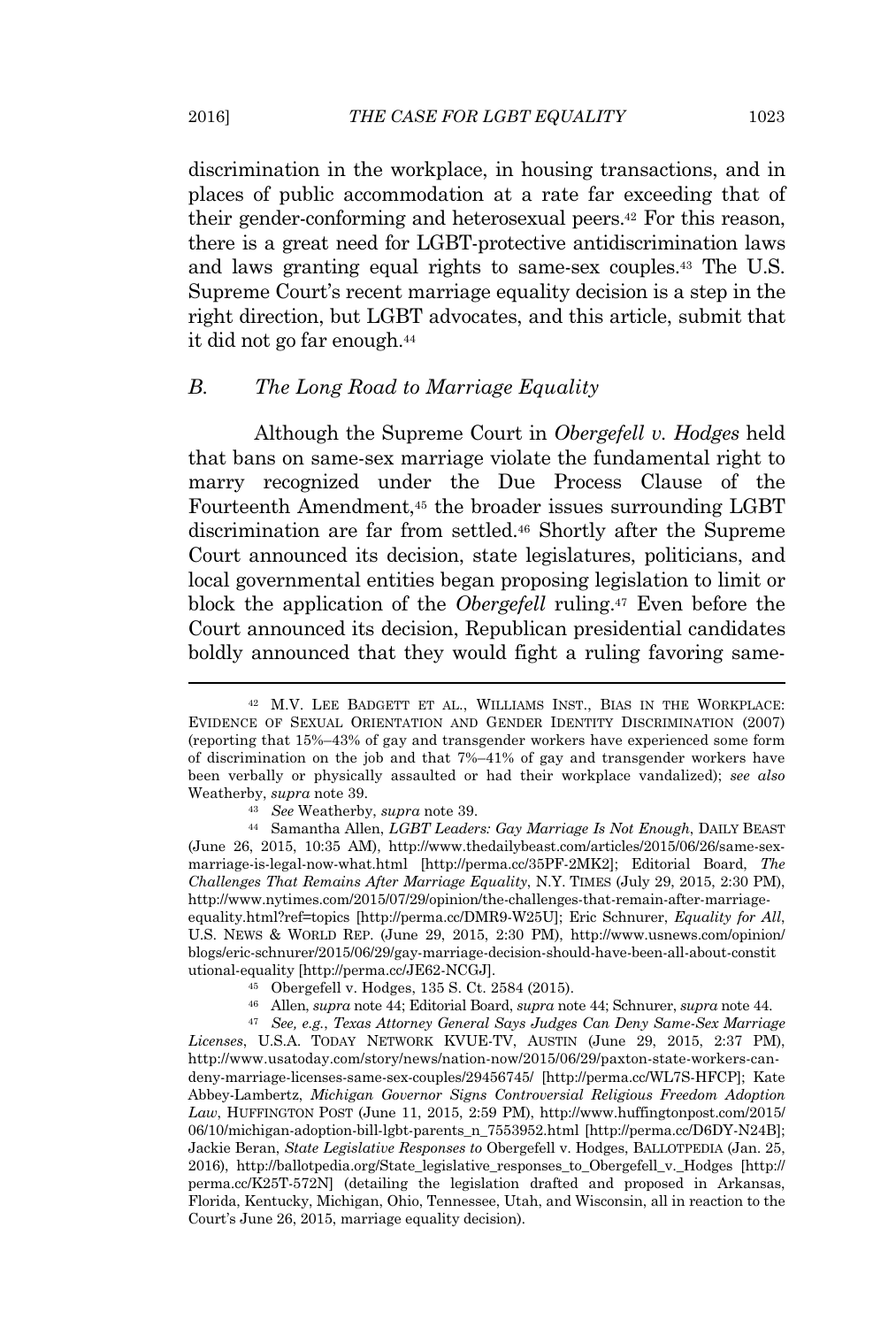sex marriage.<sup>48</sup> And in response to the *Obergefell* decision, U.S. Senator and Republican presidential candidate Ted Cruz proposed a constitutional amendment requiring retention votes (votes to retain the judge by the electorate) for Supreme Court Justices.<sup>49</sup> Even when a federal court in Alabama ruled in 2015 that same-sex couples had the right to marry, the elected state high court—led by marriage equality-opponent Chief Justice Roy Moore—told judges in the state to defy the federal order.<sup>50</sup>

But because the Supreme Court's decision granting marriage equality to same-sex couples is the beginning, not the end, of the same-sex marriage struggle, it is important to trace the history of same-sex marriage litigation from its inception in *Baker v. Nelson*<sup>51</sup> to *Obergefell v. Hodges*. <sup>52</sup> With respect to LGBT rights, the United States has been significantly behind other nations, particularly in granting marriage equality to same-sex couples.<sup>53</sup> As early as the mid-1970s, many states began adopting constitutional bans on same-sex marriages through either ballot

<sup>48</sup> Eric Bradner, *GOP Hopefuls Weigh In on Gay Marriage*, CNN (Jan. 25, 2015, 1:11 PM), http://www.cnn.com/2015/01/25/politics/gop-2016-gay-marriage/ [http://perma.cc/ ZBV7-5KCE].

<sup>49</sup> Mollie Reilly, *Ted Cruz Wants to Be Able to Vote Out Supreme Court Justices*, HUFFINGTON POST (June 26, 2015, 7:35 PM), http://www.huffingtonpost.com/2015/06/26/tedcruz-supreme-court\_n\_7675528.html [http://perma.cc/MQ7Z-TJT6].

<sup>50</sup> Alan Blinder & Richard Pérez-Peña, *Gay Marriage in Alabama Begins, but Only in Parts*, N.Y. TIMES (Feb. 9, 2015), http://www.nytimes.com/2015/02/10/us/alabamasupreme-court-same-sex-marriages.html?\_r=0 [http://perma.cc/6D2U-PJEC]; *see also* Ariane de Vogue, *Alabama Chief Justice: Same-sex Marriage Ban Still in Effect*, CNN, http://www.cnn.com/2016/01/06/politics/roy-moore-alabama-supreme-court/ [http://perma.cc/ 67J8-F7SE] (Jan. 6, 2016, 4:11 PM) (quoting the Chief Justice of the Alabama Supreme Court, Roy Moore, as stating, "Until further decision by the Alabama Supreme Court, the existing orders of the Alabama Supreme Court that Alabama probate judges have a ministerial duty not to issue any marriage license contrary to the Alabama Sanctity of Marriage Amendment or the Alabama Marriage Protection Act remain in full force and effect"). In May 2016, however, the Alabama Judicial Inquiry Commission filed six charges with the state's Court of the Judiciary related to Chief Justice Moore's order, and under Alabama law, Chief Justice Moore has been suspended without pay pending a hearing on the charges. Kent Faulk, *What Now for Suspended Alabama Chief Justice Roy Moore?*, AL.COM (May 10, 2016, 5:30 AM), http://www.al.com/news/birmingham/index.ssf/2016/05/suspended\_alabama\_chief\_justi c.html [http://perma.cc/9VP9-EESN].

<sup>51</sup> Baker v. Nelson, 409 U.S. 810 (1972) (mem.) (issuing a one-line summary decision dismissing the case and stating that prohibiting same-sex couples from marrying did not present a substantial federal question).

<sup>52</sup> Obergefell v. Hodges, 135 S. Ct. 2584 (2015).

<sup>53</sup> Akbar Shahid Ahmed, *Other Countries on the U.S. Finally Getting Marriage Equality: Been There, Done That*, HUFFINGTON POST (June 27, 2015, 12:59 PM), http://www.huffingtonpost.com/2015/06/26/us-gay-marriage-world-reactions\_n\_7673164. html [http://perma.cc/U64Q-TQTZ]; *Gay Marriage Around the World*, PEW RES. CTR. (June 26, 2015), http://www.pewforum.org/2015/06/26/gay-marriage-around-the-world-2013/ [http://perma.cc/CC4S-CA26] (explaining that nearly two dozen countries, including Great Britain, Spain, France, Portugal, Denmark, Belgium, Argentina, Brazil, South Africa, and New Zealand legally recognize same-sex marriage).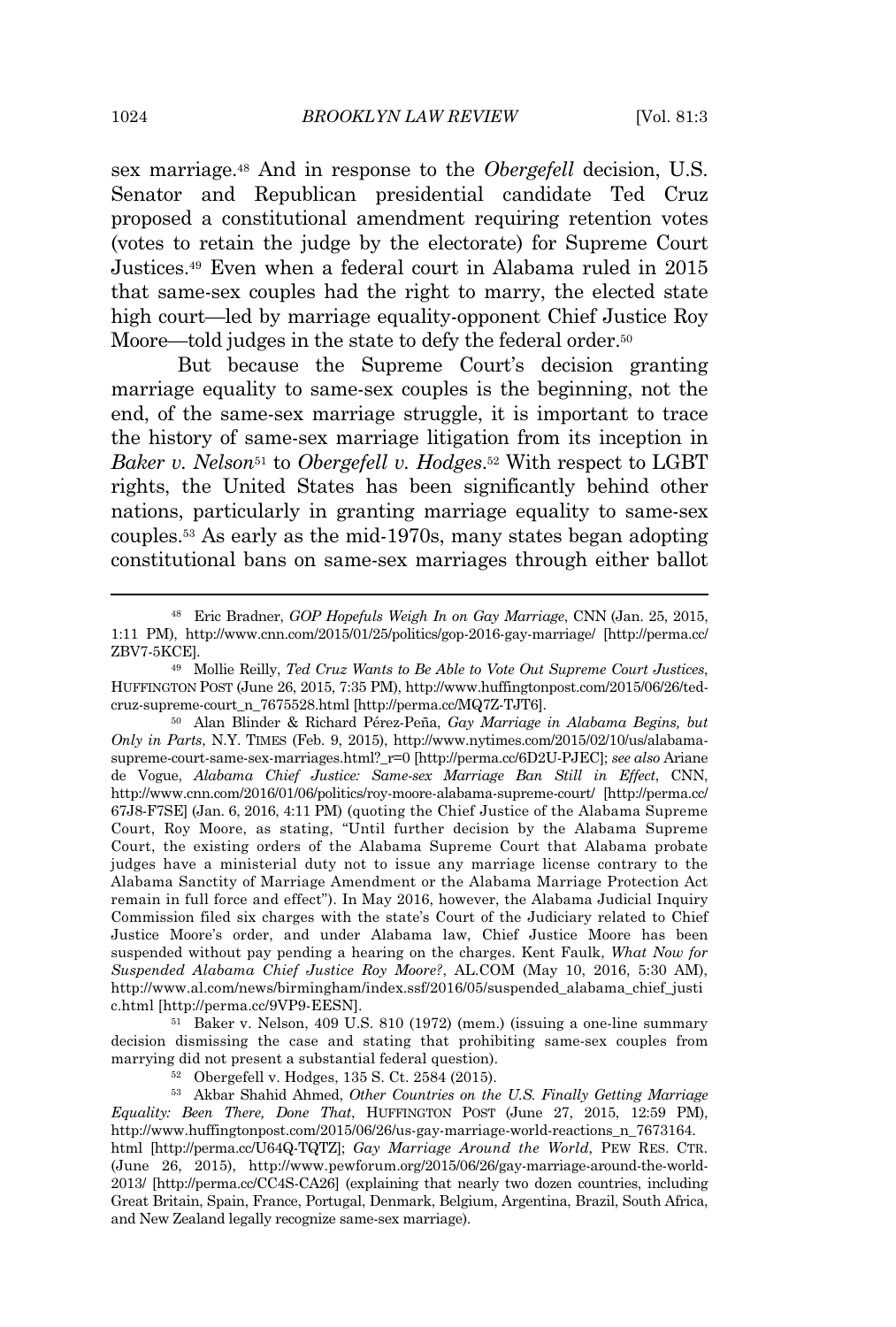referendums or other legislation.<sup>54</sup> These same-sex marriage bans carried significant popular support.<sup>55</sup> By the mid to late 1990s, 33 states and the District of Columbia had implemented measures limiting the state-recognized institution of marriage to a union between one man and one woman.<sup>56</sup>

As same-sex marriage bans became the majority legal position in the country, LGBT advocates began fighting for marriage equality.<sup>57</sup> Several early decisions helped shape the body of same-sex marriage jurisprudence. In 1971, the U.S. Supreme Court summarily dismissed an appeal of the Minnesota Supreme Court's decision in *Baker v. Nelson* and upheld a state law that limited marriage to persons of the opposite sex.<sup>58</sup> Since the case came to the Court through mandatory appellate review (as opposed to writ of certiorari), the dismissal was "on the merits" and arguably became binding precedent for other courts considering the constitutionality of same-sex marriage bans.<sup>59</sup>

<sup>55</sup> Lynn D. Wardle, *From Slavery to Same-Sex Marriage: Comity Versus Public Policy in Inter-jurisdictional Recognition of Controversial Domestic Relations*, 2008 BYU L. REV. 1855, 1911 (2008); Jane S. Schacter, *What Marriage Equality Can Tell Us About Popular Constitutionalism (and Vice-Versa)*, 52 HOUS. L. REV. 1147, 1174 (2015).

<sup>56</sup> *Same-Sex Marriage, State by State*, PEW RES. CTR. (June 26, 2015), http://www.pewforum.org/2015/06/26/same-sex-marriage-state-by-state/ [http://perma.cc/ YFV8-EQBS].

<sup>59</sup> Nelson Tebbe & Deborah A. Widiss, *Equal Access and the Right to Marry*, 158 U. PA. L. REV. 1375, 1383 n.25 (2010).

Although a summary dismissal is technically a dismissal on the merits, the Supreme Court has made clear that such a dismissal does not "have the same precedential value . . . as does an opinion of th[e] Court after briefing and oral argument on the merits." The Court has therefore suggested that although generally "inferior federal courts had best adhere to the view that if the Court has branded a question as unsubstantial, it remains so," this may not be the case "when doctrinal developments indicate otherwise." As discussed in detail in the text, both equal protection and due process doctrines, as related to the question of same-sex marriage, have evolved considerably since 1972, when *Baker* was dismissed. Accordingly, we agree with courts that have held that the dismissal in *Baker* does not bar lower federal courts from substantively considering the federal constitutional claims that case raised.

<sup>54</sup> Nancy Kubasek et al., *Amending the Defense of Marriage Act: A Necessary Step Toward Gaining Full Legal Rights for Same-Sex Couples*, 19 AM. U. J. GENDER SOC. POL'Y & L. 959, 964 n.32 (2011) (listing the 38 states that banned same-sex marriage either by constitutional amendment (Alabama, Alaska, Arizona, Arkansas, California, Florida, Georgia, Idaho, Kansas, Louisiana, Michigan, Missouri, Mississippi, Nebraska, Montana, North Dakota, Ohio, Oklahoma, South Carolina, South Dakota, Tennessee, Texas, Utah, Virginia, and Wisconsin) or by statute (Arizona, California, Colorado, Connecticut, Delaware, Florida, Hawaii, Illinois, Indiana, Iowa, Maryland, Minnesota, Pennsylvania, Washington, West Virginia, and Wyoming)). Many states originally had a statutory ban, but around 2003, many of the states that already had a statutory ban passed constitutional amendments.

<sup>57</sup> *Id.*

<sup>58</sup> Baker v. Nelson,191 N.W.2d 185 (Minn. 1971).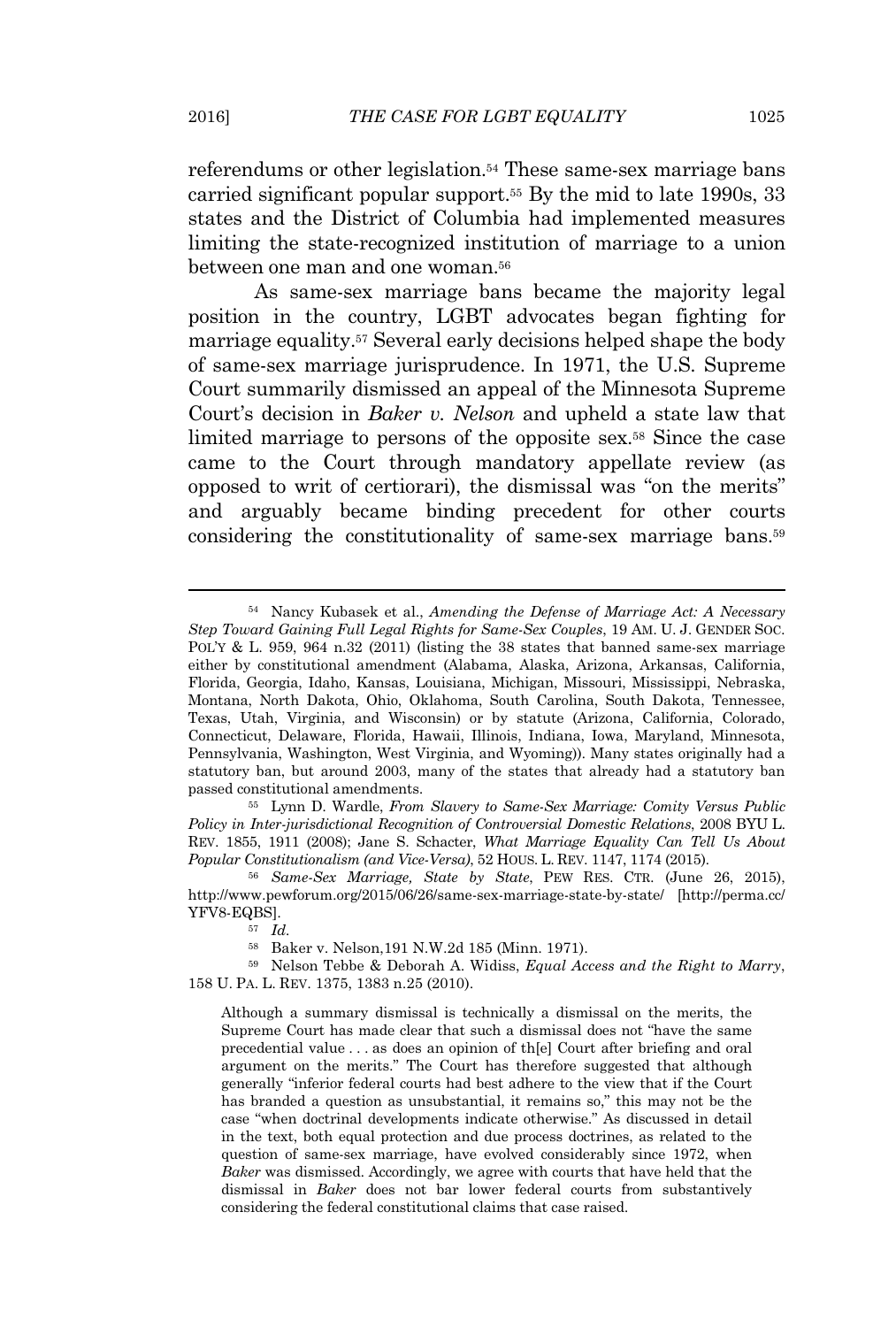Following *Baker*, the number of legal challenges premised on marriage equality was limited. Most advocates believed they were bound by *Baker*. 60

The legal landscape changed dramatically in 2013.<sup>61</sup> On June 26, 2013, the Supreme Court ruled in *United States v. Windsor* that section 3 of the federal Defense of Marriage Act was unconstitutional insofar as it limited the definition of marriage to one man and one woman.<sup>62</sup> The decision created federal marital protections for married same-sex couples.<sup>63</sup>

Following *Windsor*, a wave of legal battles challenging same-sex marriage bans percolated through the nation's state and federal courts.<sup>64</sup> Between 2013 and the Supreme Court's

<sup>61</sup> *See* Monica Hof Wallace & Christopher Gerald Otten, *Marriage Equality: The "States" of the Law Post* Windsor *and* Perry, 16 LOY. J. PUB. INT. L. 239 (2014); Nancy C. Marcus, *Deeply Rooted Principles of Equal Liberty, Not "Argle Bargle": The Inevitability of Marriage Equality After* Windsor, 23 TUL. J.L. & SEXUALITY 17 (2014); Ernest A. Young & Erin C. Blondel, *Federalism, Liberty, and Equality in* United States v. Windsor, 2012-2013 CATO SUP. CT. REV. 117 (2013).

<sup>62</sup> Marcus, *supra* note 61; Wallace & Otten, *supra* note 61; Young & Blondel, *supra* note 61.

<sup>63</sup> United States v. Windsor, 133 S. Ct. 2675 (2013).

<sup>64</sup> *See, e.g.*, Bostic v. Schaefer, 760 F.3d 352 (4th Cir. 2014); Perry v. Schwarzenegger, 591 F.3d 1147 (9th Cir. 2010); Hamby v. Parnell, 56 F. Supp. 3d 1056 (D. Alaska 2014); Connolly v. Jeanes, 73 F. Supp. 3d 1094 (D. Ariz. 2014); Majors v. Horne, 14 F. Supp. 3d 1313 (D. Ariz. 2014); Burns v. Hickenlooper, No. 14-CV-01817-RM-KLM, 2014 WL 3634834 (D. Colo. July 23, 2014); Brenner v. Scott, 999 F. Supp. 2d 1278 (N.D. Fla. 2014); Rolando v. Fox, 23 F. Supp. 3d 1227 (D. Mont. 2014); Bostic v. Rainey, 970 F. Supp. 2d 456 (E.D. Va. 2014); Wolf v. Walker, 986 F. Supp. 2d 982 (W.D. Wis. 2014); Guzzo v. Mead, No. 14-CV-200-SWS, 2014 WL 5317797 (D. Wyo. Oct. 17, 2014); *In re* Marriage Cases, 183 P.3d 384 (Cal. 2008); Brinkman v. Long, No. 2013CV032572, 2014 WL 6805822 (Colo. Dist. Ct. July 14, 2014); Kerrigan v. Comm'r of Pub. Health, 957 A.2d

*Id.* (quoting Washington v. Confederated Bands & Tribes of the Yakima Indian Nation, 439 U.S. 463, 477 n.20 (1979) (citation omitted)); Hicks v. Miranda, 422 U.S. 332, 344 (1975); Andrew Janet, *Eat, Drink, and Marry: Why* Baker v. Nelson *Should Have No Impact on Same-Sex Marriage Litigation*, 89 N.Y.U. L. REV. 1777 (2014); Mark Strasser, *When a* Baker *Summary Dismissal Becomes Stale: On Same-Sex Marriage Bans and Federal Constitutional Guarantees*, 17 J. GENDER, RACE & JUST. 137, 137 (2014). *But see, e.g.*, Eric Berger, Lawrence*'s Stealth Constitutionalism and Same-Sex Marriage Litigation*, 21 WM. & MARY BILL RTS. J. 765, 806 n.282 (2012) (stating that "it is highly unlikely that the Court will consider its summary dismissal of the appeal in *Baker v. Nelson*").

<sup>60</sup> Lyle Denniston, *Gay Marriage and* Baker v. Nelson, SCOTUSBLOG (July 4, 2012, 4:52 PM), http://www.scotusblog.com/2012/07/gay-marriage-and-baker-v-nelson/ [http://perma.cc/7Z3T-L9QE]; *see, e.g.*, Bowers v. Hardwick, 478 U.S. 186 (1986) (upholding a Georgia law that made it a crime for adult gay couples to engage in homosexual acts in private); Hatcher v. Hatcher, 580 S.W.2d 475, 483 (1979) (stating that *Baker v. Nelson* set the precedent that "there are no 'equal protection' barriers to a state's requiring that husbands be males and wives be females"); Lockyer v. City and Cty. of San Francisco, 95 P.3d 459, 504 (Cal. 2004) (stating that *Baker v. Nelson* "prevents lower courts and public officials from coming to the conclusion that a state law barring marriage between persons of the same sex violates the equal protection or due process guarantees of the United States Constitution"); Hernandez v. Robles, 805 N.Y.S.2d 354, 369 (2005) (stating that "[t]he summary disposition in *Baker v. Nelson* control[led] the disposition of the state equal protection claim brought [in this case]").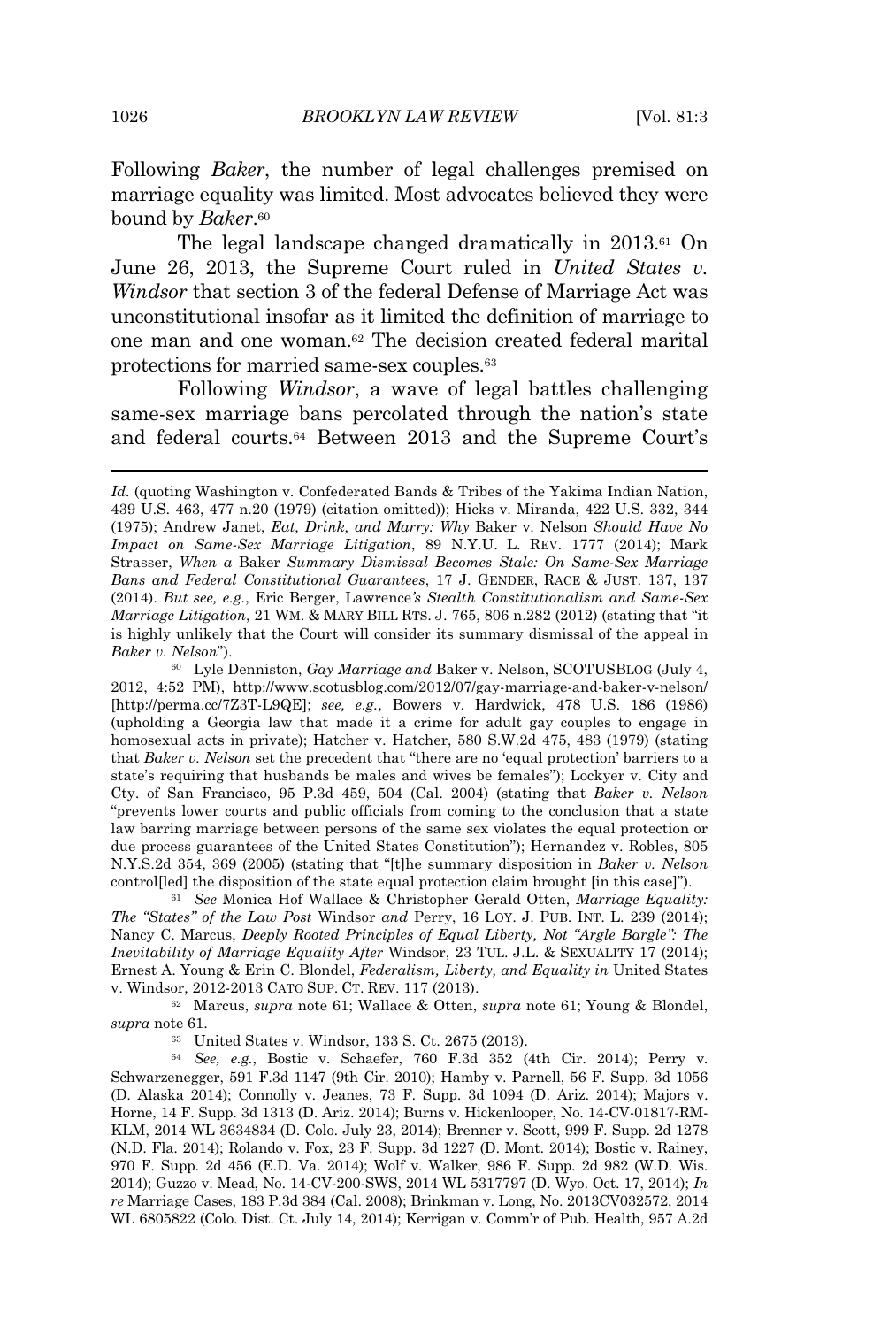consideration of the issue in *Obergefell v. Hodges*, the nation's courts heard nearly 60 challenges to same-sex marriage bans.<sup>65</sup> In the overwhelming majority of these 60 cases, courts upheld marriage equality, finding that same-sex marriage bans violate the guarantees inherent in the Equal Protection and Due Process Clauses of the Fourteenth Amendment.<sup>66</sup> Prior to *Obergefell*, 37 states and Washington, D.C., recognized same-sex marriage, in part as a result of those cases striking down samesex marriage bans.<sup>67</sup>

Remarkably, among the 37 states in which same-sex couples could marry pre-*Obergefell*, 20 of those states were bound by precedent set by federal judges appointed under Article III of the U.S. Constitution.<sup>68</sup> While courts in Massachusetts, Connecticut, Iowa, New Jersey, Hawaii, and California ruled in favor of marriage equality, all of the deciding judges were also

<sup>66</sup> *See, e.g.*, *Bostic*, 760 F.3d 352; *Perry*, 591 F.3d 1147; *Hamby*, 56 F. Supp. 3d 1056; *Connolly*, 73 F. Supp. 3d 1094; *Majors*, 14 F. Supp. 3d 1313; *Burns*, No. 14-CV-01817-RM-KLM, 2014 WL 3634834; *Brenner*, 999 F. Supp. 2d 1278 (N.D. Fla. 2014); *Rolando*, 23 F. Supp. 3d 1227; *Bostic*, 970 F. Supp. 2d 456; *Wolf*, 986 F. Supp. 2d 982; *Guzzo*, No. 14-CV-200-SWS, 2014 WL 5317797; *In re Marriage Cases*, 183 P.3d 384; *Brinkman*, No. 2013CV032572, 2014 WL 6805822; *Kerrigan*, 957 A.2d 407; *Goodridge*, 798 N.E.2d 941; *Garden State Equal.*, 79 A.3d 1036; *Griego*, 316 P.3d 865.

<sup>67</sup> Steven D. Schwinn, *Marriage Equality: Does the Fourteenth Amendment Require States to License a Marriage Between Two People of the Same Sex and to Recognize a Valid Out-of-State Marriage Between Two People of the Same Sex?*, 42 PREVIEW 261 (2015). The states that recognized same-sex marriage pre-*Obergefell* include Alabama (2015), Alaska (2014), Arizona (2014), California (2013), Colorado (2014), Connecticut (2008), Delaware (2013), Florida (2015), Hawaii (2013), Idaho (2014), Illinois (2014), Indiana (2014), Iowa (2009), Kansas (2014), Maine (2012), Maryland (2013), Massachusetts (2004), Minnesota (2013), Montana (2014), Nevada (2014), New Hampshire (2010), New Jersey (2013), New Mexico (2013), New York (2011), North Carolina (2014), Oklahoma (2014), Oregon (2014), Pennsylvania (2014), Rhode Island (2013), South Carolina (2014), Utah (2014), Vermont (2009), Virginia (2014), Washington (2013), West Virginia (2014), Wisconsin (2014), and Wyoming (2014), as well as the District of Columbia (2010). *Id.*; *see Winning the Freedom to Marry Nationwide: The Inside Story of a Transformative Campaign*, FREEDOM TO MARRY, http://www.freedomtomarry.org/pages/how-it-happened [http://perma.cc/6KEL-SHQW] (last visited May 10, 2016).

<sup>68</sup> *See Winning the Freedom to Marry Nationwide*, *supra* note 67; Billy Corriher & Eric Lesh, *Marriage Equality Cases Languish Before Elected Judges*, L.A. TIMES (June 1, 2015, 5:00 AM), http://www.latimes.com/opinion/op-ed/la-oe-corriherlesh-gay-marriage-lawsuits-20150601-story.html [http://perma.cc/FU5J-9MY3].

<sup>407</sup> (Conn. 2008); Goodridge v. Dep't of Pub. Health, 798 N.E.2d 941 (Mass. 2003); Garden State Equal. v. Dow, 79 A.3d 1036 (N.J. 2013); Griego v. Oliver, 316 P.3d 865 (N.M. 2013).

<sup>65</sup> *See, e.g.*, *Bostic*, 760 F.3d 352; *Perry*, 591 F.3d 1147; *Hamby*, 56 F. Supp. 3d 1056; *Connolly*, 73 F. Supp. 3d 1094; *Majors*, 14 F. Supp. 3d 1313; *Burns*, No. 14-CV-01817-RM-KLM, 2014 WL 3634834; *Brenner*, 999 F. Supp. 2d 1278 (N.D. Fla. 2014); *Rolando*, 23 F. Supp. 3d 1227; *Bostic*, 970 F. Supp. 2d 456; *Wolf*, 986 F. Supp. 2d 982; *Guzzo*, No. 14-CV-200-SWS, 2014 WL 5317797; *In re Marriage Cases*, 183 P.3d 384; *Brinkman*, No. 2013CV032572, 2014 WL 6805822; *Kerrigan*, 957 A.2d 407; *Goodridge*, 798 N.E.2d 941; *Garden State Equal.*, 79 A.3d 1036; *Griego*, 316 P.3d 865.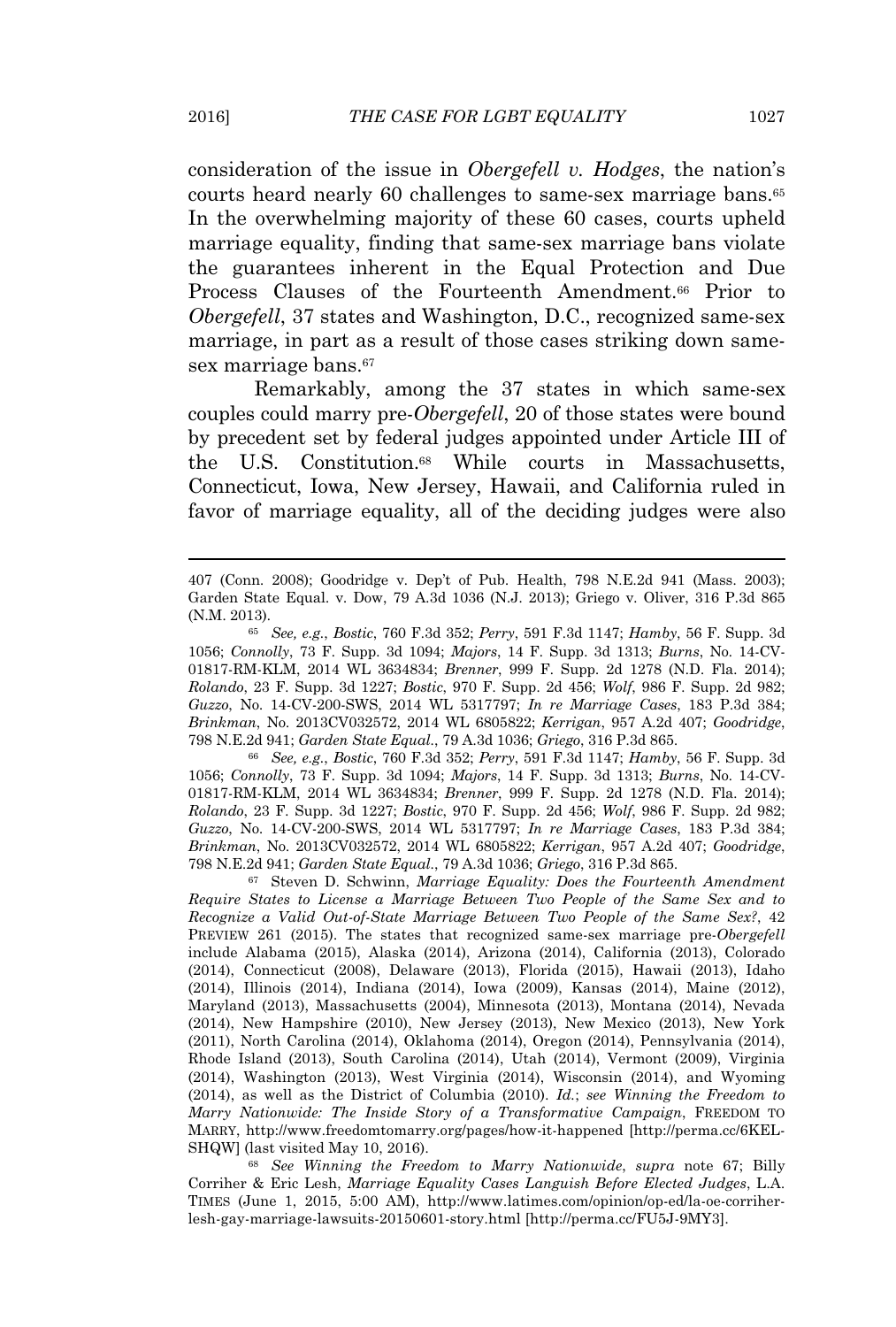appointed.<sup>69</sup> "Like federal judges with life tenure, they felt at liberty to side with equal marriage rights for same-sex couples, even if in so doing they were siding against the majority." 70

A sharp and revealing contrast existed in states like Texas and Arkansas, where elected judges had been called upon to decide the controversial and politically polarizing same-sex marriage debate.<sup>71</sup> In Texas and Arkansas, where judges run for office and have to worry about their political careers, the plaintiffs in the same-sex marriage cases waited for an unreasonably extensive amount of time for the judges' decisions.<sup>72</sup> Instead of taking a stand on the issue and risking disappointing their constituents, the Arkansas and Texas judges delayed their rulings, hoping that the U.S. Supreme Court would decide the issue once and for all and that they would escape unscathed.<sup>73</sup>

While the Texas Supreme Court had been mute, Arkansas's highest court had taken affirmative steps to avoid deciding the same-sex marriage issue.<sup>74</sup> After Arkansas Circuit Judge Chris Piazza ruled in May 2014 that the state's same-sex marriage ban was unconstitutional by comparing the same-sex marriage debate to the interracial marriage question decided by the Supreme Court in 1967's *Loving v. Virginia*, <sup>75</sup> 169 same-sex couples applied for marriage licenses in Pulaski County, Arkansas.<sup>76</sup> After the state appealed, the Arkansas Supreme Court swiftly stayed Judge Piazza's decision, placing the same-sex couples that obtained marriage licenses during the week after his decision in legal

<sup>69</sup> Corriher & Lesh, *supra* note 68.

<sup>70</sup> *Id.*

<sup>71</sup> *Id.*

<sup>72</sup> Max Brantley, *Arkansas Supreme Court Injects More Delay into Same-Sex Marriage Case*, ARK. TIMES (Feb. 5, 2015, 9:27 AM), http://www.arktimes.com/ ArkansasBlog/archives/2015/02/05/arkansas-supreme-court-injects-more-delay-into-samesex-marriage-case [http://perma.cc/9QKF-FHJ3]; Robert T. Garrett, *Texas Supreme Court Declines to Take Up Same-Sex Divorce Judge Case*, DALL. MORNING NEWS (June 19, 2015, 11:38 PM), http://www.dallasnews.com/news/state/headlines/20150619-texas-supremecourt-declines-to-take-up-same-sex-divorce-judge-case.ece [http://perma.cc/TL9U-4N9C] (refusing to decide whether to affirm a divorce issued in 2010 for a same-sex couple). During the pendency of their appeal, one of the spouses died. *But see* Paul J. Weber, *Texas Supreme Court Upholds Divorce of Same-Sex Couple*, BOS. GLOBE (June 20, 2015), https://www.bostonglobe.com/news/nation/2015/06/19/texas-supreme-court-upholds-divo rce-same-sex-couple/KRf39pNifGEVJeknf3hItJ/story.html [http://perma.cc/334W-56MK].

<sup>73</sup> Brantley, *supra* note 72; Garrett, *supra* note 72.

<sup>74</sup> Brantley, *supra* note 72; Garrett, *supra* note 72.

<sup>75</sup> Loving v. Virginia, 388 U.S. 1 (1967).

<sup>76</sup> Wright v. Arkansas, No. 60CV-13-2662, 2014 WL 1908815 (Ark. Cir. Ct. May 9, 2014); Gavin Lesnick, *Same-Sex Couples Marry in Pulaski County: McDaniel Seeks Stay*, ARK. ONLINE (May 12, 2014, 6:44 AM), http://www.arkansasonline.com/news/2014/may/12/ crowd-gathers-pulaski-county-issues-first-same-sex/ [http://perma.cc/BG8F-B3BA].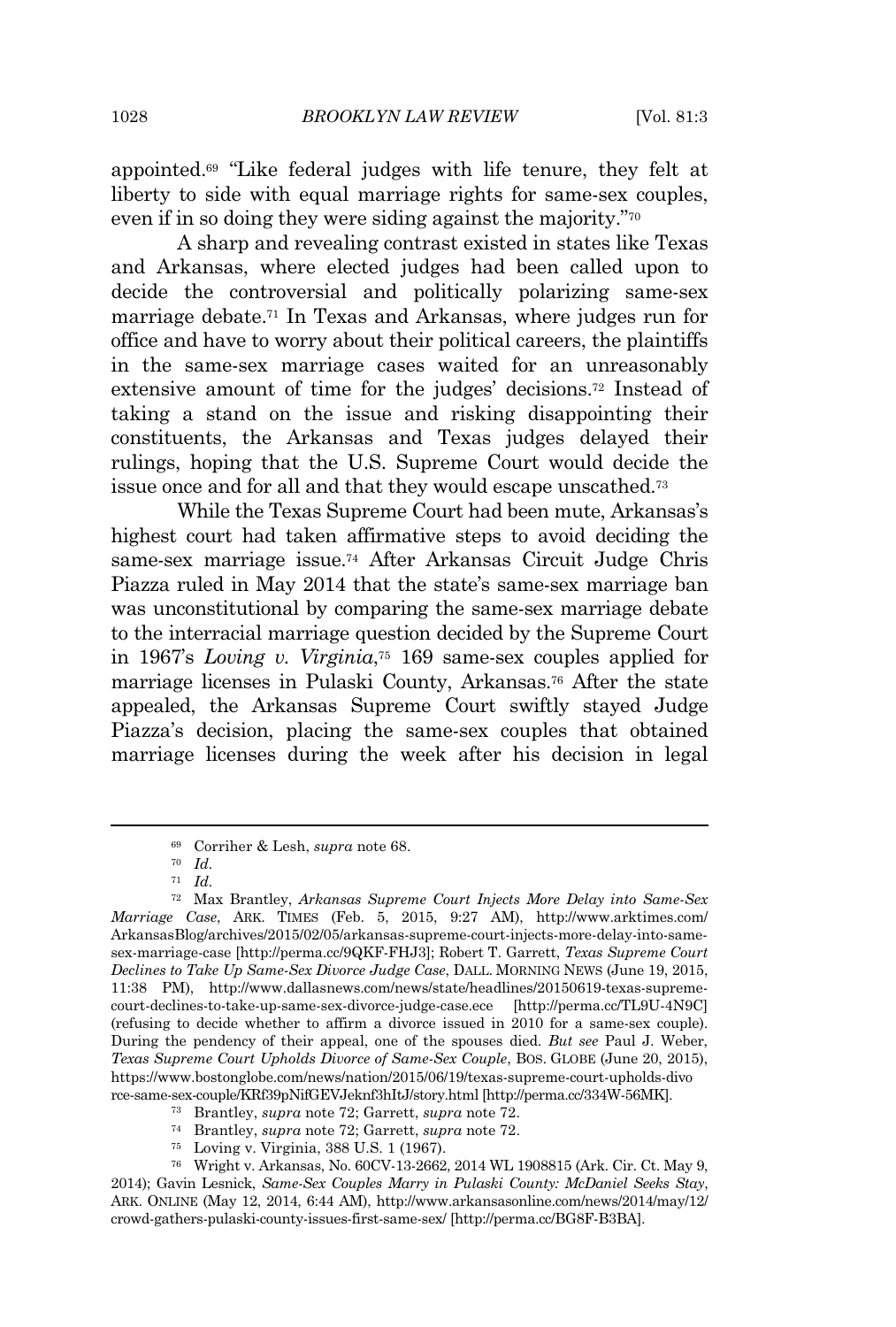limbo.<sup>77</sup> In November 2014, oral arguments were held before the state high court.<sup>78</sup> But by January 2015, the makeup of the court changed, creating questions surrounding which justices would decide the case.<sup>79</sup> When a majority of the court inexplicably opened a new case sua sponte to consider whom of the then presiding justices should hear the case, Justice Jim Hannah recused himself from the new case, claiming that the majority had "created out of whole cloth an issue to delay the disposition" of the marriage equality lawsuit.<sup>80</sup> Justice Paul Danielson also recused himself, writing that he could not ethically be "complicit in . . . depriving justice to any party before this court." 81

After the U.S. Supreme Court's decision in *Obergefell* on June 26, 2015, the Arkansas Supreme Court released a threesentence order dismissing the same-sex marriage case as moot.<sup>82</sup> Ultimately, the elected justices of the Arkansas Supreme Court were able to dodge the controversial same-sex marriage question by ducking behind the U.S. Supreme Court's opinion.

By election to the bench through popular vote, elected justices owe their jobs to the electorate. Through the courts' rulings, the majority of the populace essentially becomes the decisionmaker, albeit through the courts. While, arguably, decisions from elected judges may be more reflective of the will of the populace, all judges are trusted to make apolitical decisions in upholding the spirit of the Constitution.

Just as elected judges have to consider the electorate's views, so too do politicians. After *Obergefell*, politicians in southern conservative states voiced disapproval of the Court's decision. Texas Attorney General Ken Paxton described the Supreme Court ruling as "[a] judge-based edict that is not based

<sup>77</sup> Max Brantley, *Arkansas Supreme Court on Marriage Case: Delay, Delay, and a Change of Heart*, ARK. TIMES (June 28, 2015, 1:23 PM), http://www.arktimes.com/ ArkansasBlog/archives/2015/06/28/arkansas-supreme-court-moved-from-support-to-oppos ition-to-a-quiet-fold-on-marriage-equality-sources-say [http://perma.cc/L2BR-9CWW] (providing a timeline of the Arkansas State same-sex marriage litigation).

<sup>78</sup> *Id.*

<sup>79</sup> Max Brantley, *UPDATE: Justices Hannah and Danielson Recuse from New Marriage Case; Cite Delaying Tactic, Ethical Concerns*, ARK. TIMES (Apr. 8, 2015, 3:58 PM), http://www.arktimes.com/ArkansasBlog/archives/2015/04/08/marriage-case-getscurioser-justice-danielson-recuses-from-new-case [http://perma.cc/9MLL-WFR5].

<sup>80</sup> Letter from Chief Justice Jim Hannah to Justice Paul Danielson (Apr. 8, 2015), http://www.arktimes.com/ArkansasBlog/archives/2015/04/08/marriage-case-getscurioser-justice-danielson-recuses-from-new-case [http://perma.cc/9MLL-WFR5] (reprinting the letter from Chief Justice Hannah).

<sup>81</sup> Letter from Justice Paul E. Danielson to Chief Justice Jim Hannah (Apr. 8, 2015), http://www.arktimes.com/ArkansasBlog/archives/2015/04/08/marriage-case-getscurioser-justice-danielson-recuses-from-new-case [http://perma.cc/9MLL-WFR5] (reprinting the letter from Justice Danielson).

<sup>82</sup> Smith v. Wright, CV-14-427, 2015 Ark. Lexis 504 (Ark. June 26, 2015).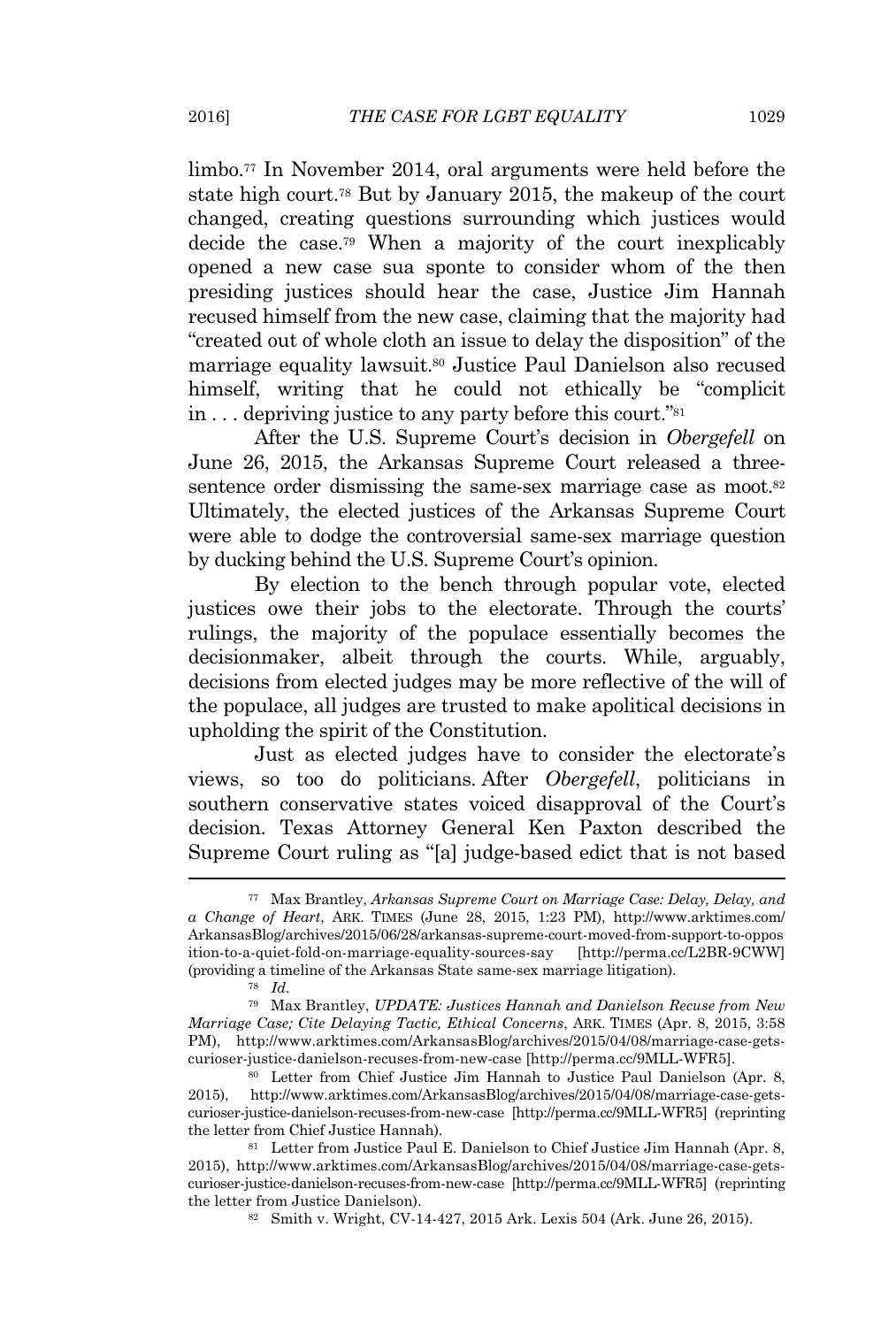in the law." <sup>83</sup> Alabama's Chief Justice Moore called the decision "federal tyranny." <sup>84</sup> Louisiana Governor Bobby Jindal scoffed, "Marriage between a man and a woman was established by God, and no earthly court can alter that." <sup>85</sup> These comments were likely motivated by the political desire to remain in the good graces of the electoral majority. Ultimately, politicians represent their constituents, and at the end of their terms, they must seek reelection—a factor that drives many of their decisions (and positions) while in office. While elected officials should be accountable to their voters, the judiciary is intended to serve as a check on the political branch, enforcing constitutionally protected liberty interests even when such enforcement furthers a countermajoritarian position. This system of checks and balances, however, breaks down when some judges are elected.

# *C. Building on* Obergefell*'s Momentum: A Move Toward Nationwide Equality*

Like any other controversial civil rights issue, the response to the *Obergefell* decision was sharply divided. While the marriage equality opponents used their political platforms to denounce the Court's decision, invoking their conscience<sup>86</sup> and the argument that no five Justices can decide an issue that is ultimately within the province of a higher being,<sup>87</sup> Democratic leaders in Congress rallied together to build on the momentum of the Court's decision.<sup>88</sup> Only a month after the *Obergefell* decision, U.S. Senator Jeff Merkley from Oregon and Rhode Island

*Id.*

<sup>84</sup> *Id.*

<sup>83</sup> Eliott C. McLaughlin, *Most States to Abide by Same-Sex Marriage Ruling, but . . .*, CNN (June 30, 2015, 8:20 AM), http://www.cnn.com/2015/06/29/us/same-sexmarriage-state-by-state/ [http://perma.cc/QE9G-QC6S]. Attorney General Paxton emphatically warned that

no court, no law, no rule, and no words will change the simple truth that marriage is the union of one man and one woman. Nothing will change the importance of a mother and a father to the raising of a child. And nothing will change our collective resolve that all Americans should be able to exercise their faith in their daily lives without infringement and harassment.

<sup>85</sup> *Id.* (quoting Governor Bobby Jindal).

<sup>86</sup> Douglas Nejaime & Reva B. Siegel, *Conscience Wars: Complicity-Based Conscience Claims in Religion and Politics*, 124 YALE L.J. 2516 (2014); Elizabeth Sepper, *Doctoring Discrimination in the Same-Sex Marriage Debates*, 89 IND. L.J. 703 (2014).

<sup>87</sup> *See* Nejaime & Siegel, *supra* note 86.

<sup>88</sup> Brandon Lorenz, *Historic Marriage Equality Ruling Generates Momentum for New Non-Discrimination Law*, HUM. RTS. CAMPAIGN (July 7, 2015), http://www.hrc.org/ blog/entry/historic-marriage-equality-ruling-generates-momentum-for-new-non-discrimina [http://perma.cc/2RVF-FQ6B].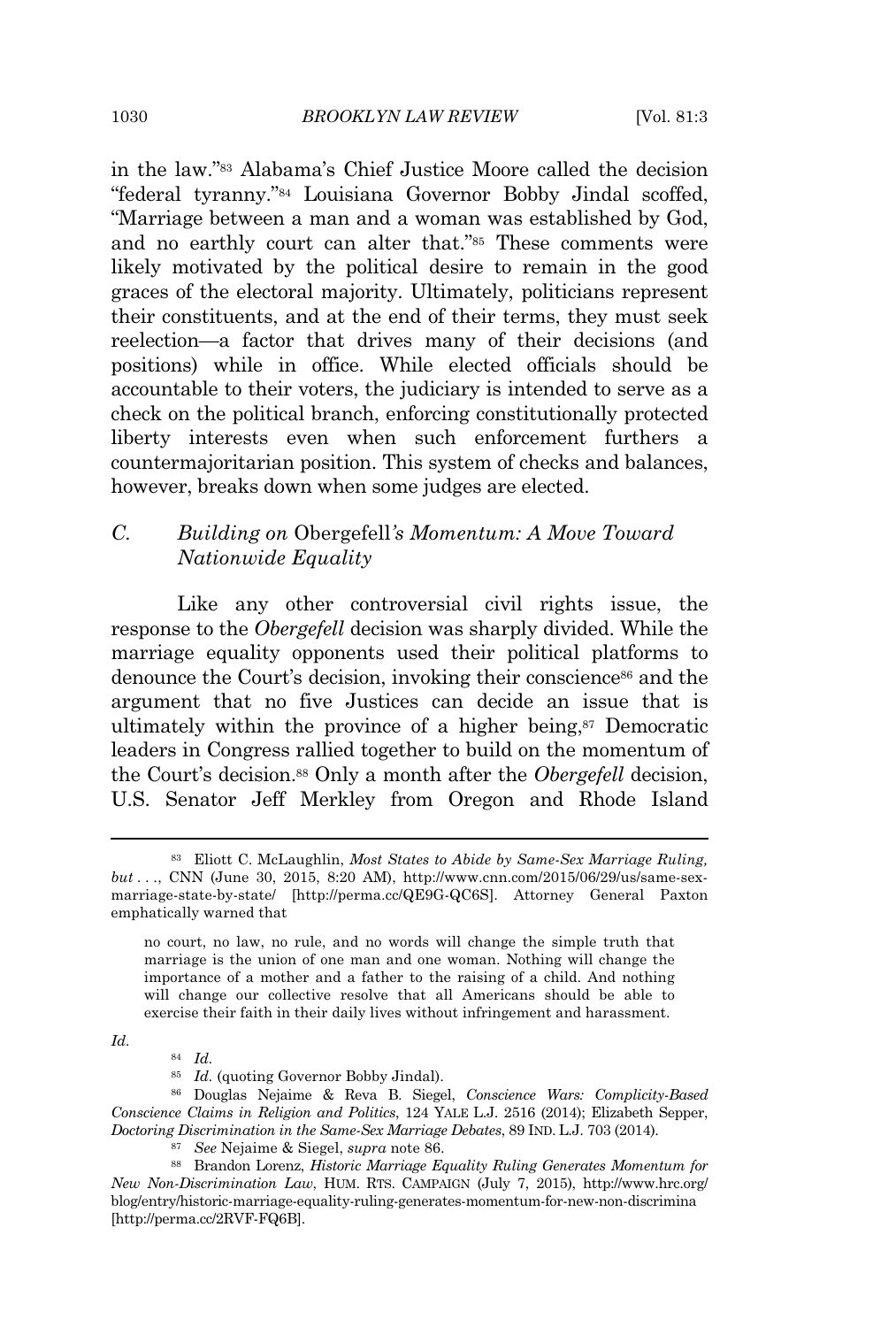Representative David Cicilline (who is openly gay) introduced the Equality Act, a comprehensive, broadly sweeping piece of legislation that would prohibit discrimination on the basis of sexual orientation and gender identity in eight categories.<sup>89</sup> If passed, the Equality Act would amend the Civil Rights Act of 1964 to prohibit discrimination on the basis of sexual orientation and gender identity in places of public accommodation, housing, public education, employment, and other areas where discrimination on other protected bases is already prohibited.<sup>90</sup>

As justification for the bill, cosponsor Representative Cicilline pointed out that "[i]n most states, a same-sex couple can get married on Saturday, post pictures on Facebook on Sunday, and then risk being fired from their job or kicked out of their apartment on Monday." <sup>91</sup> Cicilline urged Congress to recognize that "[a] majority of states in our country do not have laws that protect LGBT individuals against discrimination. . . . We need a uniform federal standard that protects all LGBT Americans from discrimination." 92

Despite the need for such a protection, it is unlikely that Congress will pass the Equality Act.<sup>93</sup> Given the Republican majority and the track record for other, narrower pieces of LGBTfriendly legislation, the Equality Act seems doomed from the start.<sup>94</sup> Indeed, the narrower Employment Non-Discrimination Act (ENDA) prohibited discrimination on the same bases, but exclusively in the employment context.<sup>95</sup> The ENDA was first introduced in Congress in 1994, and different iterations of the bill have been considered almost every year since.<sup>96</sup> It has failed every time, however, in great part due to its opponents' concern that it is overly broad.<sup>97</sup> Certainly, if the ENDA, which only applies to

<sup>89</sup> Equality Act, S. 1858, 114th Cong. (2015); Equality Act, H.R. 3185, 114th Cong. (2015); Sophia Tesfaye, *"The Equality Act": Democrats Push Bill Banning LGBT Discrimination*, SALON (July 23, 2015, 11:24 AM), http://www.salon.com/2015/07/23/the\_equ ality\_act\_democrats\_push\_bill\_banning\_lgbt\_discrimination/ [http://perma.cc/63U3-6ESR].

<sup>90</sup> Tesfaye, *supra* note 89; Dana Beyer, *The Equality Act, Part One— Introduction*, HUFFINGTON POST: GAY VOICES (July 27, 2015, 12:48 PM), http://www.huffingtonpost.com/dana-beyer/the-equality-act-part-one\_b\_7880612.html [http://perma.cc/ZE3D-X6PU].

<sup>91</sup> Tesfaye, *supra* note 89 (quoting Rep. David Cicilline).

<sup>92</sup> *Id.* (quoting Rep. David Cicilline).

<sup>93</sup> *See id.*

<sup>94</sup> *See id.*

<sup>95</sup> Beyer, *supra* note 90.

<sup>96</sup> Ed O'Keefe, *ENDA, Explained*, WASH. POST (Nov. 4, 2013), http://www.washingtonpost.com/news/the-fix/wp/2013/11/04/what-is-the-employmentnon-discrimination-act-enda [http://perma.cc/GC3V-D6PN].

<sup>97</sup> *Id.*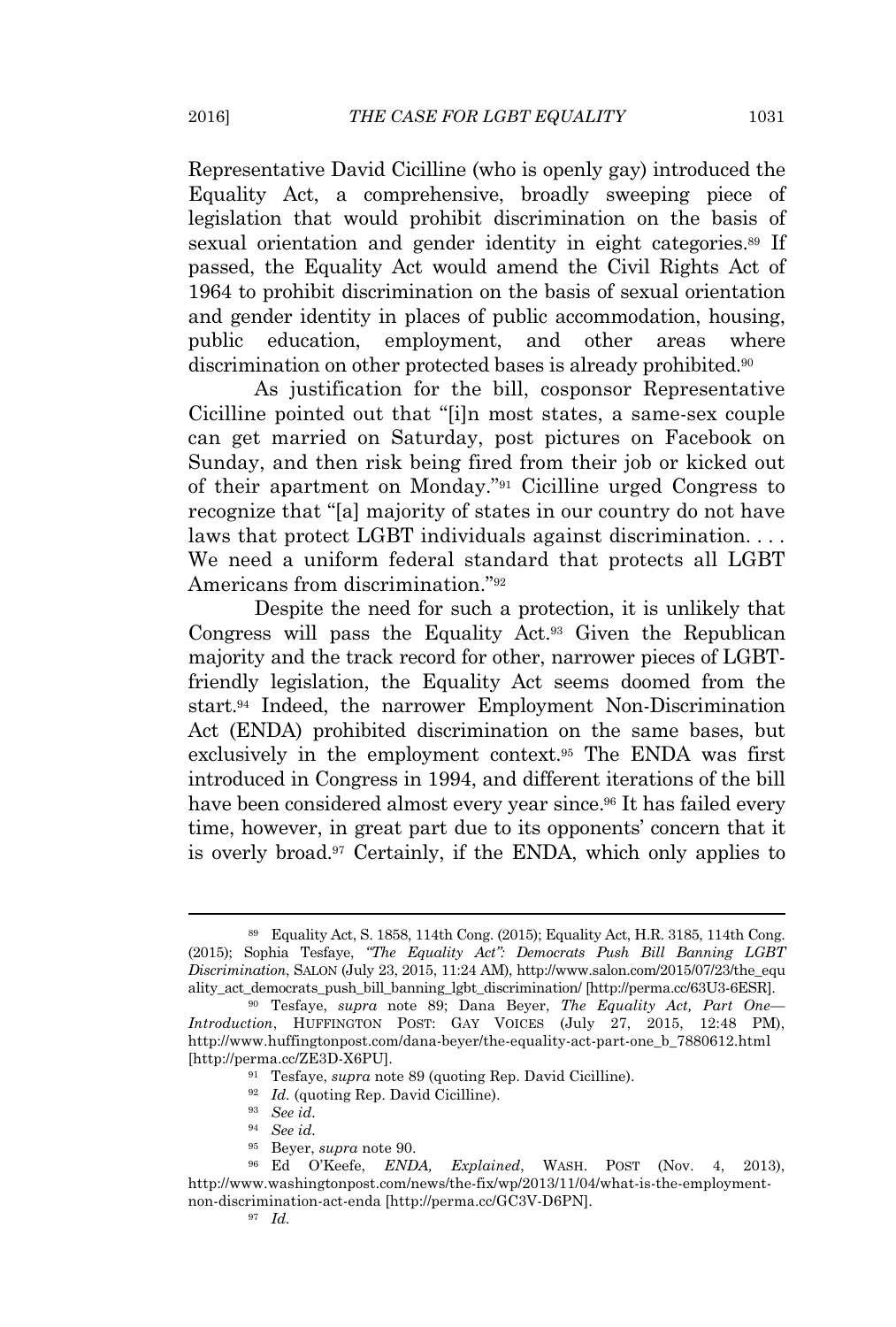the workplace, is too broad for opponents of LGBT rights, the Equality Act will be a nonstarter.<sup>98</sup>

# II. STATE AND LOCAL EFFORTS TO EXPAND OR CONTRACT LGBT CIVIL RIGHTS

#### *A. Preempting Local Civil Rights in Arkansas*

In response to the adoption of LGBT-protective ordinances and in anticipation of the Court's same-sex marriage decision, states began passing legislation that prohibits municipalities from carving out antidiscrimination protections for members of the LGBT community. Fearing that sexual orientation would be labeled as a suspect or quasi-suspect class, these state initiatives were intended to block the efforts of progressive local communities.<sup>99</sup>

Following the efforts of the progressive-minded university town of Fayetteville to prohibit discrimination on the bases of sexual orientation and gender identity, Arkansas Senator Bart Hester sponsored Senate Bill 202, the Intrastate Commerce Improvement Act.<sup>100</sup> It was swiftly passed by the state assembly and, although never officially signed into law by Governor Asa Hutchinson, became law in 2015.<sup>101</sup> The Intrastate Commerce Improvement Act, nicknamed Hester's Law, prohibits a municipality or political subdivision of the state from "adopt[ing] or enforc[ing] an ordinance, resolution, rule, or policy that creates a protected classification or prohibits discrimination on a basis not contained in state law." <sup>102</sup> Its purpose is "to improve intrastate commerce by ensuring that businesses, organizations and employers doing business in the state are subject to uniform

<sup>98</sup> *See, e.g.*, Justin Wm. Moyer, *Why Houston's Gay Rights Ordinance Failed: Fear of Men in Women's Bathrooms*, WASH. POST (Nov. 4, 2015), https://www.washingtonpost.com/news/morning-mix/wp/2015/11/03/why-houstons-gayrights-ordinance-failed-bathrooms/ [http://perma.cc/L2QZ-HX9V] (explaining that Houston's LGBT civil rights measure failed in large part due to the concern surrounding transgender individuals' use of the restroom that corresponds to their gender identity).

<sup>99</sup> *See, e.g.*, Equal Access to Intrastate Commerce Act, H.B. 600, 107th Gen. Assemb. (Tenn. 2011); Intrastate Commerce Improvement Act, S.B. 202, 90th Gen. Assemb., Reg. Sess. (Ark. 2015).

<sup>100</sup> S.B. 202, 90th Gen. Assemb. (Ark. 2015).

<sup>101</sup> Guo, *supra* note 1*; see also* ARK. CONST. art. IV, § 15 (stating that "if any bill shall not be returned by the Governor within five days, Sunday excepted, after it shall have been presented to him, the same shall be a law in like manner as if he signed it").

<sup>102</sup> ARK. CODE ANN. § 14-1-403(a) (West 2015).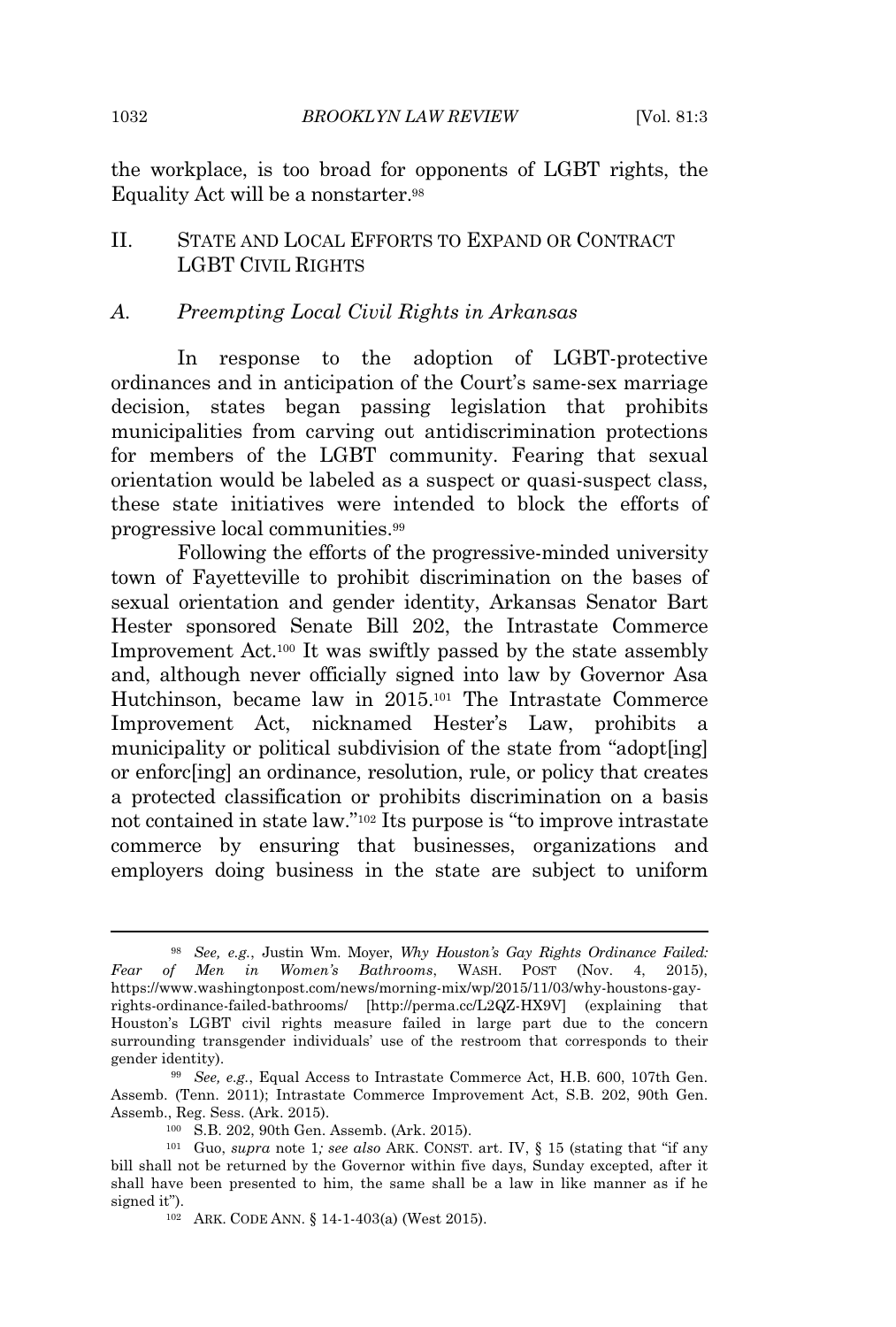nondiscrimination laws and obligations." <sup>103</sup> Because Arkansas antidiscrimination laws do not currently protect members of the LGBT community, this law effectively preempts the rights of local government to create such protections.<sup>104</sup>

On February 9, 2015, the Eureka Springs City Council passed Ordinance 2223, a local law prohibiting discrimination on the basis of sexual orientation, gender identity, and gender expression in housing, employment, and places of accommodation within the city.<sup>105</sup> Ordinance 2223 passed unanimously after the City Council members hurried through the requisite three readings in one night and unanimously resolved to oppose Hester's Law.<sup>106</sup> The Ordinance included an emergency clause to ensure that it took effect as soon as possible following its enactment.<sup>107</sup>

Following Eureka Springs's lead, the Arkansas cities of Little Rock, North Little Rock, Conway, and Hot Springs passed scaled-down nondiscrimination ordinances.<sup>108</sup> These weakened versions prohibited agencies and vendors that do business with each city from discriminating on the basis of gender identity and sexual orientation.<sup>109</sup> The day before Hester's Law took effect, Senator Bart Hester himself admonished, "I think their

<sup>106</sup> Bowden, *supra* note 105*.*

<sup>107</sup> Eureka Springs, Ark., Ordinance No. 2223 (Feb. 9, 2015) ("Emergency Clause: That since there is a high likelihood that legislation of this type may become unavailable to Arkansas cities and counties in the very near future; and since diversity is an aspect of Eureka Springs that attracts residents and visitors, impacting not only the economic well-being, and thereby the public peace, health and safety of the community, an emergency is hereby declared to exist and this Ordinance shall take effect and be in force from and after its passage and approval.").

<sup>108</sup> Little Rock, Ark., Ordinance 21,031 (Apr. 21, 2015); Conway, Ark., Ordinance O-15-24 (Feb. 24, 2015); Hot Springs, Ark., Ordinance O-15-16 (2015); North Little Rock, Ark., Ordinance O-15-19 (2015).

<sup>109</sup> Little Rock, Ark., Ordinance 21,031; Conway, Ark., Ordinance O-15-24; Hot Springs, Ark., Ordinance O-15-16; North Little Rock, Ark., Ordinance O-15-19.

<sup>103</sup> *Id.* § 14-1-402(a).

<sup>104</sup> *Id. But see supra* note 9 and accompanying text (explaining that the state antibullying law protects elementary and secondary public school students from bullying on the bases of sexual orientation and gender identity).

<sup>105</sup> Bill Bowden, *Eureka Springs Quickly Passes Anti-Prejudice Law*, ARK. ONLINE (Feb. 10, 2015, 1:00 AM), http://www.arkansasonline.com/news/2015/feb/10/ eureka-springs-quickly-passes-anti-prej/?f=latest [http://perma.cc/U2UG-YHPJ]; Eureka Springs, Ark., Ordinance No. 2223 (Feb. 9, 2015), http://www.cityofeurekasprings.us/ images/stories/ordinance/ORDINANCE%20NO.%202223%20-%20CIVIL%20RIGHTS% 20ADMINISTRATION.pdf [http://perma.cc/SU94-KMQ2] (stating that "the City of Eureka Springs seeks to protect and safeguard the right and opportunity of all persons to be free from unfair discrimination based on real or perceived race, ethnicity, national origin, age, gender, gender identity, gender expression, familial status, marital status, socioeconomic background, religion, sexual orientation, disability and veteran status," and "therefore, be it ordained by the City Council of the City of Eureka Springs, Arkansas[,] . . . [t]hat all Ordinances or Resolutions, and parts thereof, in conflict with this Ordinance are hereby repealed to the extent of such conflict").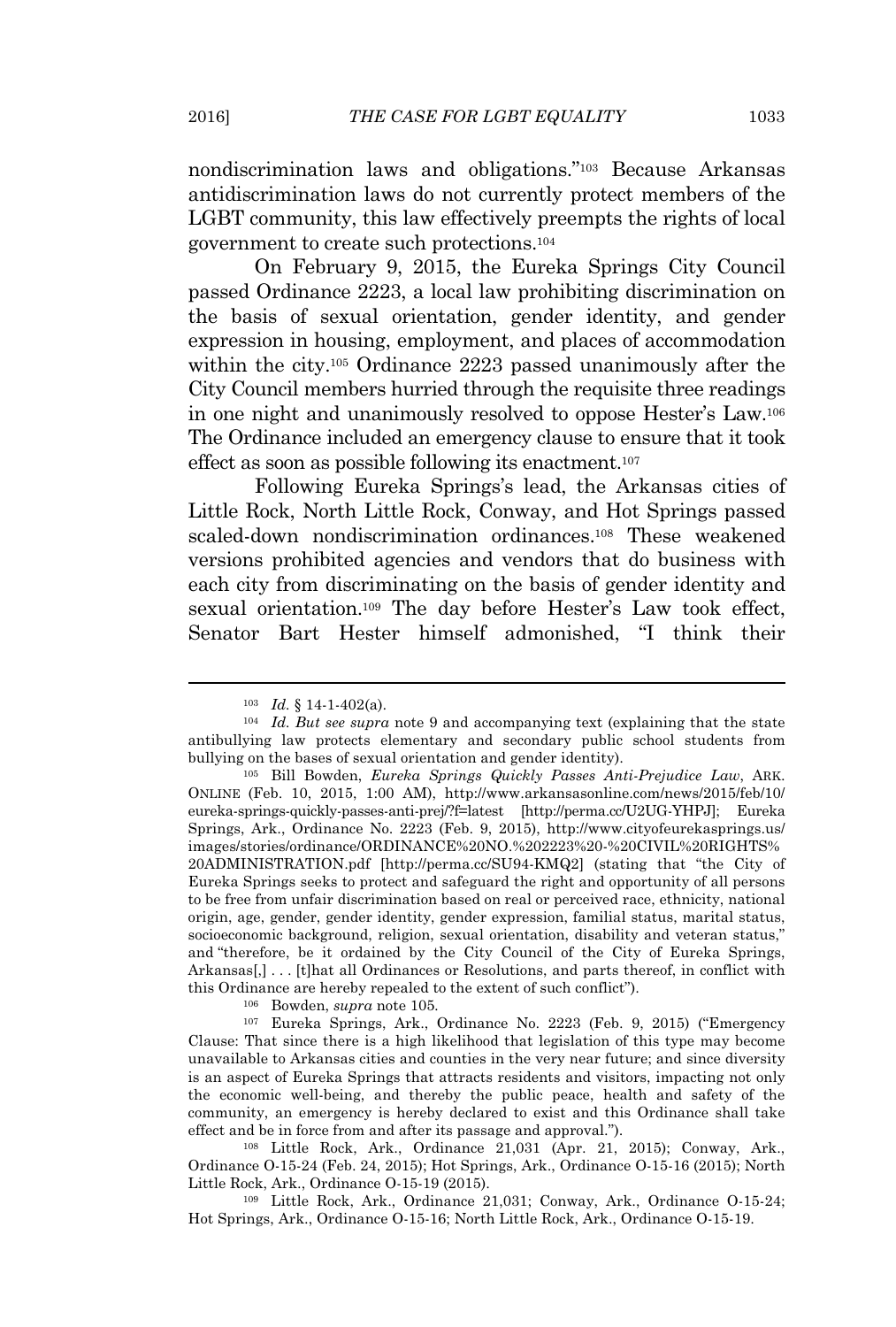ordinances are null and void. I think that's very clear." <sup>110</sup> Little Rock City Attorney Tom Carpenter disagreed. Pointing to places in state law that seek to offer limited protections to individuals on the basis of sexual orientation and gender identity, like in the state's antibullying law, Tom Carpenter rebuked, "They're not in conflict .... There's nothing mentioned in the city's ordinance that's not already protected under state law." 111

After the Hot Springs Board of Directors passed an NDO prohibiting the city and its vendors from discriminating on the basis of sexual orientation and gender identity, state representative Mickey Gates of Hot Springs requested a formal opinion from Attorney General Leslie Rutledge as to whether Act 137 prohibits a city from enforcing "an ordinance that conflicts with the act but that was passed before the act took effect." <sup>112</sup> Attorney General Rutledge answered the question in the affirmative.<sup>113</sup>

#### *B. Other Measures Aimed at Preempting LGBT Rights*

States like Montana, Michigan, Nebraska, and Oklahoma have considered, but failed to pass, Hester-type laws.<sup>114</sup> In similar fashion, Tennessee's Equal Access to Intrastate Commerce Act, passed in 2011, prohibits local governments from adopting ordinances or other legal measures that "impose on or make applicable to any person an anti-discrimination practice, standard, definition, or provision that shall deviate from, . . . supplement, . . . [or] change" existing state law antidiscrimination protections.<sup>115</sup> The Equal Access to Intrastate Commerce Act was applied retroactively, voiding any local

<sup>113</sup> *Id.*

<sup>110</sup> John Lyon, *New Law Seeks to Bar Anti-Discrimination Ordinances, but Interpretations Vary*, ARK. NEWS (July 22, 2015, 5:19 PM), http://arkansasnews.com/ news/arkansas/new-law-seeks-bar-anti-discrimination-ordinances-interpretations-vary #sthash.4u8n4VLa.dpuf [http://perma.cc/CH4P-6T6D]; *see also* David Koon, *Testing the Discrimination Law, Where We Go Next on the State's LGBT Fairness Ordinances*, ARK. TIMES (May 28, 2015), http://www.arktimes.com/arkansas/testing-the-discriminationlaw/Content?oid=3871873 [http://perma.cc/G9VH-6T5A].

<sup>111</sup> Lyon, *supra* note 110.

<sup>112</sup> *Id.*

<sup>114</sup> H.B. 516, 62d Leg., Reg. Sess. (Mont. 2011) (died in committee); H.B. 5039, 96th Leg., Reg. Sess. (Mich. 2011) (same); Legis. B. 912, 102d Leg., 2d Sess. (Neb. 2012) (indefinitely postponed); H.B. 2445, 53d Leg., 2d Sess. (Okla. 2012) (died in committee). The authors suspect that other states will follow suit.

<sup>115</sup> TENN. CODE ANN. § 7-51-1802 (2015).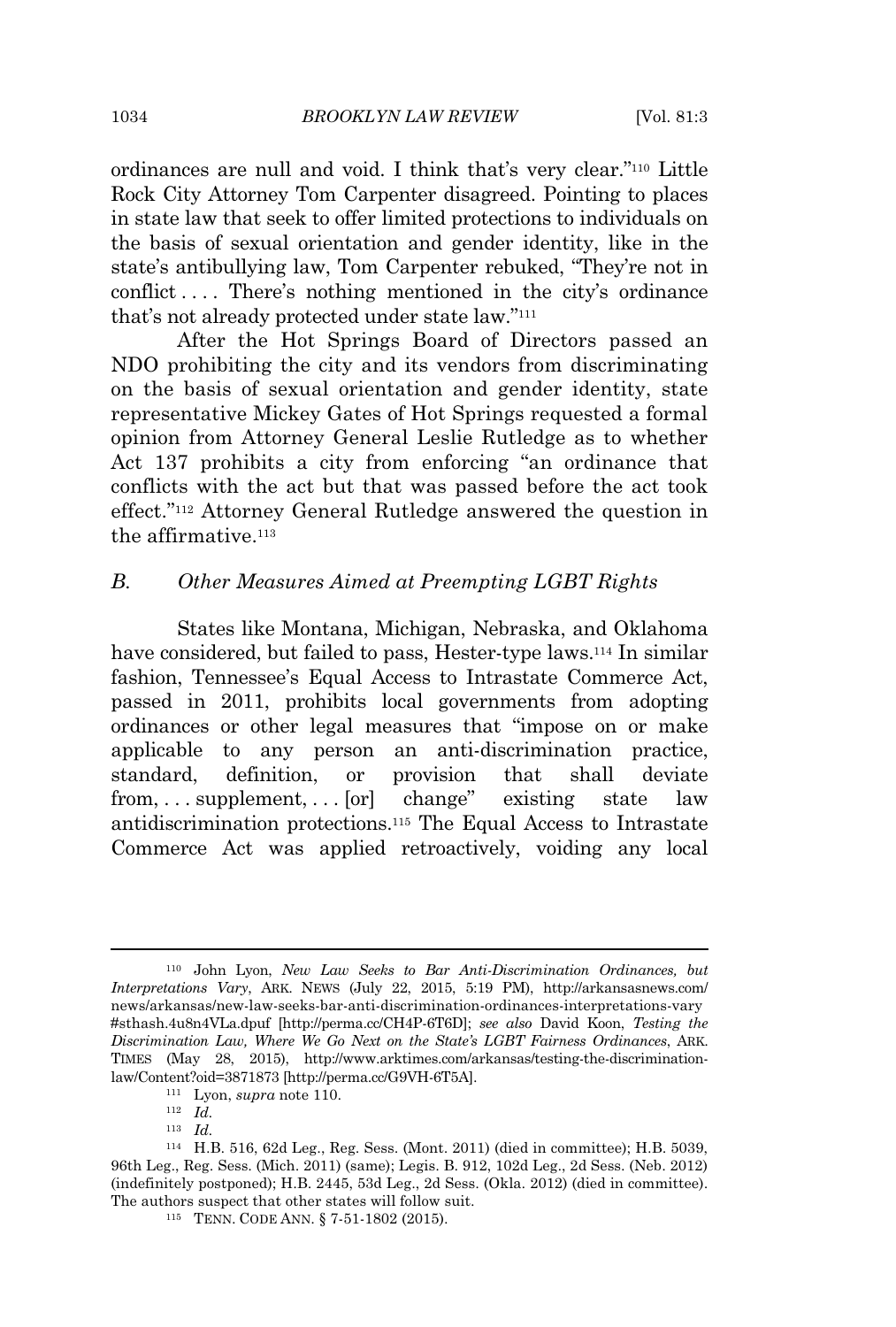measure that was passed in a way that would violate the Act prior to its effective date.<sup>116</sup>

The proposed Intrastate Commerce Improvement Acts in Texas and West Virginia, which are currently undergoing the legislative process, are nearly identical.<sup>117</sup> They would prohibit municipalities from "adopt[ing] or enforc[ing] a local law that creates a protected classification or prohibits discrimination on a basis not contained in" state law.<sup>118</sup> If passed, the Texas and West Virginia Intrastate Commerce Improvement Acts would essentially disallow municipalities from passing laws that expand or provide greater civil rights protections than existing state law.<sup>119</sup> While it seems that the will of the people should rule in a representative democracy, the majority of the Court disagreed in *Obergefell* with respect to the rights of same-sex couples to marry.<sup>120</sup>

#### III. A TALE OF TWO POLITICAL PROCESSES

#### *A. "We the People"*

In the Court's recent decision recognizing that the fundamental right to marry extends to same-sex couples, the four dissenting Justices criticized the majority's ruling in favor of same-sex marriage for removing the issue from public

<sup>116</sup> Equal Access to Intrastate Commerce Act, Op. Att'y. Gen. No. 11-36, 2011 WL 3013844 (Apr. 21, 2011).

<sup>117</sup> *Compare* H.B. 1556, 2015 Leg., 84th Sess. (Tex. 2015) (as of November 12, 2015, the Bill was referred to the House Urban Affairs Committee), *and* S.B. 1155, 2015 Leg., 84th Sess. (Tex. 2015) (as of November 12, 2015, the Bill was referred to the Senate State Affairs Committee)*, with* H.B. 2881, 2015 Leg., 82d Reg. Sess. (W. Va. 2015) (as of November 12, 2015, the bill was recommitted to governmental organization upon first reading).

<sup>118</sup> Tex. H.B. 1556; Tex. S.B. 1155; W. Va. H.B. 2881.

<sup>119</sup> Tex. H.B. 1556; Tex. S.B. 1155; W. Va. H.B. 2881.

<sup>120</sup> Obergefell v. Hodges, 135 S. Ct. 2584, 2591 (2015) (recognizing that "[w]hile the Constitution contemplates that democracy is the appropriate process for change, individuals who are harmed need not await legislative action before asserting a fundamental right").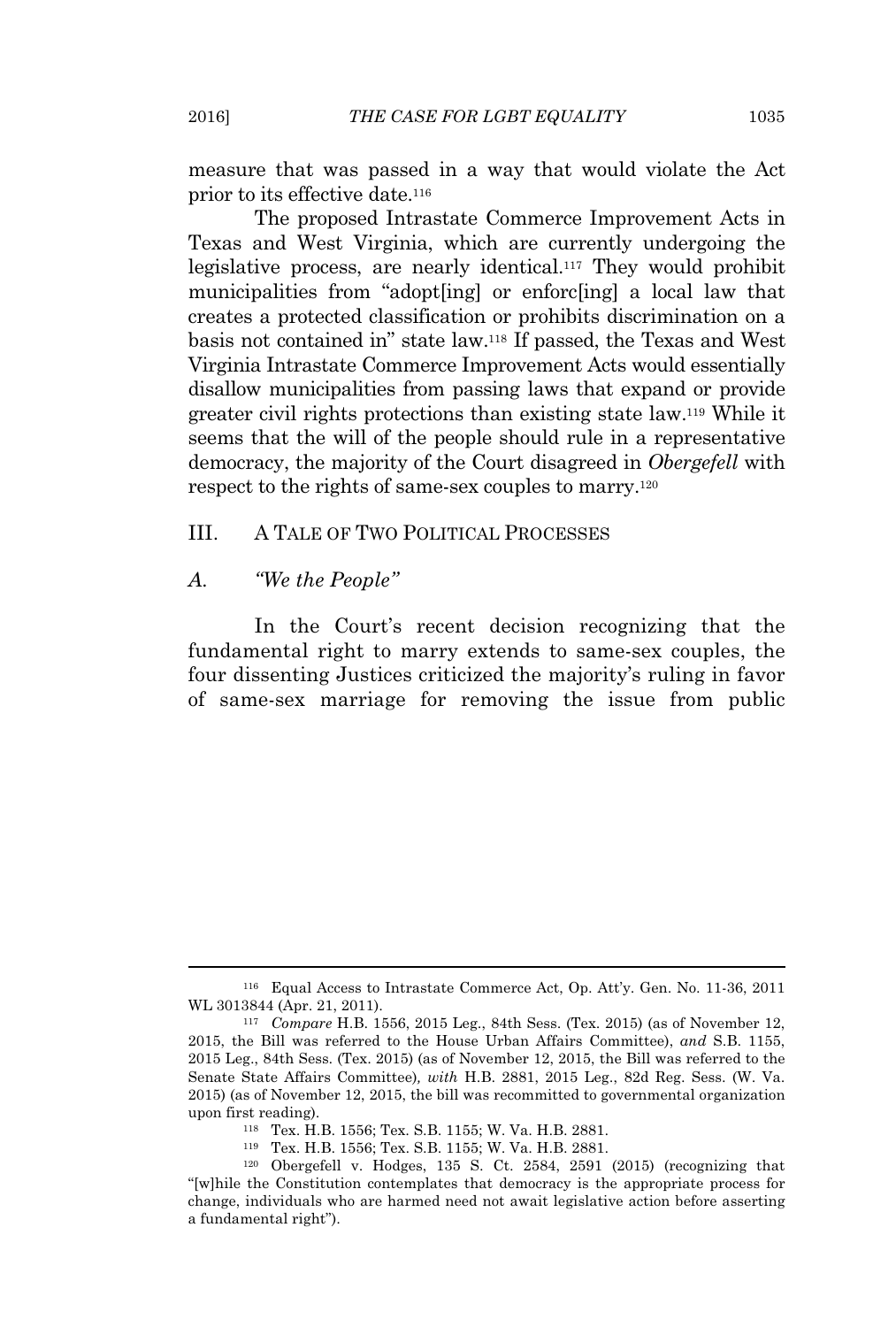debate.<sup>121</sup> In his dissent, Chief Justice Roberts defined the issue in *Obergefell* as "*who decides* what constitutes 'marriage.'" 122

The dissenting Justices decried the fact that the five Justices joining in the majority opinion had changed "the meaning of marriage that has persisted in every culture throughout human history." <sup>123</sup> Viewing the majority decision as "[s]tealing th[e] issue from the people," <sup>124</sup> the dissenting Justices lamented that the decision stills public debate on "a question the Constitution leaves to the people." 125

Whether couched in criticisms of judicial policymaking, federalism, the creation of new rights, or redefining an understanding of marriage that is as old as human civilization, the recurring themes of the dissenting opinions view *Obergefell* as a defeat for the democratic process.<sup>126</sup> Justice Scalia called the Court's opinion a "threat to American democracy." 127

According to Justice Thomas, the political process protects liberty.<sup>128</sup> He has posited that as a representative democracy, "we the people's" liberty is most secure when government acts through its elected officials or by popular vote.<sup>129</sup> This notion of political process is at odds with a view of individual liberty that does not depend upon the consent of the majority.<sup>130</sup>

Writing for the majority, Justice Kennedy responded to the dissenters' insistence that the majority erroneously silenced public debate in deciding the issue.<sup>131</sup> Indeed, Justice Kennedy catalogued the extensive public debate in all aspects of society on

- <sup>122</sup> *Id.* at 2612 (Roberts, C.J., dissenting).
- <sup>123</sup> *Id.* at 2611 (Roberts, C.J., dissenting).
- <sup>124</sup> *Id.* at 2612 (Roberts, C.J., dissenting).
- <sup>125</sup> *Id.*
- <sup>126</sup> *Id.* at 2625-28 (Roberts, C.J., and Scalia, J., dissenting).
- <sup>127</sup> *Id.* at 2626 (Scalia, J., dissenting).
- <sup>128</sup> *Id.* at 2631-33 (Thomas, J., dissenting).
- <sup>129</sup> *Id.* at 2637 (Thomas, J., dissenting).

<sup>&</sup>lt;sup>121</sup> *Id.* at 2625 (Roberts, C.J., dissenting) (opining that "by deciding [the samesex marriage] question under the Constitution, the Court removes it from the realm of democratic decision. There will be consequences to shutting down the political process on an issue of such profound public significance. Closing debate tends to close minds. People denied a voice are less likely to accept the ruling of a court on an issue that does not seem to be the sort of thing courts usually decide"). After scolding the majority of the Court for removing the "issue from the political process," Justice Scalia stated, "With each decision of ours that takes from the People a question properly left to them—with each decision that is unabashedly based not on law, but on the 'reasoned judgment' of a bare majority of this Court—we move one step closer to being reminded of our impotence." *Id.* at 2627, 2631 (Scalia, J., dissenting).

<sup>130</sup> Schuette v. Coal. to Defend Affirmative Action, Integration and Immigrant Rights and Fight for Equal. By Any Means Necessary (BAMN), 134 S. Ct. 1623, 1636 (2014) ("The freedom secured by the Constitution consists . . . of the right of the individual not to be injured by the unlawful exercise of governmental power.").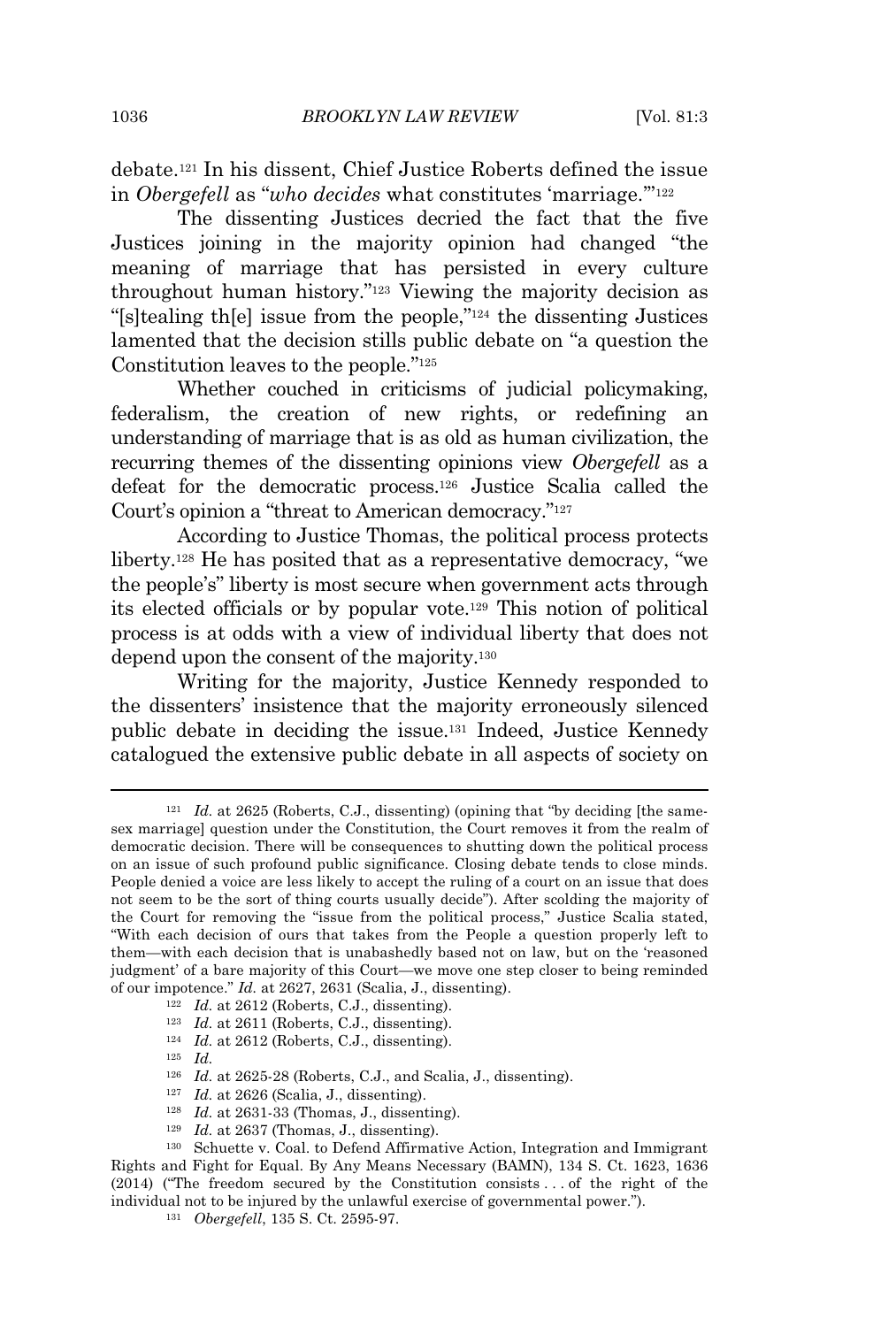the issue of same-sex marriage.<sup>132</sup> From referenda and legislative debates to discussion in public and private institutions and the halls of academia, Justice Kennedy rebuffed the dissenters' criticism, pointing out that the issue had been thoroughly discussed, studied, and litigated.<sup>133</sup> Ultimately, in deciding the issue, Justice Kennedy emphasized that individual fundamental rights cannot wait for the political process to recognize or bestow those rights.<sup>134</sup> "[F]undamental rights may not be submitted to a vote; they depend on the outcome of no elections." 135

The debate about which public controversies should be subject to contests at the ballot box or legislative consent is not unique to the issue of same-sex marriage.<sup>136</sup> Just last term, the Court addressed the right of the voting majority to ban affirmative action in admissions to public educational institutions.<sup>137</sup> Reviewing the constitutionality of Michigan's amendment to its state constitution banning affirmative action, in *Schuette* the Court determined that this controversial issue should be left to the wisdom of the voting public.<sup>138</sup> Prior to Proposal 2, independent university boards of trustees decided all admissions policies, including those based on race.<sup>139</sup> Under the proposal, however, affirmative action admissions policies would be totally banned by law and would no longer be at the discretion of university trustees. In deciding the constitutionality of Michigan's Proposal 2—now Article I, section 26, of the state constitution—the plurality and dissenting opinions set forth very different approaches to the question of constitutionality.<sup>140</sup> The majority of Michigan voters had voted to ban race-based admissions policies (and only those policies) through "a higher plane of the existing political process"—a constitutional amendment.<sup>141</sup> The dissenting opinion argued that such interference in the political process to create greater hurdles for race-favorable admissions policies should trigger strict scrutiny review under an equal protection analysis in this context, the political process doctrine.<sup>142</sup> Unlike the same-sex marriage

<sup>132</sup> *Id.* <sup>133</sup> *Id.*

<sup>134</sup> *Id.* at 2591.

<sup>135</sup> *Id.* at 2606 (quoting W. Va. Bd. of Educ. v. Barnette, 319 U.S. 624, 638 (1943)).

<sup>136</sup> Schuette v. Coal. to Defend Affirmative Action, Integration and Immigrant

Rights and Fight for Equal. By Any Means Necessary (BAMN), 134 S. Ct. 1623, 1637 (2014).

<sup>137</sup> *Id.* at 1630.

<sup>138</sup> *Id.* at 1637-38.

<sup>139</sup> *Id.* at 1626, 1662.

<sup>140</sup> *Id.*

<sup>141</sup> *Id.* at 1662 n.7 (Sotomayor, J., dissenting).

<sup>142</sup> *Id.* at 1662.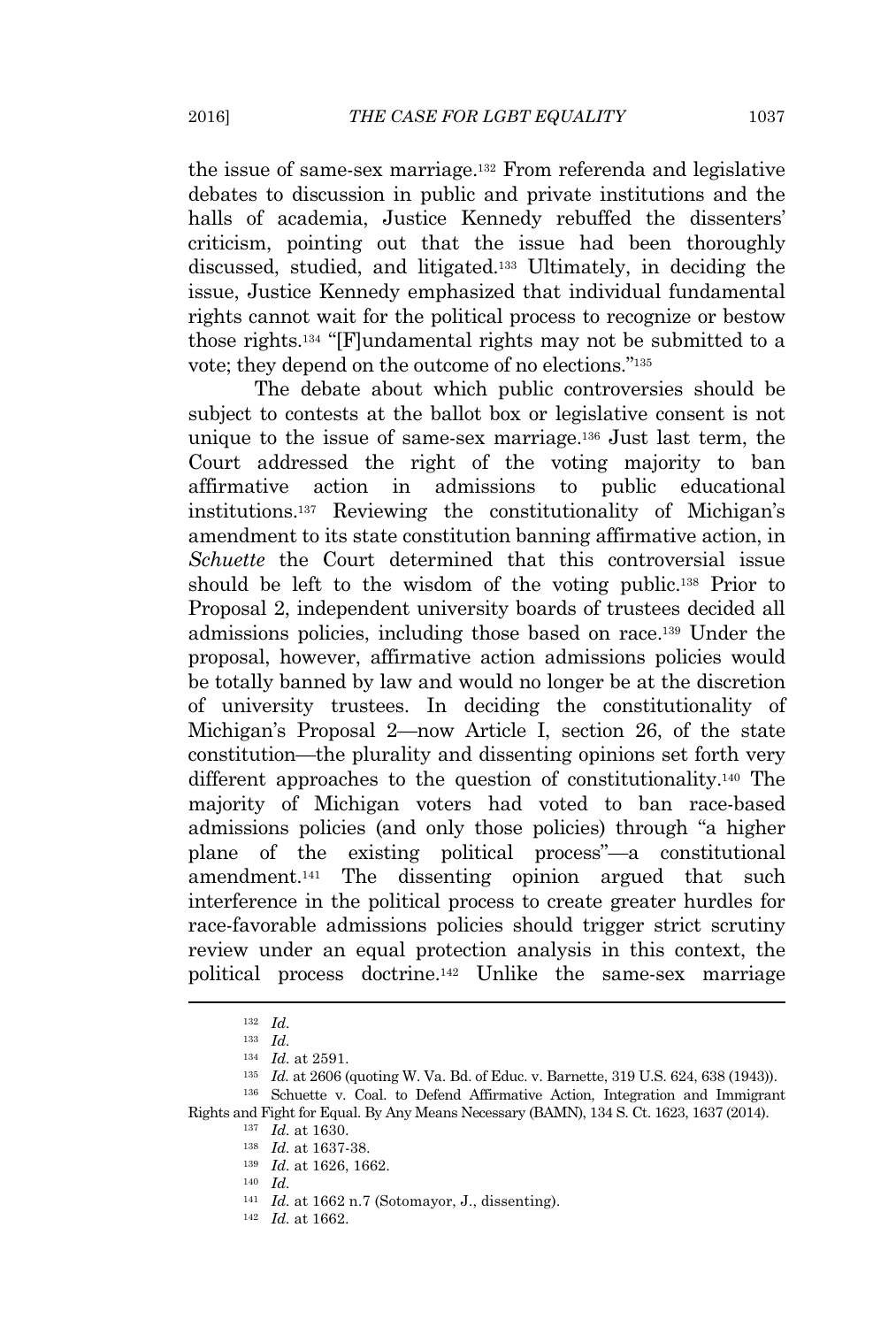question, however, the *Schuette* plurality decided that the issue should be left to the "will of the people" and that the vote to amend Michigan's constitution to ban affirmative action in college admissions did not implicate constitutional concerns.<sup>143</sup> Therefore, section 26 of Michigan's constitution stands.<sup>144</sup>

# *B. Judicially Created Doctrine*

Invoking the judicially created doctrine that courts have traditionally applied to laws that are alleged to disenfranchise African-Americans, this article posits that the injuries caused by Hester-type laws are precisely the injuries the doctrine was designed to protect and thus mandate the application of the doctrine here.

Pre-*Schuette*, the Court viewed ballot initiatives that targeted minorities in a way that negatively impacted their equal access to the political process with much less deference than the Court afforded the Michigan voters.<sup>145</sup> In rare cases, the Supreme Court has applied strict scrutiny to government restructuring that impedes minorities' equal participation in the political process.<sup>146</sup>

An example of governmental restructuring that had a discriminatory effect on a racial minority was challenged in *Hunter v. Erickson*. <sup>147</sup> In *Hunter*, the citizens of Akron, Ohio, voted to amend the City Charter in a way that nullified an antidiscrimination housing ordinance.<sup>148</sup> The amendment to the City Charter "prevented the city council from implementing any ordinance dealing with racial, religious, or ancestral discrimination in housing without the approval of the majority of the city's voters." <sup>149</sup> The Court found the Charter Amendment unconstitutional because it "place[d] special burdens on racial [and other] minorities within the governmental process." <sup>150</sup> The Charter's amendment singled out antidiscrimination housing ordinances and required the majority of voters' approval to adopt

<sup>143</sup> *Id.*

<sup>144</sup> *Id.*

<sup>145</sup> *See* League of United Latin Am. Citizens v. Perry, 548 U.S. 399 (2006); Romer v. Evans, 517 U.S. 620 (1996).

<sup>146</sup> *Perry*, 548 U.S. at 517-18; *Romer*, 517 U.S. at 628-29; Washington v. Seattle Sch. Dist. No. 1, 458 U.S. 457, 467 (1982); Hunter v. Erickson, 393 U.S. 385, 391 (1969).

<sup>147</sup> *Hunter*, 393 U.S. 385.

<sup>148</sup> *Id.* at 386-87.

<sup>149</sup> Ann K. Wooster, *Equal Protection and Due Process Clause Challenges Based on Racial Discrimination—Supreme Court Cases*, 172 A.L.R. Fed. 1, § 17 (2001) (interpreting *Hunter*, 393 U.S. 365).

<sup>150</sup> *Hunter*, 393 U.S. at 391.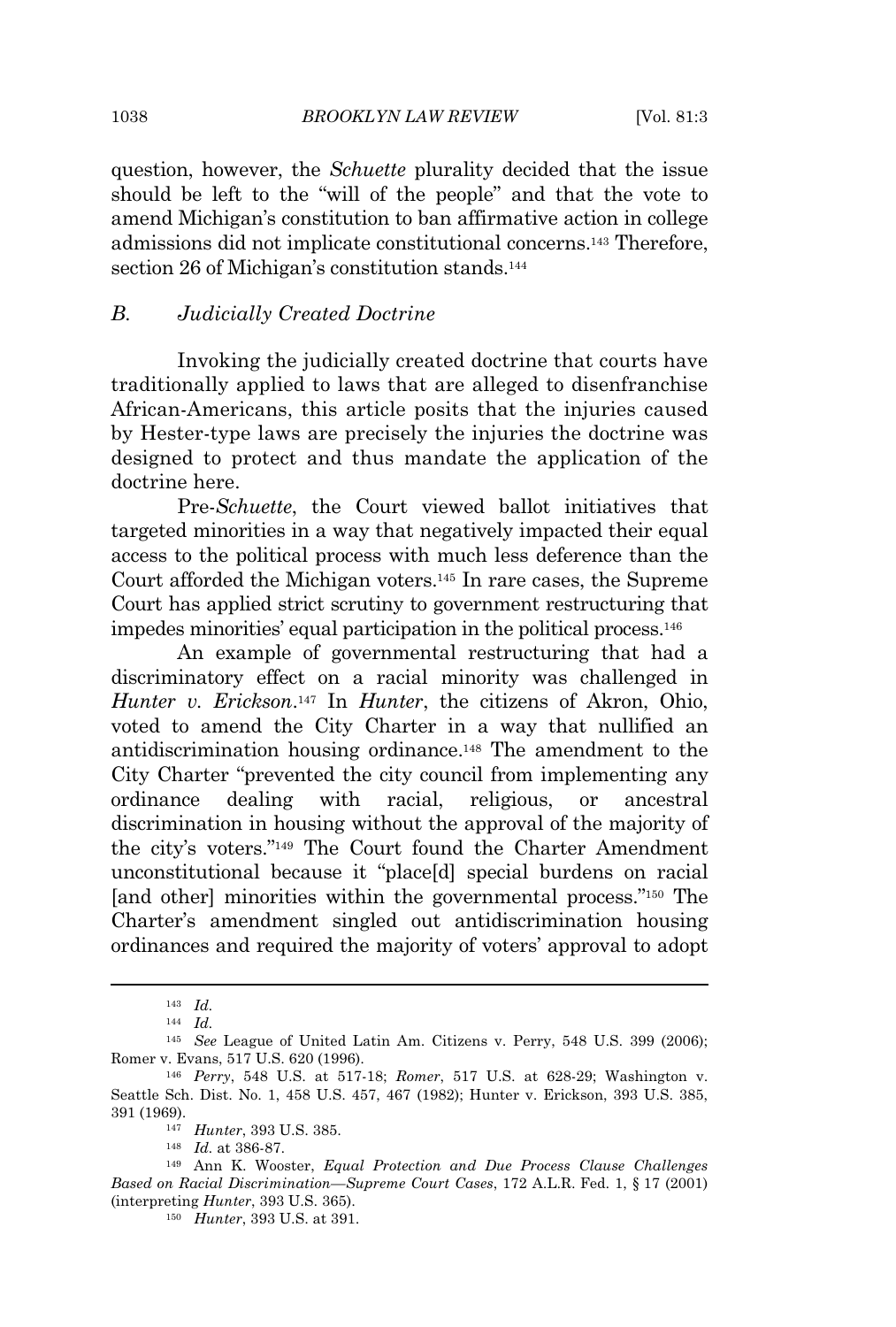such ordinances in the future.<sup>151</sup> Any other type of ordinance could be passed by the city council without the voting majority's preapproval.<sup>152</sup> But because the Charter Amendment had a discriminatory effect on a minority group and denied equal access to the political process, the Court applied the political process doctrine, which triggers strict scrutiny judicial review.<sup>153</sup>

In a subsequent case applying the political process doctrine, the Court in *Washington v. Seattle School District No. 1* invalidated a state initiative that banned busing as a means to desegregate schools in the district.<sup>154</sup> The initiative targeted busing for purposes of desegregation only; the school district maintained authority to bus children for other purposes.<sup>155</sup> The result of this initiative was to "remov[e] the authority to address a racial problem—and only a racial problem—from the existing decisionmaking body." <sup>156</sup> After the initiative, proponents of busing had to "seek relief from the state legislature, or from the statewide electorate." <sup>157</sup> This was much more onerous than the previous process, which gave authority for such decisions to the school board.<sup>158</sup> As in *Hunter*, the Court recognized that "[t]he sovereignty of the people is itself subject to . . . constitutional limitations."<sup>159</sup>

The judicially created political process doctrine marries equal protection and First Amendment jurisprudence.<sup>160</sup> "focus[ing] on the discriminatory effect of government restructuring." <sup>161</sup> Just as the Akron voters amended the City Charter, nullifying an existing antidiscrimination housing ordinance and requiring special hurdles to enact future antidiscrimination housing ordinances in the city, Seattle voters removed authority to implement a desegregation busing plan from the local school board.<sup>162</sup> These laws, which changed the rules of political decisionmaking "in the middle of the game" 163 and negatively affected minorities, were subject to strict

<sup>158</sup> *Id.*

<sup>162</sup> *Washington*, 453 U.S. at 474.

<sup>163</sup> Schuette v. Coal. to Defend Affirmative Action, Integration and Immigrant Rights and Fight for Equal. By Any Means Necessary (BAMN), 134 S. Ct. 1623, 1653 (2014).

<sup>151</sup> *Id.* at 389-90.

<sup>152</sup> *Id.* at 390.

<sup>153</sup> *Id.* at 391.

<sup>154</sup> Washington v. Seattle Sch. Dist. No. 1, 458 U.S. 457 (1982).

<sup>155</sup> *Id.*

<sup>156</sup> *Id.* at 474.

<sup>157</sup> *Id.*

<sup>159</sup> Hunter v. Erickson, 393 U.S. 385, 392 (1969).

<sup>160</sup> RODNEY A. SMOLLA, 1 SMOLLA & NIMMER ON FREEDOM OF SPEECH § 13:43 (2014).

<sup>161</sup> D'Alessio, *supra* note 22, at 108.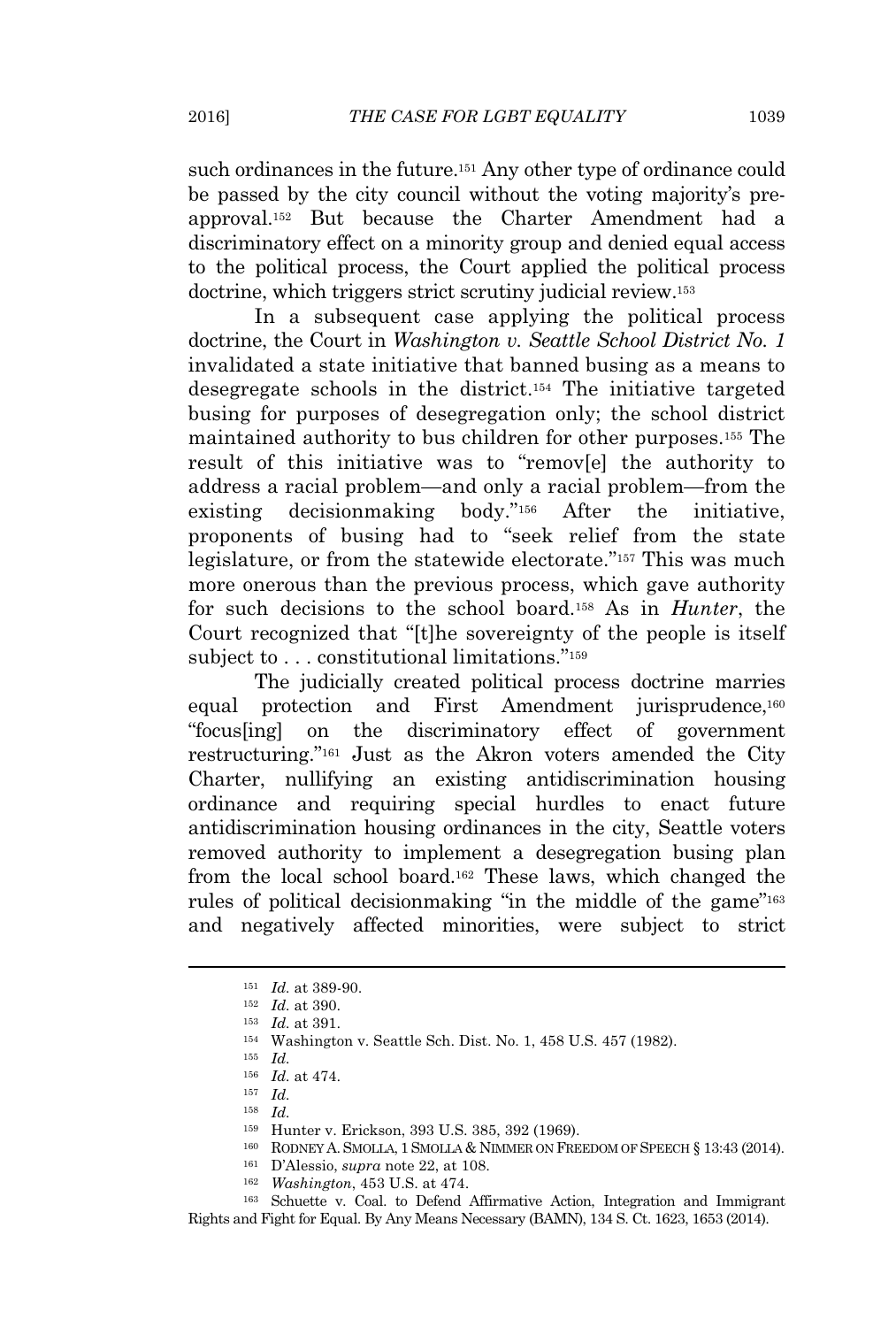scrutiny.<sup>164</sup> Therefore, actions that change a previously established political decisionmaking process, block meaningful access to the political process, and burden minorities from achieving beneficial legislation are presumptively unconstitutional.<sup>165</sup>

Even under rational basis review, the Court declared unconstitutional a Colorado initiative that amended the state constitution and banned antidiscrimination laws protecting persons on the basis of sexual orientation.<sup>166</sup> Like the amendment to the Akron City Charter and the Seattle initiative, the Colorado amendment restructured the political process, requiring those who would seek protection from discrimination on the basis of sexual orientation to persuade the majority of voters to repeal the constitutional amendment in order to pass favorable antidiscrimination laws.<sup>167</sup> The Colorado Supreme Court applied strict scrutiny review pursuant to the political process doctrine in analyzing the constitutionality of the amendment.<sup>168</sup> Although the U.S. Supreme Court agreed that the amendment was unconstitutional, it declined to follow the Colorado Supreme Court's reasoning.<sup>169</sup>

The newly enacted Hester's Law and others like it, which prohibit the enactment of local NDOs that grant protections extending beyond state law, have yet to be tested in the courts. It remains to be seen, however, whether a court would view a Hester-type law as being similar to the Michigan referendum or as more akin to the Akron charter amendment in *Hunter*, the state initiative in *Seattle*, or the Colorado constitutional

<sup>164</sup> *Id.* at 1663.

<sup>165</sup> *Washington*, 458 U.S. at 467.

<sup>166</sup> Romer v. Evans, 517 U.S. 620, 637 (1996).

<sup>167</sup> *Id.*

<sup>168</sup> Evans v. Romer, 854 P.2d 1270, 1276-82 (Colo. 1993) (analyzing and holding that previous reapportionment cases decided by the U.S. Supreme Court support the conclusion that under the Equal Protection Clause, strict scrutiny applies to legislation that infringes on any group's fundamental right to participate equally in the political process, regardless of whether the group is a suspect class or not).

<sup>169</sup> *Compare* Evans v. Romer, 882 P.2d 1335, 1342-49 (Colo. 1994) (holding that Amendment 2 violated the Equal Protection Clause under the strict scrutiny standard because none of the state's asserted governmental interests—(1) protecting the sanctity of religious, familial, and personal privacy; (2) ensuring that limited state resources are dedicated to the protection of suspect classes only; (3) allowing the people themselves to establish social and moral norms; (4) preventing government from supporting special interest groups' political objectives; and (5) determining factionalism within the government—were necessary and compelling state interests for which Amendment 2 was narrowly tailored to serve), *with Romer*, 517 U.S. at 630-35 (finding that Amendment 2 did not meet the rational basis standard because (1) it was at once too narrow in its identification of persons by a single trait and too broad in denying the identified group protection across the board, and (2) it lacked any identifiable legitimate purpose and was instead born out of animosity toward LGBT individuals).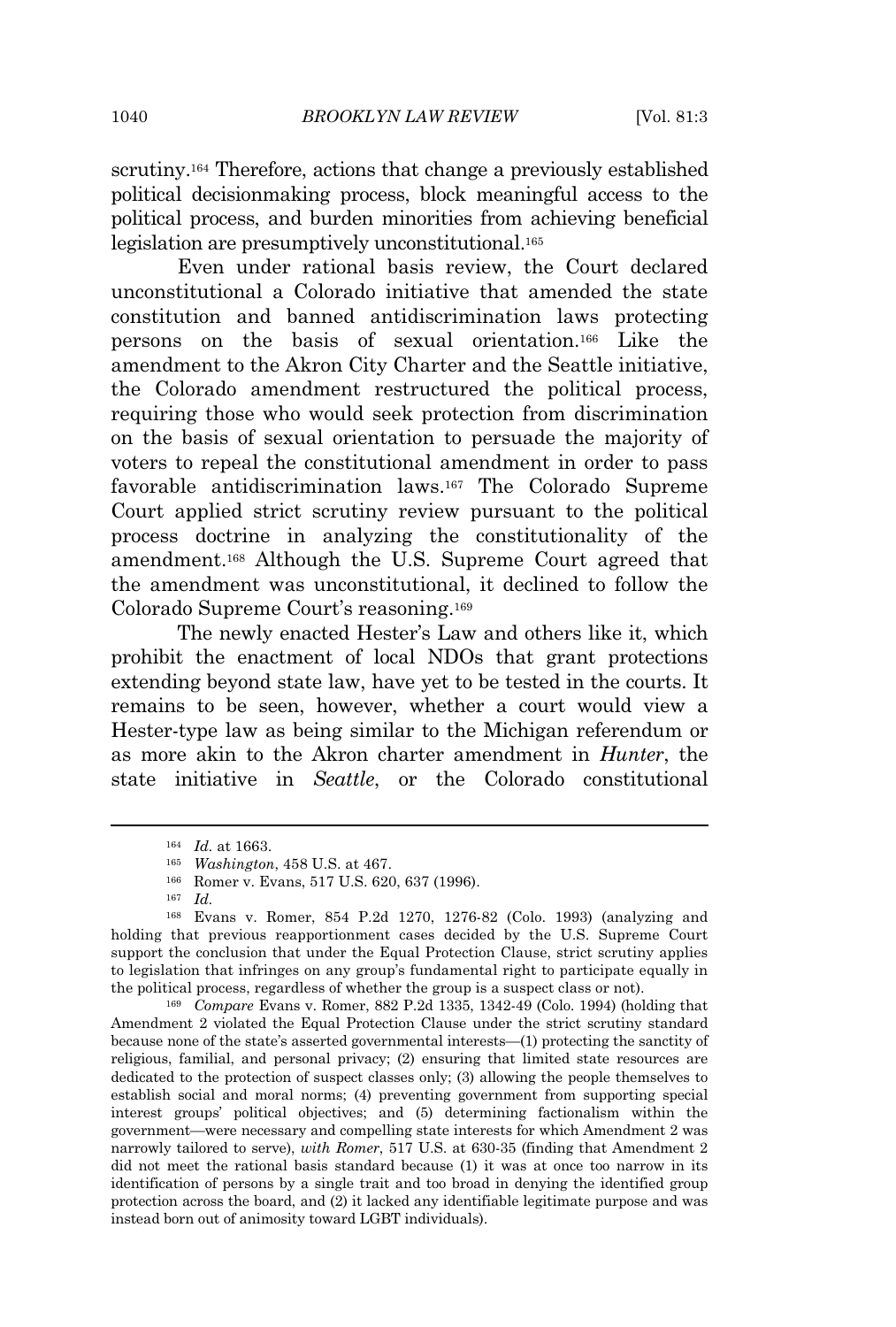amendment in *Romer*. Although the *Schuette* majority declined to apply the political process doctrine to the Michigan referendum,<sup>170</sup> the doctrine is not totally irrelevant to the constitutionality question for legislative acts such as Hester's Law. In theory, government action such as Hester's Law is exactly the type of government restructuring that the political process doctrine was designed to prevent, because it disenfranchises the LGBT community from obtaining beneficial legislation.

# IV. THE POLITICAL PROCESS DOCTRINE AS APPLIED TO THE LGBT CIVIL RIGHTS MOVEMENT

While there have been many legal victories for the LGBT community,<sup>171</sup> most of those victories have been achieved at a local level through political decisionmaking—where the opportunity to participate in self-governance and influence policymakers is most direct172—or in federal courts.<sup>173</sup> Certainly, the closer a particular group is to the decisionmaker, the easier it becomes to obtain beneficial legislation at the local level.<sup>174</sup> But as battles to gain full civil rights for members of the LGBT community have been waged and won, voters at large have successfully overturned many of those hard-fought victories

<sup>170</sup> Schuette v. Coal. to Defend Affirmative Action, Integration and Immigrant Rights and Fight for Equal. By Any Means Necessary (BAMN), 134 S. Ct. 1623, 1643 (2014).

<sup>171</sup> *See, e.g.*, Stephen Peters, *HUGE LEGAL VICTORY: New Jersey Jury Finds That Anti-LGBT Conversion Therapy Is Fraud*, HUM. RTS. CAMPAIGN (June 25, 2015), http://www.hrc.org/blog/entry/huge-legal-victory-jury-finds-that-anti-lgbt-conversion-therap y-is-fraud [http://perma.cc/ND67-T4HX]; Adam Liptak, *Supreme Court Ruling Makes Same-Sex Marriage a Right Nationwide*, N.Y. TIMES (June 26, 2015), http://www.nytimes.com/ 2015/06/27/us/supreme-court-same-sex-marriage.html?\_r=0 [http://perma.cc/8DFH-4EBZ]; *BREAKING: Eureka Springs Votes to Uphold Ordinance Protecting LGBT Residents*, HUM. RTS. CAMPAIGN (May 13, 2015), http://www.hrc.org/blog/entry/breaking-eureka-springsvotes-to-uphold-ordinance-protecting-lgbt-residents [http://perma.cc/GFH2-BPYS]; HRC Staff, *Victory: San Antonio City Council Approves LGBT-Inclusive Updates to Ordinance*, HUM. RTS. CAMPAIGN (Sept. 5, 2013), http://www.hrc.org/blog/entry/victory-san-antonio-citycouncil-approves-lgbt-inclusive-updates-to-ordinan [http://perma.cc/BJP8-C33R].

<sup>172</sup> *See* Tony Merevick, *Cities, Small Towns Across America Attempt to Fill Gaps in LGBT Rights*, BUZZFEED LGBT (Aug. 18, 2014, 1:42 PM), http://www.buzzfeed.com/ tonymerevick/cities-small-towns-across-america-attempt-to-fill-gaps-in-lg#.ktpR0G7Zb [http://perma.cc/YP2V-GR89].

<sup>173</sup> FreedomtoMarry.org reports that, of the 65 victories for same-sex marriage since the Court's landmark June 2013 decision in *United States v. Windsor*, "[f]orty-one pro-marriage rulings have been issued in federal court, eighteen have been issued in state court, and five have been issued by a federal appellate court." *Marriage Rulings in the Courts*, FREEDOM TO MARRY (Mar. 2, 2015), http://www.freedomtomarry.org/ pages/marriage-rulings-in-the-courts [http://perma.cc/LP6P-YFKU].

<sup>174</sup> *See, e.g.*, Washington v. Seattle Sch. Dist. No. 1, 458 U.S. 457, 467 (1982); Hunter v. Erickson, 393 U.S. 385, 391 (1969); *Schuette*, 134 S. Ct. at 1632-33.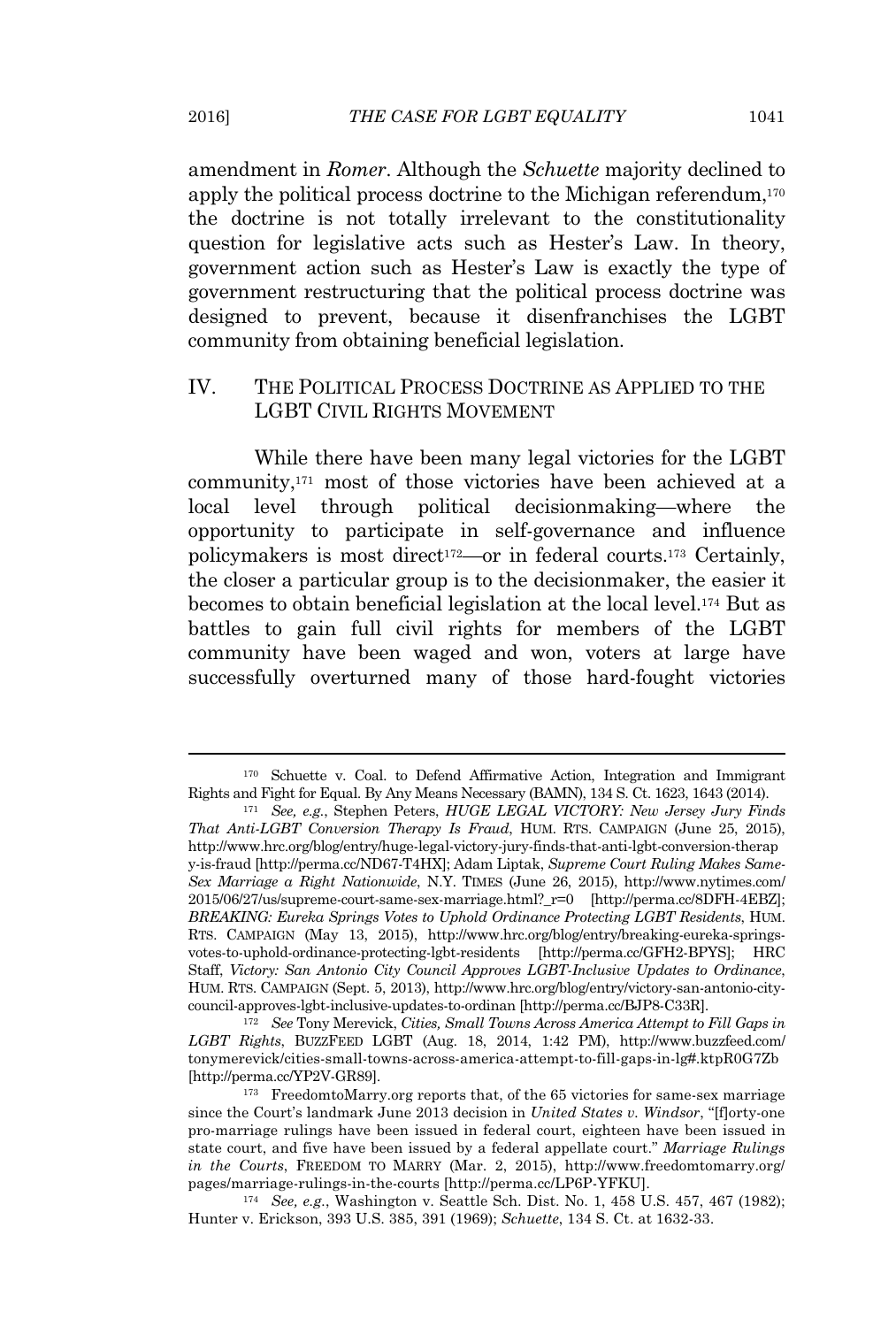through statewide referendums.<sup>175</sup> Although there is no constitutional guarantee that voters will win, there is an implied right that guarantees equal participation in self-governance.<sup>176</sup>

When the voting majority blocks a minority group's equal access to self-governance by governmental restructuring, both the First Amendment and the Equal Protection Clause are implicated.<sup>177</sup> Similar to Akron's charter amendment, Seattle's desegregation busing ban, and Colorado's Amendment 2, Hester-type laws require the voting majority's approval for any governmental entity to adopt nondiscrimination ordinances.<sup>178</sup> But the Supreme Court has never applied the political process doctrine to cases other than those affecting racial minorities.<sup>179</sup> Only the Colorado Supreme Court<sup>180</sup> and a federal district court<sup>181</sup> have applied the political process doctrine to legislation that disadvantaged members of the LGBT community "by making it more difficult [for that group] to enact legislation on

<sup>178</sup> ARK. CODE ANN. §§ 14-1-401 to -403. (West 2015); TENN. CODE ANN. § 4-21- 102 (West 2012); H.B. 1556, 2015 Leg., 84th Sess. (Tex. 2015); H.B. 2881, 2015 Leg., 82d Reg. Sess. (W. Va. 2015); H.B. 516, 62d Leg., Reg. Sess. (Mont. 2011) (died in standing committee); H.B. 5039, 96th Leg., Reg. Sess. (Mich. 2011) (same); Legis. B. 912, 102d Leg., 2d Sess. (Neb. 2012) (indefinitely postponed).

<sup>179</sup> *See, e.g.*, Reitman v. Mulkey, 387 U.S. 369 (1967) (considering the constitutionality of a statewide referendum repealing sections of the California Civil Code that banned racial discrimination in the sale of residential property); *Hunter*, 393 U.S. 385 (considering the constitutionality of an amendment to the Akron City Charter by the city council requiring approval by a majority vote of the electors for the passage of any fair housing ordinance regulating use, sale, advertisements, transfer, listing assignment, lease, sublease, or financing of realty on basis of race, color, religion, national origin, or ancestry); *Seattle Sch. Dist. No. 1*, 458 U.S. 457 (considering the constitutionality of a referendum that prohibited racially integrated busing).

<sup>180</sup> Evans v. Romer, 854 P.2d 1270 (Colo. 1993) (*Evans I*) (granting preliminary injunction and applying strict scrutiny to Amendment 2, which prohibited any government entity from extending antidiscrimination protections on the basis of homosexual, lesbian, or bisexual orientation, conduct, practices, or relationships); Evans v. Romer, 882 P.2d 1335 (Colo. 1994) (*Evans II*) (granting permanent injunction under same reasoning as *Evans I*).

<sup>181</sup> Equal. Found. of Greater Cincinnati, Inc. v. Cincinnati, 860 F. Supp. 417 (S.D. Ohio 1994), *rev'd by* Equal. Found. of Greater Cincinnati, Inc. v. Cincinnati, 128 F.3d 289 (6th Cir. 1997).

<sup>175</sup> *See* FADERMAN ET AL., *supra* note 17; KEEN & GOLDBERG, *supra* note 17, at 6; MURDOCH & PRICE, *supra* note 17.

<sup>176</sup> The Constitution "guarantees that the majority may not win by stacking the political process against minority groups permanently, forcing the minority alone to surmount unique obstacles in pursuit of its goals." *Schuette*, 134 S. Ct. at 1654 (Sotomayor, J., dissenting).

<sup>177</sup> SMOLLA, *supra* note 160, § 13:43 ("The 'political process doctrine' is a unique and often controversial doctrine of constitutional law that resides at the intersection of Equal Protection Clause jurisprudence, including the 'state action' doctrine, which normally requires governmental, as opposed to private, discrimination to trigger an Equal Protection Clause violation, and First Amendment principles, which protect robust public discourse in the political marketplace.").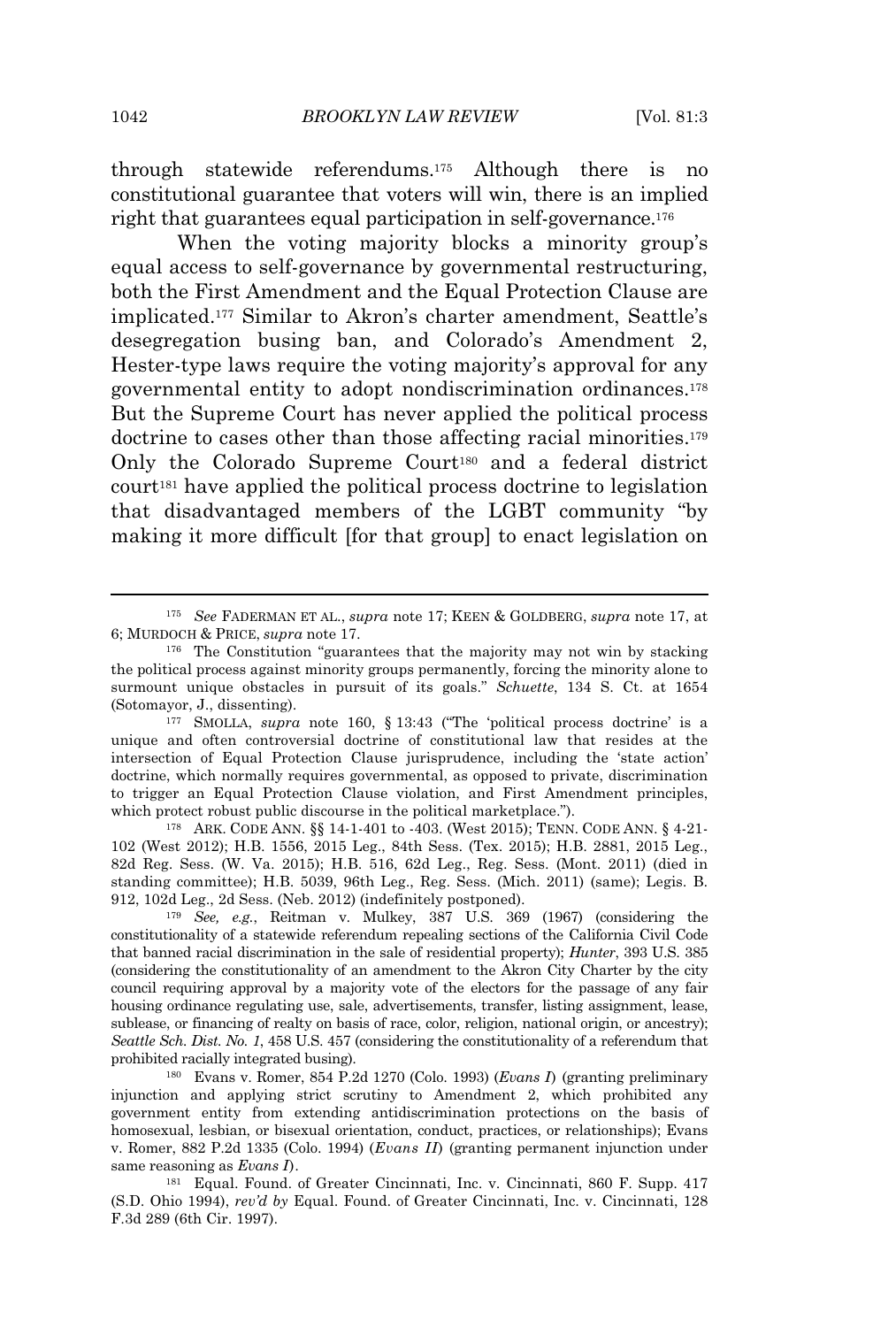its behalf." <sup>182</sup> Since the few cases<sup>183</sup> in which the Supreme Court has invoked the political process doctrine involved challenges to laws that "'regulate[] a racial subject matter' . . . 'to the detriment of the racial minority,'" <sup>184</sup> application of this doctrine to laws placing special burdens on the LGBT community is purely theoretical.

In fact, the continued vitality of the political process doctrine as a whole is in question after *Schuette v. BAMN*. <sup>185</sup> In *Schuette*, the Court upheld an amendment to the Michigan constitution prohibiting public colleges and universities from using race-based preferences in admissions.<sup>186</sup> Prior to the statewide referendum, the Michigan constitution delegated plenary power, which included promulgating admissions policies for public universities, to independent boards of trustees.<sup>187</sup> In her dissent, Justice Sotomayor viewed section 26 of Michigan's constitution as "chang[ing] the rules in the middle of the game" in a way that allowed the voting majority to diminish a racial minority group's exercise of political power.<sup>188</sup>

Justice Sotomayor, joined by Justice Ginsburg, made a strong case for the continued vitality of the political process doctrine and why it applied to invalidate Michigan's Proposal 2, now Article I, section 26, of the Michigan constitution.<sup>189</sup> She

<sup>184</sup> D'Alessio, *supra* note 22, at 112 (quoting Amar & Caminker, *supra* note 22, at 1029); *see also* Amar & Caminker, *supra* note 22, at 1024.

<sup>185</sup> Schuette v. Coal. to Defend Affirmative Action, Integration and Immigrant Rights and Fight for Equal. By Any Means Necessary (BAMN), 134 S. Ct. 1623 (2014).

<sup>186</sup> *Id.* at 1629 (upholding a statewide referendum, Proposal 2, to amend the state constitution to abolish "preferential treatment to, any individual or group on the basis of race ... in the operation of ... public education"). Proposal 2, now Article I, section 26, of Michigan's constitution, also bans preferential treatment on the basis of "sex, color, ethnicity, or national origin in the operation of public employment [and] public contracting." *Id.* at 1653 (Sotomayor, J., dissenting). However, the *Schuette* case only addressed the issue of public education.

<sup>182</sup> *Evans II*, 882 P.2d at 1341 n.4 (quoting *Equal. Found. of Greater Cincinnati*, 838 F. Supp. at 1241).

<sup>183</sup> *Seattle Sch. Dist. No. 1*, 458 U.S. at 470 (finding a statewide initiative enjoining a mandatory busing plan that integrated public schools unconstitutional because "the State allocate[d] governmental power nonneutrally, by explicitly using the *racial* nature of a decision to determine the decisionmaking process"); *Hunter*, 393 U.S. at 386 (finding an amendment to the city charter nullifying the city's antidiscrimination housing ordinance unconstitutional because preventing "the city council from implementing any ordinance dealing with racial, religious, or ancestral discrimination in housing without the approval of the majority" of the city's voters violated the Equal Protection Clause); Reitman v. Mulkey, 387 U.S. 369 (1967) (affirming California Supreme Court's decision to strike down a state referendum that amended the state constitution to give absolute discretion to private persons to discriminate in housing, reasoning that the amendment involved the state in private discrimination, which violated the Fourteenth Amendment).

<sup>187</sup> *Id.* at 1631, 1653.

<sup>188</sup> *Id.* at 1651-53 (Sotomayor, J., dissenting).

<sup>189</sup> *Id.*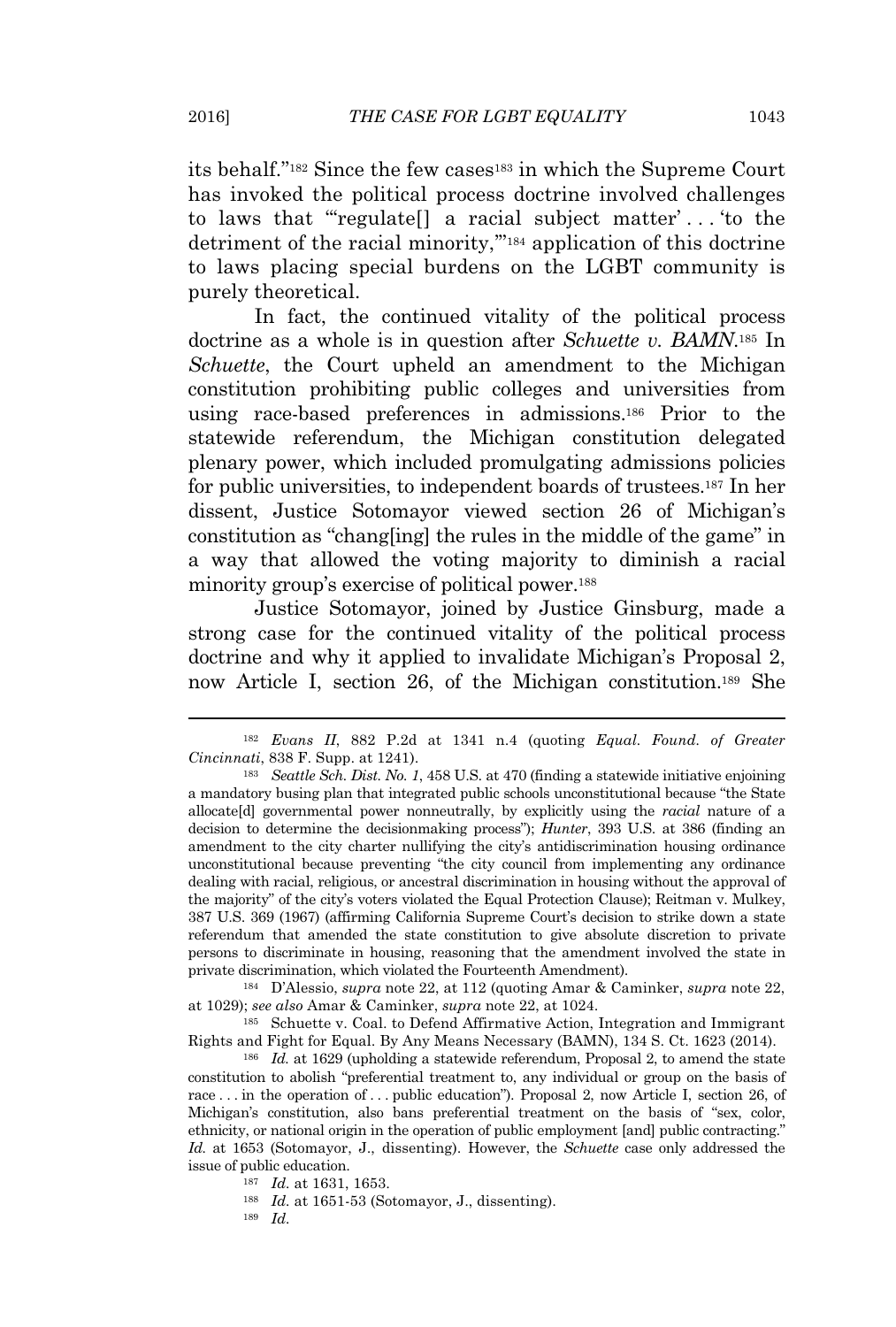regarded this doctrine as a "fundamental strand of our equal protection jurisprudence." <sup>190</sup> In her opinion, the doctrine continues to be a necessary tool in the equal protection arsenal to fight the "long and lamentable" history of the societal majority's attempts to block racial minorities' equal access to the political process.<sup>191</sup> Long after ratification of the Fifteenth Amendment, states obstructed minorities' right to vote—first with outright bans, then "with literacy tests, good character requirements, poll taxes, and gerrymandering." <sup>192</sup> According to Justice Sotomayor, Michigan's constitutional amendment is "the last chapter of discrimination." 193

Like the Akron city charter amendment in *Hunter v. Erickson*<sup>194</sup> and the state initiative banning school busing for desegregation purposes in *Washington v. Seattle School District No. 1*, <sup>195</sup> Michigan's constitutional amendment removed racebased admissions policy decisions from the decisionmaking process.<sup>196</sup> The challenged initiatives in Akron, Seattle, and Michigan required the proponents of antidiscrimination housing ordinances, school desegregation, and race-based admissions policies to seek a constitutional or charter amendment or statewide voter approval to achieve favorable legislation on these race-sensitive issues.<sup>197</sup>

In Michigan, all other admissions policy decisions remained with each public university's eight-member governing board.<sup>198</sup> A Michigan citizen wanting favorable admissions policies for veterans or for children of alumni only had to convince a majority of the elected board members.<sup>199</sup> But after Michigan's constitutional amendment, citizens proposing racebased admissions preferences could only obtain such policies by amending the state constitution.<sup>200</sup>

Justice Sotomayor posited, "§ 26 reconfigured the political process in Michigan such that it is now more difficult for racial minorities, and racial minorities alone, to achieve legislation in their interest." <sup>201</sup> This is exactly the type of restructuring to which the Court applied strict scrutiny in its

<sup>193</sup> *Id.*

<sup>198</sup> *Schuette*, 134 S. Ct. at 1629-31, 1645 (majority opinion).

<sup>200</sup> *Id.*

<sup>190</sup> *Id.* at 1651 (Sotomayor, J., dissenting).

<sup>191</sup> *Id.*

<sup>192</sup> *Id.* at 1652 (Sotomayor, J., dissenting).

<sup>194</sup> Hunter v. Erickson, 393 U.S. 385 (1969).

<sup>195</sup> Washington v. Seattle Sch. Dist. No. 1, 458 U.S. 457 (1982).

<sup>196</sup> *Schuette*, 134 S. Ct. at 1651-53 (Sotomayor, J., dissenting).

<sup>197</sup> *Id.* at 1653; *Hunter*, 393 U.S. 385; *Seattle Sch. Dist. No. 1*, 458 U.S. 457.

<sup>199</sup> *Id.* at 1653 (Sotomayor, J., dissenting).

<sup>201</sup> *Id.* at 1662 n.7 (Sotomayor, J., dissenting).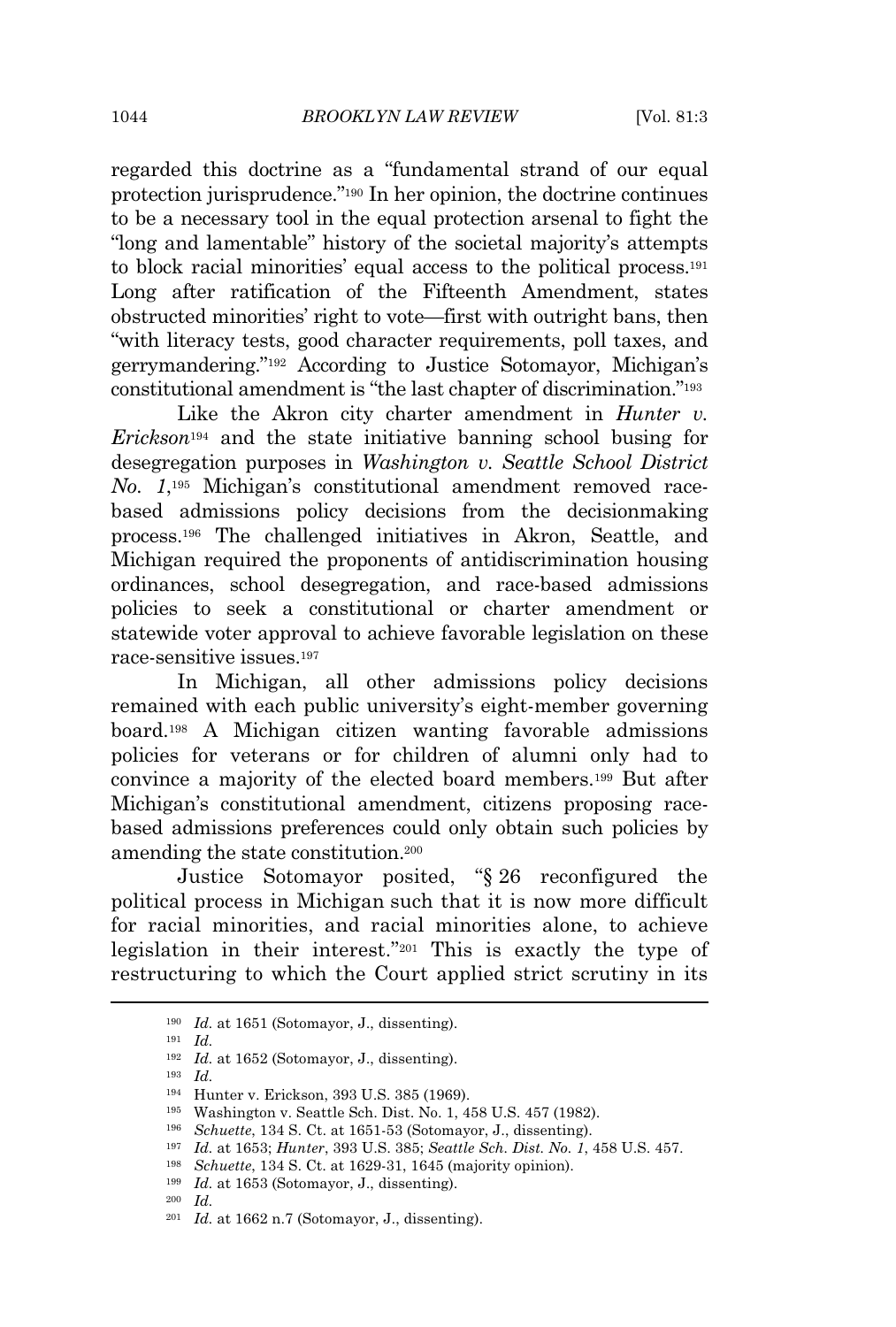previous political process doctrine cases.<sup>202</sup> As such, Justice Sotomayor concluded that the *Hunter* and *Seattle* precedents were indistinguishable from the *Schuette* case and that the political process doctrine should have applied to invalidate the Michigan constitutional amendment.<sup>203</sup>

The Justices joining the plurality opinion disagreed. In determining that the political process doctrine did not apply to the facts in *Schuette*, the Court limited the doctrine to "cases . . . in which the political restriction in question was designed to be used, or was likely to be used, to encourage infliction of injury by reason of race"—in other words, intentional discrimination.<sup>204</sup> In clear and perhaps oversimplified language, Chief Justice Roberts had earlier exclaimed that "[t]he way to stop discrimination on the basis of race is to stop discriminating on the basis of race." <sup>205</sup> Following that logic, Justice Scalia opined that a facially neutral equal protection provision could not be a constitutional violation.<sup>206</sup> Justice Scalia's concurrence would have gone even further and put the death knell on the political process doctrine by overruling the cases in which the doctrine was first articulated.<sup>207</sup> Referring to the triggering prong of the political process doctrine, which requires the court to determine whether a law challenged on the basis of a change in policymaking authority concerns a racial matter, Justice Scalia stated that "[n]o good can come of such random judicial musing." 208

Post-*Schuette*, it is unclear how much of the political process doctrine still survives. As a matter of legal precedent and theory, it is unlikely a court would apply the political process doctrine to laws that change the political decisionmaking authority with the purpose or likelihood of injuring the LGBT community's equal participation in self-governance. Despite the Court's narrow application of the doctrine, it was intended to remedy the injury resulting from the restructuring of governmental decisionmaking processes to the detriment of a disenfranchised community.<sup>209</sup> As discussed in Part II, this precise injury has

<sup>202</sup> *Hunter*, 393 U.S. 385; *Seattle Sch. Dist. No. 1*, 458 U.S. 457.

<sup>203</sup> *Schuette*, 134 S. Ct. at 1667-68.

<sup>204</sup> *Id.* at 1638.

<sup>205</sup> Parents Involved in Cmty. Schs. v. Seattle Sch. Dist. No. 1, 551 U.S. 701, 748 (2007).

<sup>206</sup> *Schuette*, 134 S. Ct. at 1640 (Scalia, J., concurring).

<sup>207</sup> *Id.* at 1641 (Scalia, J., concurring).

<sup>208</sup> *Id.* at 1643 (Scalia, J., concurring).

<sup>209</sup> *Id.* at 1662-63 (Sotomayor, J., dissenting).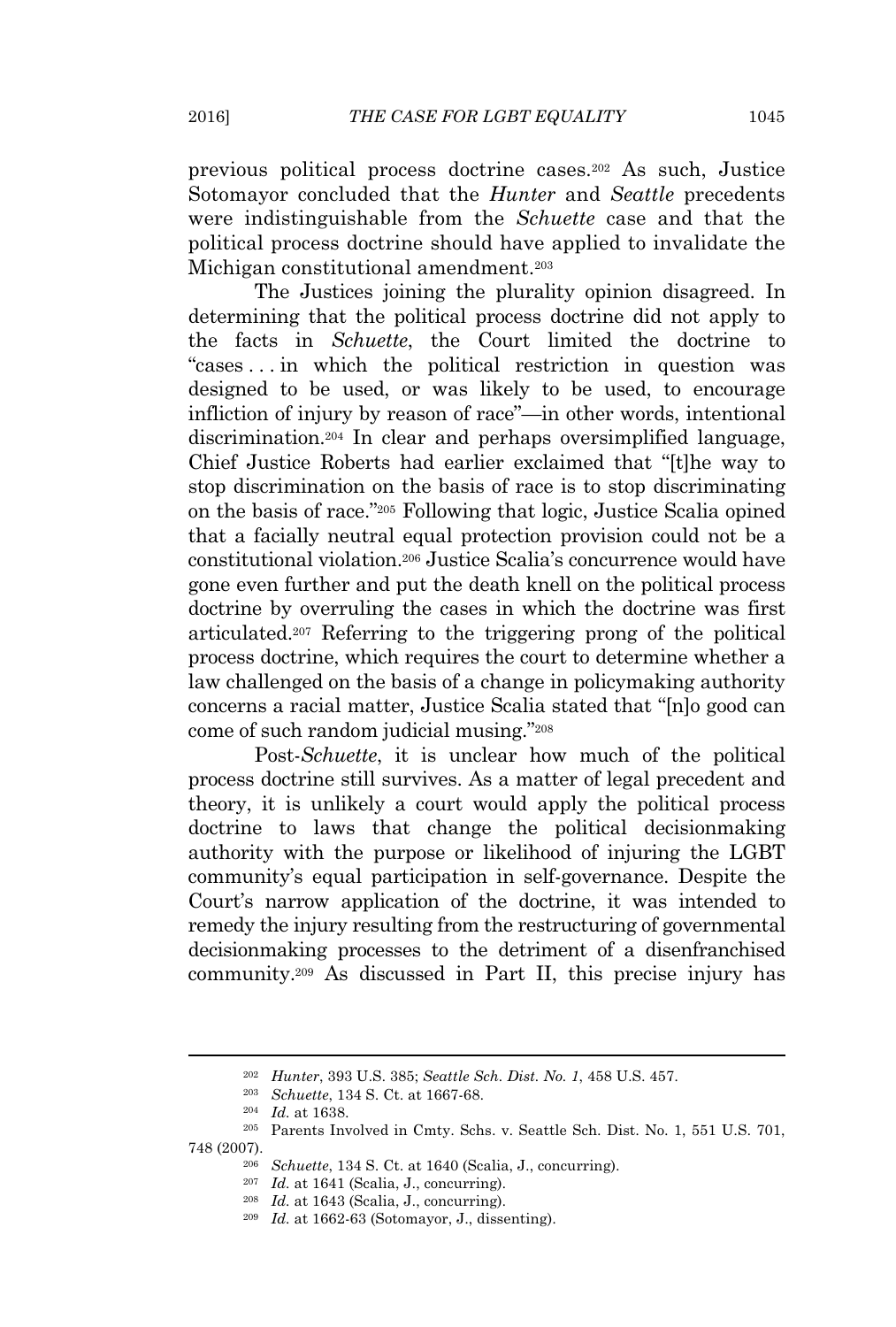afflicted the LGBT community over and over again, particularly in recent history.<sup>210</sup>

While the evidence is foolproof that the majority of society has inflicted this precise injury upon the LGBT community, the doctrinal "fit" of the political process doctrine to this group is problematic. First, the political process doctrine concerns race-based laws.<sup>211</sup> Discriminatory classifications based on race are suspect and subject to strict judicial scrutiny under an equal protection analysis.<sup>212</sup> Second, as the political process doctrine sits at the intersection of equal protection and the First Amendment, it promises equality at the ballot box. From Reconstruction to the present, the right to vote and to petition government decisionmakers has been crucial to achieving racial equality.<sup>213</sup> The political process doctrine prohibits "political restructurings that create one process for racial minorities and a separate, less burdensome process for everyone else." 214

Unlike members of racial minorities, members of the LGBT community have not yet been systematically targeted with obstructionist measures to block their community from the ballot box.<sup>215</sup> Therefore, absent a longstanding history preventing members of the LGBT community from voting, the First Amendment concern embedded in the political process doctrine protecting racial minorities' equal participation in selfgovernance—does not apply to the LGBT community.

The Equal Protection Clause of the Fourteenth Amendment is triggered when the government treats similarly

<sup>213</sup> *See generally* MICHAEL J. KLARMAN, FROM JIM CROW TO CIVIL RIGHTS: THE SUPREME COURT AND THE STRUGGLE FOR RACIAL EQUALITY 30-34 (2004).

<sup>210</sup> *See supra* notes 92-120 and accompanying text.

<sup>211</sup> The political process doctrine is triggered when (1) the law "regulates a racial subject matter . . . to the detriment of the racial minority" and (2) burdens the ability of minority groups to advocate for meaningful legislation in a way that does not burden majority voters. D'Alessio, *supra* note 22, at 111-12 (quoting Amar & Caminker, *supra* note 22, at 1029); Washington v. Seattle Sch. Dist. No. 1, 458 U.S. 457, 485 (1982).

<sup>212</sup> *See* Fisher v. Univ. of Texas, Austin, 133 S. Ct. 2411, 2417 (2013); Adarand Constructors, Inc. v. Pena, 515 U.S. 200, 222 (1995); Miller v. Johnson, 515 U.S. 900, 920 (1995); Washington v. Davis, 426 U.S. 229, 239 (1976) ("The central purpose of the Equal Protection Clause . . . is the prevention of official conduct discriminating on the basis of race.").

<sup>214</sup> *Schuette*, 134 S. Ct. at 1653; *see also* Allan J. Lichtman & J. Gerald Hebert, *A General Theory of Vote Dilution*, 6 LA RAZA L.J. 1 (1993); Henry L. Chambers, Jr., *Colorblindness, Race Neutrality, and Voting Rights*, 51 EMORY L.J. 1397, 1399 (2002).

<sup>215</sup> *See, e.g.*, Veith v. Jubelirer, 541 U.S. 267 (2004) (finding gerrymandering claims were nonjusticiable because they did not implicate equal protection race discrimination claims); Katzenbach v. Morgan, 384 U.S. 641 (1966) (striking down literacy tests as a voting requirement).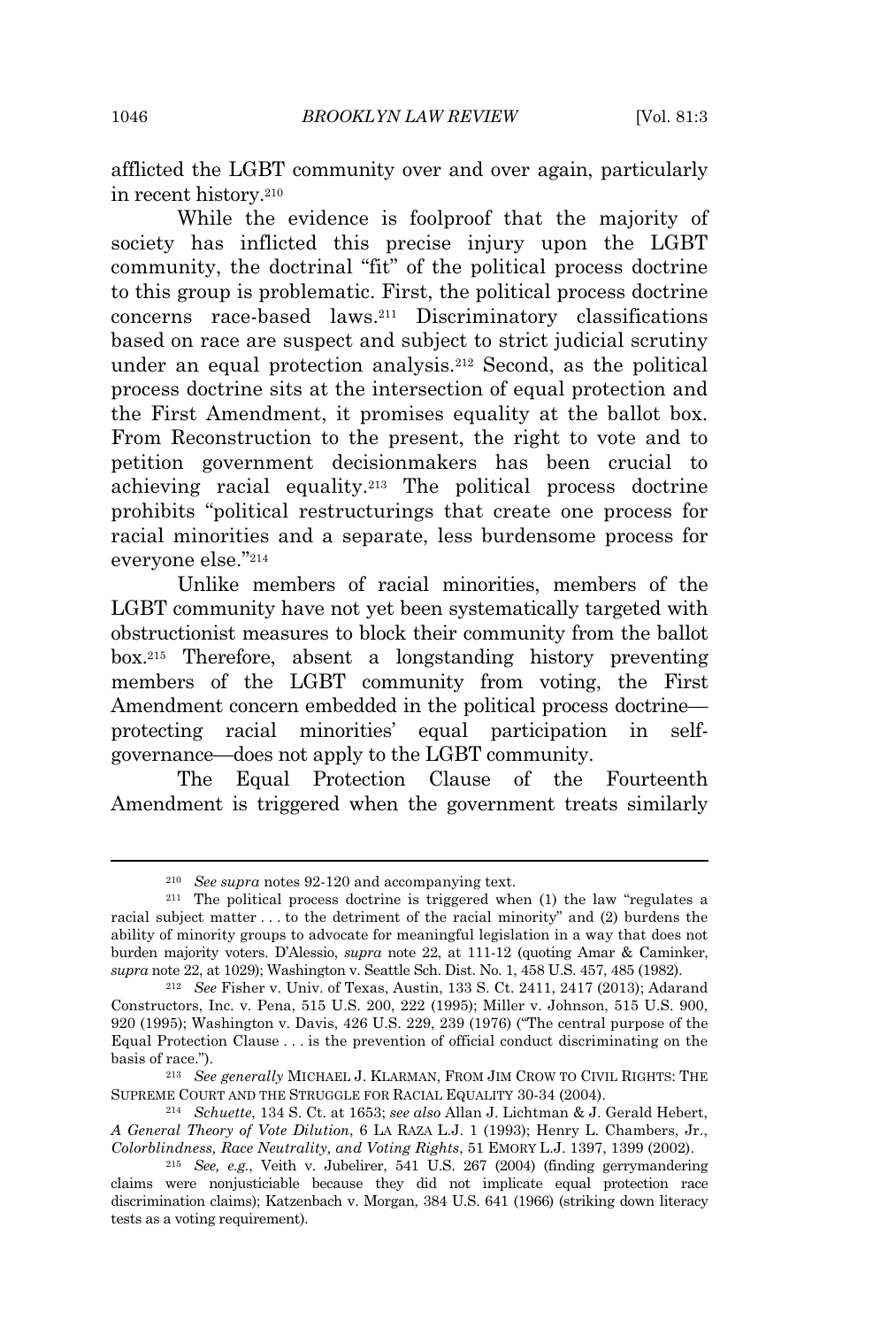situated groups differently under the law.<sup>216</sup> When disparate treatment of similarly situated groups results from government classifications, courts review an equal protection challenge under one of three levels of judicial scrutiny.<sup>217</sup> If a fundamental right is not implicated and the discriminatory classifications do not affect a suspect or quasi-suspect class, judges review the challenged action under a rational basis standard.<sup>218</sup> Traditionally, judges give great deference to the legislature under rational basis review.<sup>219</sup> The challenger has the burden to show that the legislative classification at issue does not have "a rational relationship . . . [to] some legitimate governmental purpose." 220

Further, the equal protection prong of the political process doctrine does not easily apply by analogy to the LGBT community. The substantive due process rationale employed by the Court in *Obergefell v. Hodges* did not change the fact that, to date, the Supreme Court has refrained from characterizing sexual orientation as a suspect or quasi-suspect class for equal protection purposes.<sup>221</sup>

Although the Supreme Court has denied explicitly applying heightened scrutiny to classifications that discriminate

<sup>&</sup>lt;sup>216</sup> U.S. CONST. amend. XIV,  $\S 1$  ("No state shall ... deny to any person within its jurisdiction the equal protection of the laws."); Bolling v. Sharpe, 347 U.S. 497, 499 (1954) (holding that the Equal Protection Clause is applicable to the federal government by "reverse incorporation" through the Fifth Amendment).

<sup>217</sup> *See* United States v. Virginia, 518 U.S. 515, 567 (1996) (Scalia, J., dissenting) (summarizing the Court's equal protection jurisprudence); City of Cleburne, Tex. v. Cleburne Living Ctr., 473 U.S. 432, 451 (1985) (explaining the "continuum of judgmental responses to differing classifications which have been explained in opinions by terms ranging from 'strict scrutiny' at one extreme to 'rational basis' at the other" (citing San Antonio Indep. Sch. Dist. v. Rodriguez, 411 U.S. 1, 98 (1973) (Marshall, J., dissenting) (criticizing "the Court's rigidified approach to equal protection analysis"))).

<sup>218</sup> *City of Cleburne*, 473 U.S. at 451; Vance v. Bradley, 440 U.S. 93, 97 (1979); New Orleans v. Dukes, 427 U.S. 297, 303 (1976).

<sup>219</sup> Minnesota v. Clover Leaf Creamery, Co., 449 U.S. 456, 464 (1981) ("[T]hose challenging the legislative judgment must convince the court that the legislative facts on which the classification is apparently based could not reasonably be conceived to be true by the governmental decisionmaker." (quoting *Vance*, 440 U.S. at 111)).

 $220$  Bd. of Trustees of Univ. of Ala. v. Garrett, 531 U.S. 356, 367 (2001) (citing Heller v. Doe, 509 U.S. 312, 320 (1993)).

<sup>221</sup> *See* Obergefell v. Hodges, 135 S. Ct. 2584 (2015); *see also* Bowers v. Hardwick, 478 U.S. 186, 202-03 n.2 (1986) ("[U]nder the circumstances of this case, a claim under the Equal Protection Clause may well be available without having to reach the more controversial question whether homosexuals are a suspect class."), *overruled by* Lawrence v. Texas, 539 U.S. 558, 560 (2003) ("*Bowers* was not correct when it was decided, is not correct today, and is hereby overruled. This case does not involve minors, persons who might be injured or coerced, those who might not easily refuse consent, or public conduct or prostitution. It does involve two adults who, with full and mutual consent, engaged in sexual practices common to a homosexual lifestyle. Petitioners' right to liberty under the Due Process Clause gives them the full right to engage in private conduct without government intervention.").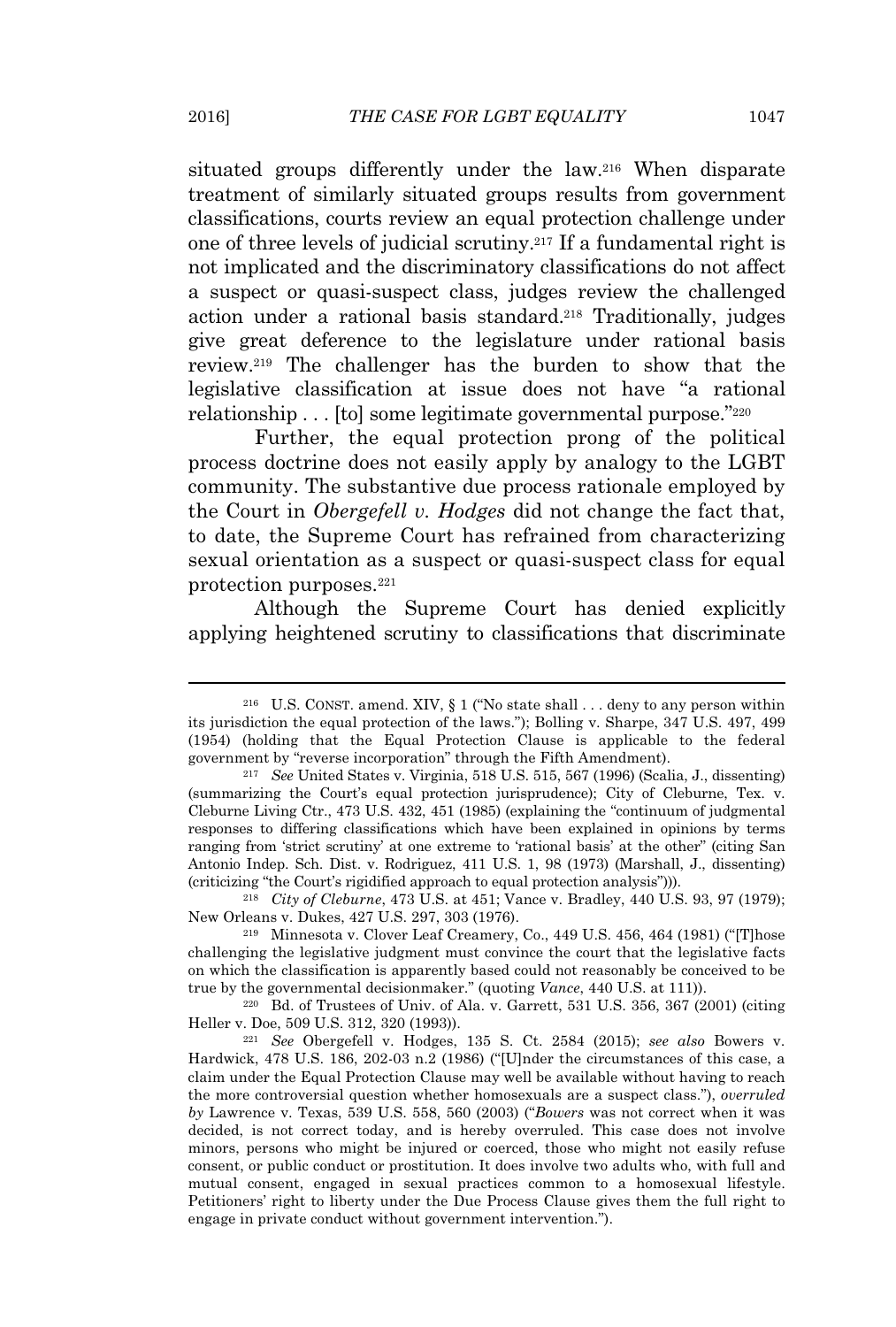on the basis of sexual orientation, $222$  its opinions suggest otherwise.<sup>223</sup> In *Romer v. Evans*, <sup>224</sup> *Lawrence v. Texas*, <sup>225</sup> and *United States v. Windsor*226—all cases challenging government classifications based on sexual orientation<sup>227</sup>—the Court applied "a more searching form of rational basis review." <sup>228</sup> These cases, which struck down a Colorado constitutional amendment blocking any government entity from extending nondiscrimination protections to homosexuals,<sup>229</sup> invalidated an antisodomy law,<sup>230</sup> and found the definition of marriage as between one man and one woman unconstitutional under the federal Defense of Marriage Act,<sup>231</sup> have created flux in the lower courts as to whether homosexuals constitute a quasi-suspect class for purposes of equal protection analysis.<sup>232</sup> Indeed, the Second and Ninth Circuit Courts of Appeals have extended heightened protections to classifications based on sexual orientation.<sup>233</sup>

The Supreme Court has defined a suspect class entitled to heightened scrutiny as one "saddled with such disabilities, or subjected to such a history of purposeful unequal treatment, or

<sup>224</sup> Romer v. Evans, 517 U.S. 620 (1996) (striking down a Colorado constitutional amendment which forbid any state actor from applying nondiscrimination protections on the basis of sexual orientation).

<sup>225</sup> *Lawrence*, 539 U.S. 558 (invalidating an antisodomy law).

<sup>226</sup> United States v. Windsor 133 S. Ct. 2675 (2013) (invalidating the Defense of Marriage Act, which defined marriage as between one man and one woman).

<sup>227</sup> *Lawrence*, 539 U.S. at 580 (O'Connor, J., concurring). In striking down an antisodomy statute, parting from the majority's analysis under due process, Justice O'Connor applied an equal protection analysis, stating, "When a law exhibits such a desire to harm a politically unpopular group, we have applied a more searching form of rational basis review to strike down such laws under the Equal Protection Clause." *Id.*

<sup>228</sup> *Id.*; *see also* Darmer & Chang, *supra* note 223, at 22 (describing how the Court departed from its traditional rational basis standard of review and applied "rational basis with [a] bite").

<sup>230</sup> *Lawrence*, 539 U.S. at 578-79.

- <sup>231</sup> *Windsor*, 133 S. Ct. at 2682.
- <sup>232</sup> *See, e.g.*, Marcus, *supra* note 61.

<sup>233</sup> *See, e.g.*, Windsor v. United States, 699 F.3d 169 (2d Cir. 2012), *aff'd*, *Windsor*, 133 S. Ct. 2675 (refusing to adopt the reasoning of the Second Circuit or the recognition that discrimination based on sexual orientation should be subject to heightened scrutiny); SmithKline Beecham Corp. v. Abbott Labs., 740 F.3d 471, 476 (9th Cir. 2014) (applying a *Batson*-type analysis to preemptory juror challenge based on sexual orientation).

<sup>222</sup> *See* Patrick McKinley Brennan, "*The Pursuit of Happiness" Comes Home to Roost? Same-Sex Union, the* Summum Bonum*, and Equality*, 27 BYU J. PUB. L. 323, 335 (2013) ("[T]he U.S. Supreme Court has never held that sexual orientation is a suspect classification.").

<sup>223</sup> *See* M.K.B. Darmer & Tiffany Chang, *Moving Beyond the "Immutability Debate" in the Fight for Equality After Proposition 8*, 12 SCHOLAR: ST. MARY'S L. REV. ON MINORITY ISSUES 1, 22 (2009); M. Katherine Baird Darmer, "*Immutability" and Stigma: Towards a More Progressive Equal Protection Rights Discourse*, 18 AM. U. J. GENDER SOC. POL'Y & L. 439, 448 (2010); Andrea L. Claus, *The Sex Less Scrutinized: The Case for Suspect Classification for Sexual Orientation*, 5 PHX. L. REV. 151, 152 (2011).

<sup>229</sup> *Romer*, 517 U.S. at 623.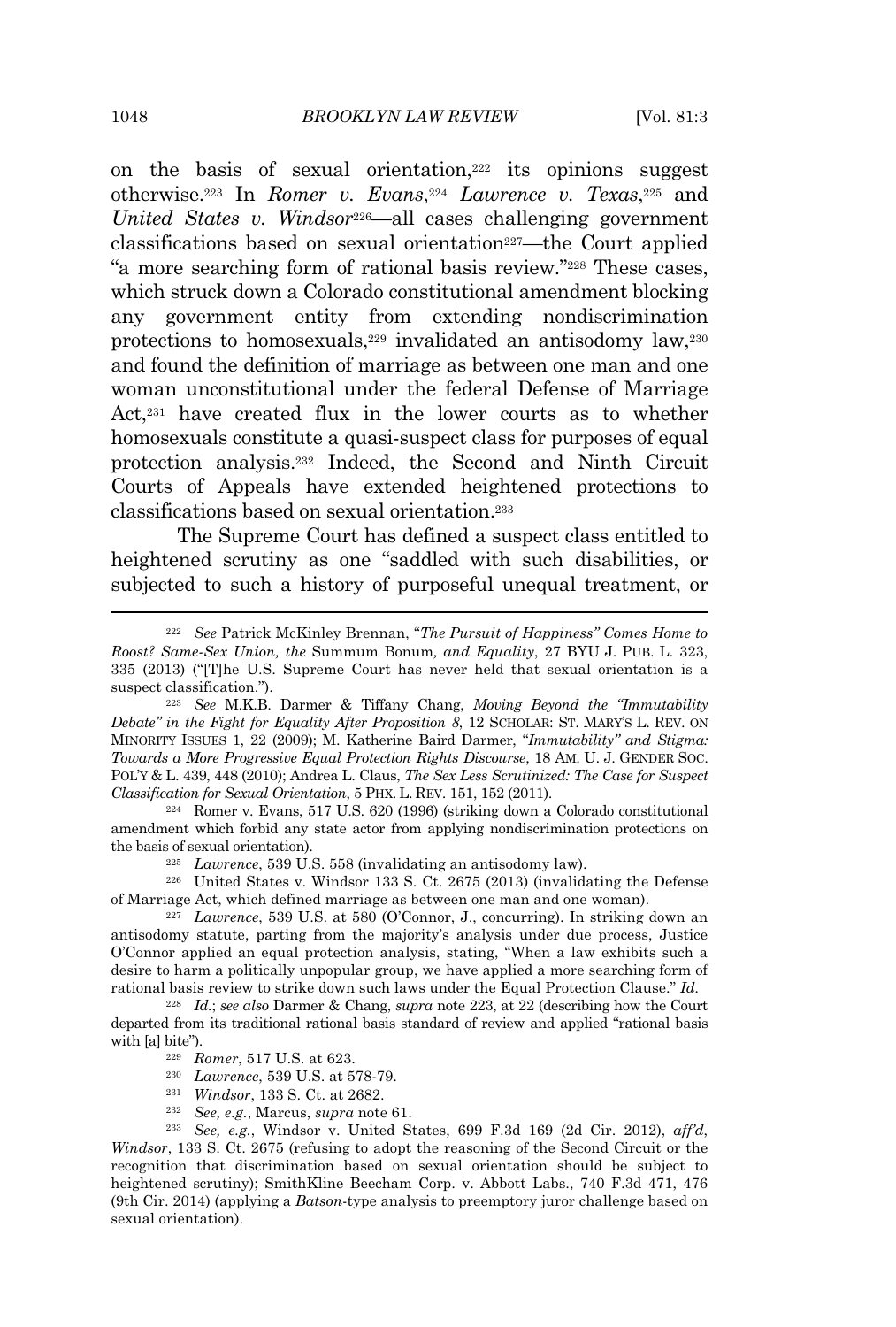relegated to such a position of political powerlessness as to command extraordinary protection from the majoritarian political process." <sup>234</sup> Generally, the Court has recognized a group as suspect or quasi-suspect based on four factors: (1) "whether the class has been historically 'subjected to discrimination'"; <sup>235</sup> (2) whether members of the group are defined by immutable or distinguishing characteristics;<sup>236</sup> (3) whether the group can be characterized as a minority or has suffered political powerlessness;<sup>237</sup> and (4) "whether the class has a defining characteristic that 'frequently bears [a] relation to ability to perform or contribute to society.'" <sup>238</sup> Of these four factors, the presence of an immutable characteristic and political powerlessness considerations are typically most controversial in analyzing whether the LGBT community constitutes a suspect or quasi-suspect class for purposes of equal protection analysis.<sup>239</sup>

"As to immutability, the relevant inquiry is not whether a person *could*, in fact, change a characteristic, but rather whether the characteristic is so integral to a person's identity that it would be inappropriate to require her to change it to avoid discrimination." <sup>240</sup> The most significant consideration in concluding whether a characteristic is immutable is "whether th[at] characteristic invites discrimination when it is manifest." 241

Classifications based on gender,  $242$  religion,  $243$  and illegitimacy<sup>244</sup> are entitled to heightened constitutional protections according to Supreme Court jurisprudence. Like gender, religion, and illegitimacy, sexual orientation and gender identity are

<sup>234</sup> Mass. Bd. of Ret. v. Murgia, 427 U.S. 307, 313 (1976) (quoting San Antonio Sch. Dist. v. Rodriguez, 411 U.S. 1 (1973)).

<sup>235</sup> *Windsor*, 699 F.3d at 181 (quoting Bowen v. Gilliard, 483 U.S. 587, 602 (1987)).

<sup>236</sup> *Id.* (citing *Bowen*, 483 U.S. at 602).

<sup>237</sup> *Id.*

<sup>238</sup> *Id.* (quoting City of Cleburne, Tex. v. Cleburne Living Ctr., 473 U.S. 432, 440-41 (1985)).

<sup>239</sup> *See, e.g.*, John Nicodemo, Comment, *Homosexuals, Equal Protection, and the Guarantee of Fundamental Rights in the New Decade: An Optimist's Quasi-Suspect View of Recent Events and Their Impact on Heighted Scrutiny for Sexual Orientation-Based Discrimination*, 28 TOURO L. REV. 285 (2012).

<sup>240</sup> Love v. Beshear, 989 F. Supp. 2d 536, 546 (W.D. Ky. 2014) ("[T]hese characteristics are 'an integral part of human freedom' entitled to constitutional protection, as is sexual expression." (quoting Lawrence v. Texas, 539 U.S. 558, 577 (2003))).

<sup>241</sup> *Windsor*, 699 F.3d at 184.

<sup>242</sup> Califano v. Goldfarb, 430 U.S. 199, 239 (1977) (Rehnquist, J., dissenting); Frontiero v. Richardson, 411 U.S. 677, 682 (1973).

<sup>243</sup> Larson v. Valente, 456 U.S. 228, 244-46 (1982).

<sup>244</sup> Mathews v. Lucas, 427 U.S. 495, 503 (1976); Trimble v. Gordon, 430 U.S. 762, 765-66 (1977).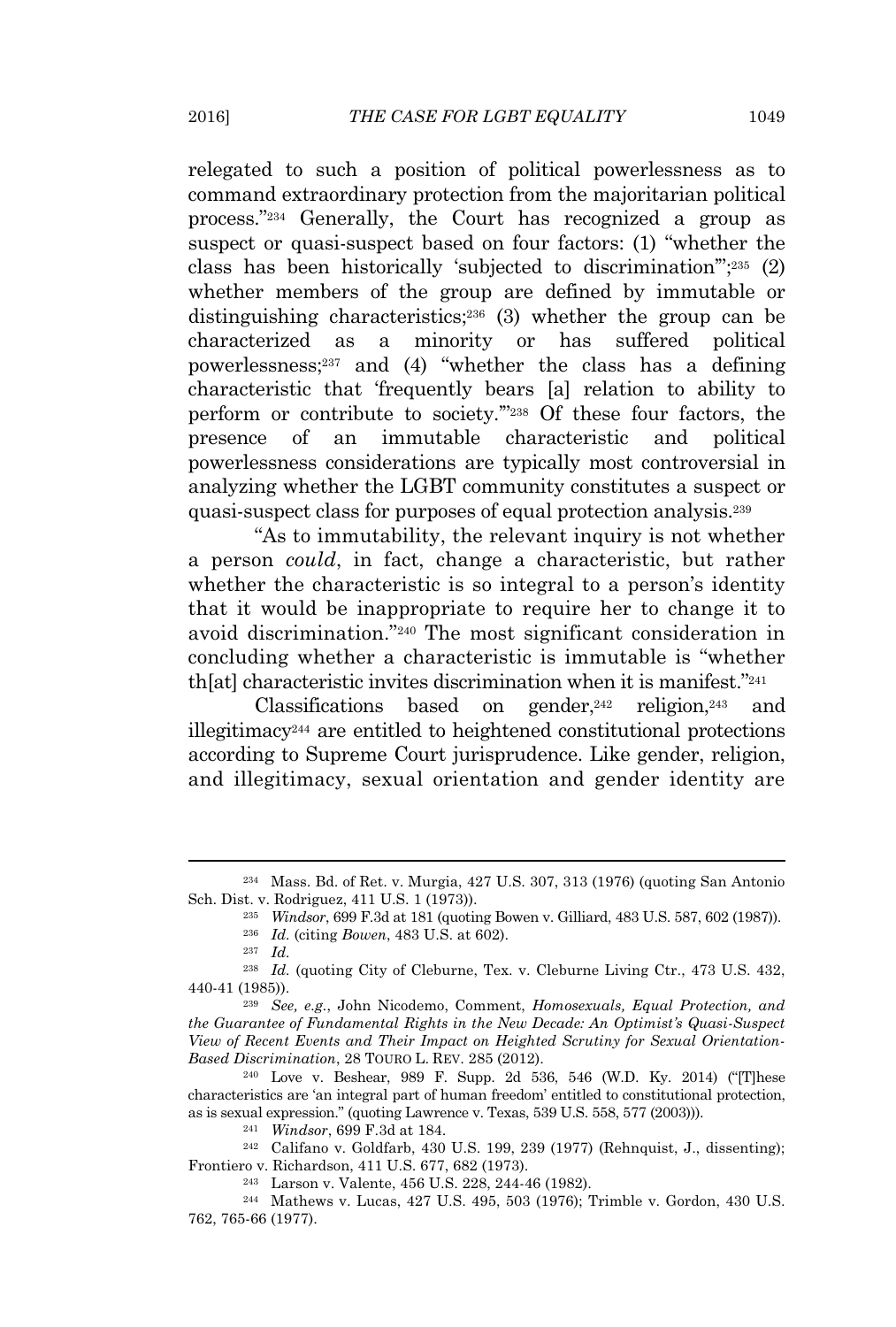characteristics that are "integral part[s] of human freedom." 245 Also like those classifications, sexual orientation and gender identity are characteristics that suffer from a documented history of being the basis for discrimination.<sup>246</sup> Based on these qualities, in addressing the Defense of Marriage Act's explicit exclusion of same-sex marriage, the Second Circuit concluded that homosexuality is an immutable characteristic.<sup>247</sup>

Additionally, as to political powerlessness, the Circuit Court in *Windsor* concluded that, like gender, there is still "pervasive, although at times more subtle, discrimination [based on sexual orientation] . . . in the political arena." <sup>248</sup> The fact that the LGBT community has achieved some political victories is not dispositive.<sup>249</sup> The relevant inquiry is whether "minorities may be unable to protect themselves from discrimination at the hands of the majoritarian political process." <sup>250</sup> Arkansas's Hester's Law and others like it are a testament to the fact that members of the LGBT community are still politically powerless when it comes to protecting themselves from discrimination in the political arena.

The Supreme Court's decision in *Obergefell* recognized a fundamental right to marry for all couples despite their sexual orientation.<sup>251</sup> But it did not change the status of members of the LGBT community for purposes of equal protection analysis.<sup>252</sup> While *Obergefell* was a watershed decision furthering the dignity of same-sex couples' relationships and families, it left gaping holes in the legal landscape and did nothing to advance the extension of

<sup>245</sup> *Love*, 989 F. Supp. 2d at 546 (quoting Lawrence v. Texas, 539 U.S. 558, 577 (2003)).

<sup>246</sup> BADGETT ET AL., *supra* note 42 (reporting that 15%–43% of gay and transgender employees suffer some form of discrimination on the job, 8%–17% of gay and transgender workers report being passed over or fired because of their sexual orientation or gender identity, 10%–28% received a negative performance review or were passed over for a promotion because they were gay or transgender, and 7%–41% of gay and transgender workers were verbally or physically abused or had their workplace vandalized).

<sup>247</sup> Windsor v. United States, 699 F.3d 169, 184 (2d Cir. 2012); *see also* Weatherby, *supra* note 39 (arguing that gender identity is an integral part of a transgender individual's personhood).

<sup>248</sup> *Windsor*, 699 F.3d at 184 (citing Frontiero v. Richardson, 411 U.S. 677, 685-86 (1973)).

<sup>249</sup> *Id.*

<sup>250</sup> *Id.*

<sup>251</sup> Obergefell v. Hodges, 135 S. Ct. 2584, 2608 (2015).

<sup>252</sup> Danielle Weatherby et al., *The Supreme Court Upholds Same-Sex Marriage: Expert Reaction—Marriage is a Fundamental Right*, CONVERSATION (June 27, 2015, 12:36 AM), https://theconversation.com/the-supreme-court-upholds-same-sexmarriage-expert-reaction-43961 [http://perma.cc/R829-MWMR] ("The court refrained from categorizing 'sexual orientation' as a suspect class (that is, a class of individuals who have been discriminated against historically). This means the court bypassed the dicey equal protection analysis that would have engendered a level of higher judicial scrutiny in analyzing a law as to whether it has violated the rights of a suspect class.").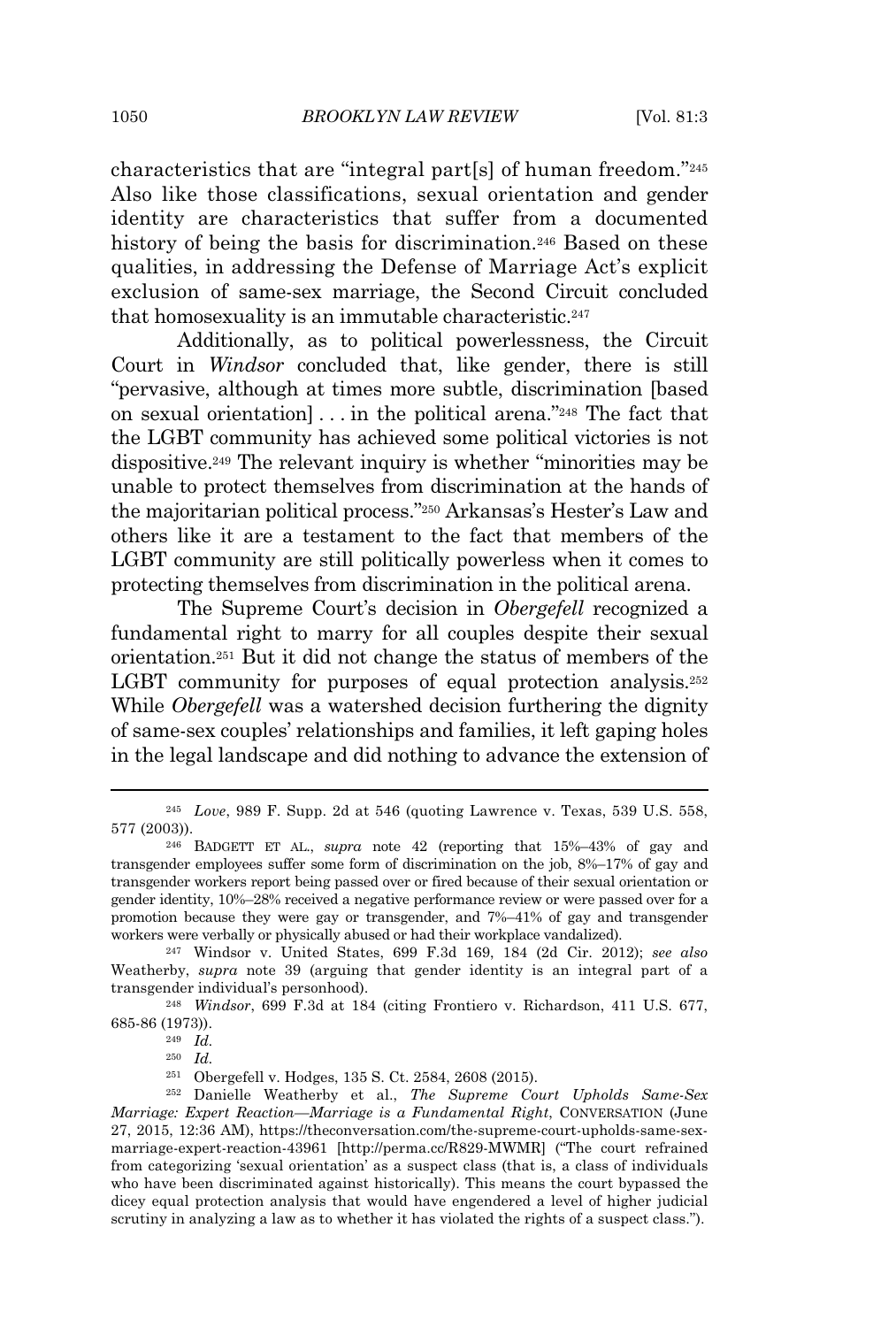antidiscrimination protections to LGBT individuals in other aspects of their lives.<sup>253</sup>

## V. THE POST-*ROMER* AND POST-*SCHUETTE* CONSTITUTIONALITY OF HESTER-TYPE LAWS

Interestingly, while Justice Kennedy provided the swing vote in both *Obergefell* and *Schuette*, he took contrasting positions on the "political process" analysis in these decisions.<sup>254</sup> In *Obergefell*, Justice Kennedy focused on the fundamental right of marriage and the interest in bestowing the dignity of marriage to all loving couples and families.<sup>255</sup> He emphatically asserted that fundamental rights are not subject to voter approval.<sup>256</sup>

In contrast, writing for the plurality in *Schuette*, Justice Kennedy's opinion echoed some of the same language as Chief Justice Roberts's dissent in *Obergefell*. <sup>257</sup> Chief Justice Roberts framed the issue in *Obergefell* as who should make the "policy decision" of extending marriage rights to same-sex couples, not whether it is a good policy.<sup>258</sup> Likewise, Justice Kennedy framed the issue in *Schuette* as who decides whether to ban racial preferences in admissions, not on the permissibility or soundness of such a policy.<sup>259</sup>

Justice Kennedy tempered his endorsement of the political process to decide controversial issues like affirmative action in admissions by recognizing that the Constitution must protect "the

<sup>254</sup> *Compare Obergefell*, 135 S. Ct. 2584 (majority opinion), *with* Schuette v. Coal. to Defend Affirmative Action, Integration and Immigrant Rights and Fight for Equal. By Any Means Necessary (BAMN), 134 S. Ct. 1623 (2014) (plurality opinion).

<sup>255</sup> *Obergefell*, 135 S. Ct. at 2594-2611.

<sup>256</sup> *Id.* at 2606 ("[F]undamental rights may not be submitted to a vote; they depend on the outcome of no elections." (quoting W. Va. Bd. of Ed. v. Barnette, 319 U.S. 624, 638 (1943))).

<sup>257</sup> *Schuette*, 134 S. Ct. at 1629-39.

<sup>258</sup> *Obergefell*, 135 S. Ct. at 2611 (Roberts, C.J., dissenting).

<sup>253</sup> In an ideal and admittedly unrealistic world, were the Court to apply the political process doctrine to Hester-type laws, it would have to recognize that these laws are born out of animus to an unpopular group and apply rational basis "plus," as it did in *Romer v. Evans*. Notably, by applying the political process doctrine to LGBT rights, the Court would be able to further the progress made in *Windsor* without advancing the level of judicial suspicion of LGBT individuals as a class, since creating new suspect and quasisuspect classes seems something the Court is reluctant to do. This application of the doctrine would result in a "best of both worlds" solution in which the rights of LGBT individuals outside the right to marry are protected, while allowing the Court to refrain from extending its jurisprudence beyond that which it is comfortable doing.

<sup>259</sup> *Schuette*, 134 S. Ct. at 1638. The Court concluded that "[d]eliberative debate on sensitive issues such as racial preferences all too often may shade into rancor. But that does not justify removing certain court-determined issues from the voters' reach. Democracy does not presume that some subjects are either too divisive or too profound for public debate." *Id.*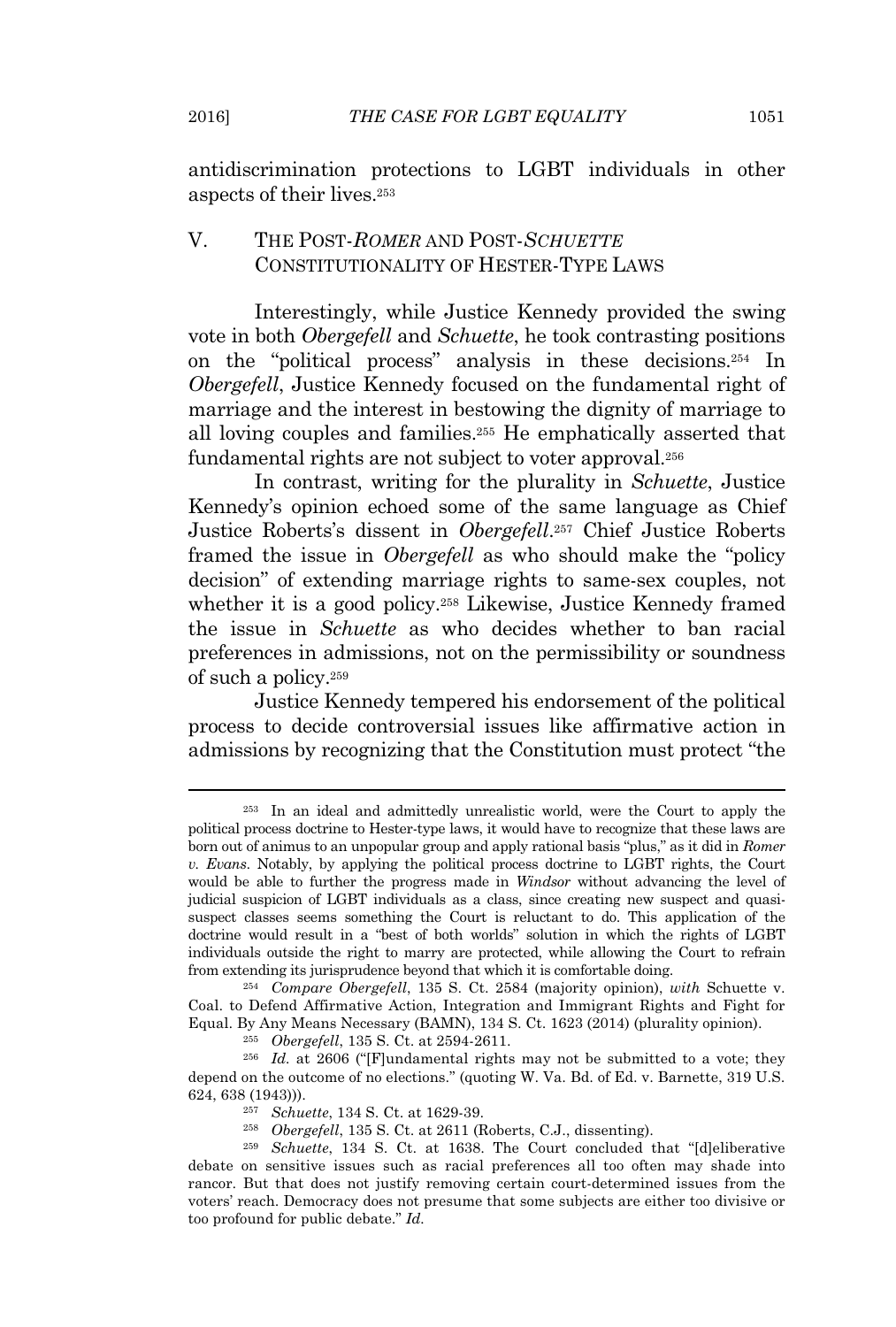right of the individual not to be injured by the unlawful exercise of governmental power." <sup>260</sup> Presumably, Justice Kennedy's two opinions can be reconciled by his recognition of same-sex marriage as a fundamental right guaranteed by the Constitution and race-based preferences as a "difficult and delicate" policy issue not constitutionally required.<sup>261</sup>

There is agreement, however, in Justice Kennedy's *Schuette* plurality opinion and Chief Justice Roberts's dissenting opinion in *Obergefell*. As Justice Kennedy said about Michigan's constitutional ban on race-based preferences, when a "difficult question of public policy" is at issue, the voters have the right to decide the question "through a lawful electoral process." <sup>262</sup> This is, in fact, the exact lens through which Chief Justice Roberts opined that the same-sex marriage bans at issue in *Obergefell* were constitutional.<sup>263</sup> The core of the Justices' differing opinions in *Obergefell* focused on whether same-sex marriage was an issue of public policy or an individual fundamental right that demands protection under the Constitution, even when a majority of voters disapprove.<sup>264</sup>

Ultimately, the constitutionality of legislative acts or voter initiatives that prevent local governments from extending nondiscrimination ordinances to members of the LGBT community may turn on whether these laws implicate public policy or are "inexplicable by anything but animus toward the class [they] affect[]." <sup>265</sup> Thus, if the Colorado *Romer* amendment and the Michigan *Schuette* amendment represent a continuum between unconstitutional and constitutional, where a Hester-type law falls between these two precedents is critical to the analysis.

A Hester*-*type law might be considered the "anti" antidiscrimination law. These laws block local efforts to extend antidiscrimination protections to groups that are not already

<sup>260</sup> *Id.* at 1636.

<sup>261</sup> *Compare Obergefell*, 135 S. Ct. at 2604 ("The right to marry is a fundamental right inherent in the liberty of the person, and under the Due Process and Equal Protection Clauses of the Fourteenth Amendment couples of the same-sex may not be deprived of that right and that liberty."), *with Schuette*, 134 S. Ct. at 1636.

<sup>262</sup> *Schuette*, 134 S. Ct. at 1626, 1637.

<sup>263</sup> *Obergefell*, 135 S. Ct. at 2628 (Scalia J., dissenting).

<sup>264</sup> *See generally id.* If the Court deems a right as not fundamental, then rational basis review applies. In that circumstance, the ballot box, rather than the courts, are the recourse for change. Absent a fundamental right, the issue is one of policy rather than a constitutionally protected liberty interest. *See id.* at 2617 (Roberts, C.J., dissenting) (citing LEARNED HAND, THE BILL OF RIGHTS 42 (1958)) (referring to Justice Holmes's dissent in *Lochner v. New York*, 198 U.S. 45, 65 (1905), and criticizing the majority's analysis of same sex marriage under substantive due process as "elevat[ing] their own policy judgments to the status of constitutionally protected 'liberty'").

<sup>265</sup> Romer v. Evans, 517 U.S. 620, 632 (1996).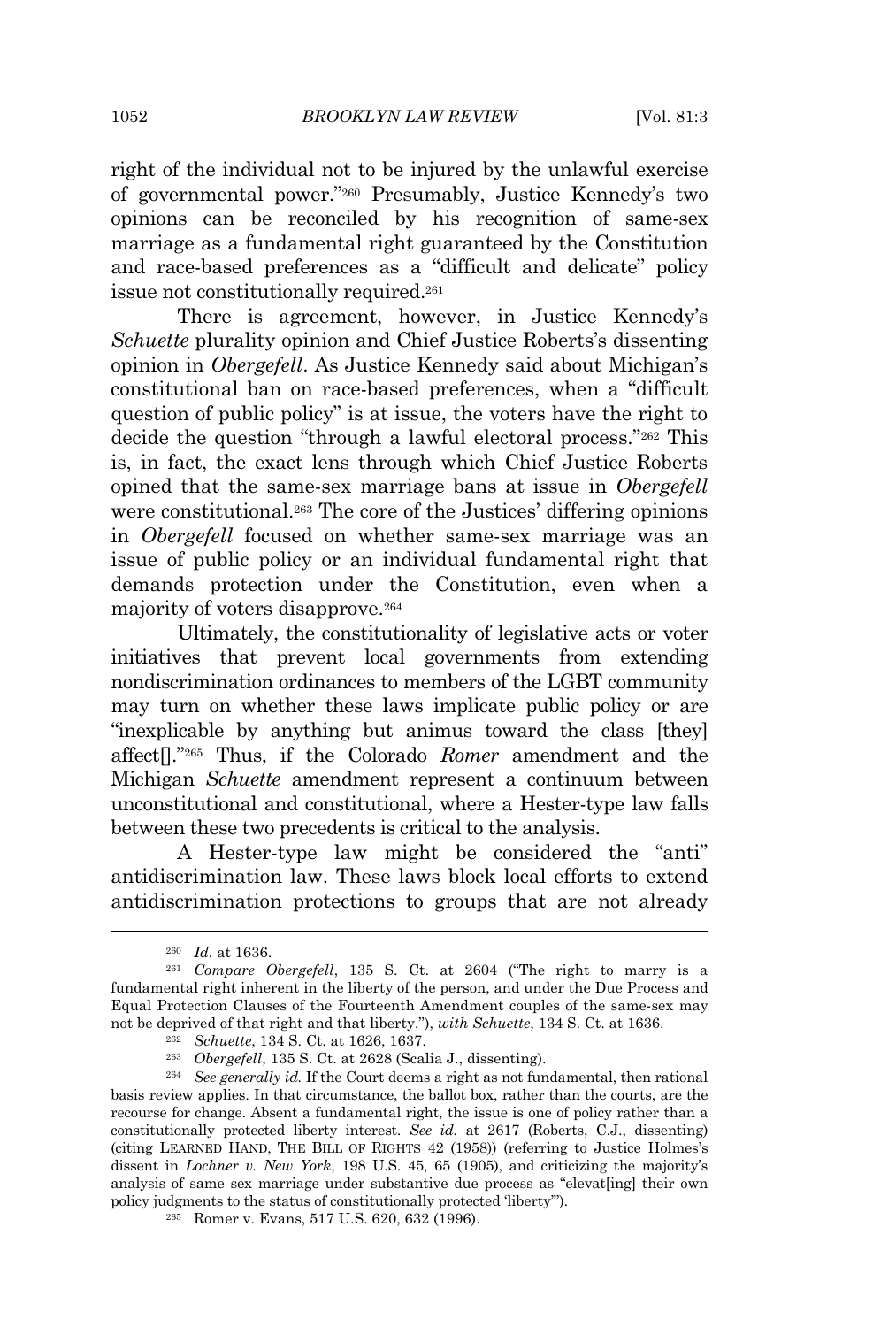protected by state law. As in Arkansas, the majority of state laws do not prohibit LGBT status-based discrimination in public accommodations, housing, or employment.<sup>266</sup> Therefore, a Hester-type law invalidates and preempts any local efforts to pass nondiscrimination ordinances covering members of the LGBT community.<sup>267</sup>

Supporters of "anti" antidiscrimination laws, like Hester's Law, argue that the Constitution does not, and should not, require heightened equal protection status for members of the LGBT community.<sup>268</sup> Therefore, extending the umbrella of nondiscrimination laws to LGBT individuals is a matter of policy and, like *Schuette*, should be left to the voters or their elected representatives. Contrary to this position, blocking a minority group from a political process that is open to the majority, making it more difficult for the minority to effectuate

<sup>266</sup> *See* HUM. RTS. CAMPAIGN, #32REASONS: STATES THAT LACK FULLY INCLUSIVE NON-DISCRIMINATION PROTECTIONS, http://hrc-assets.s3-website-us-east-1.amazonaws.com//files/assets/resources/31reasons-comprehensive.pdf [http://perma.cc/ NZ4T-5CMH] (last visited May 10, 2016) (showing that only 18 of the 50 states have laws prohibiting discrimination on the bases of sexual orientation and gender identity in housing and employment, meaning that an individual could get married to her same-sex spouse on one day and be fired from her job the very next day because of her sexual orientation).

<sup>267</sup> *See, e.g.*, ARK. CODE ANN. §§ 14-1-401 to -403 (West 2015).

<sup>268</sup> *See, e.g*., Dave Price, *THE INSIDERS: Iowa Congressman Steve King*, WHO TV (Mar. 3, 2014, 10:53 AM), http://whotv.com/2014/03/02/the-insiders-iowa-congressmansteve-king/ [http://perma.cc/9KPY-ZAUX] (commenting on Arizona Governor Brewer's decision to veto S.B. 1062, which would have otherwise allowed businesses to deny services to persons based on the business owners' religious beliefs, U.S. Representative Steve King stated in a video interview, "There's nothing mentioned in [civil rights law] on self-professed behavior, and that is what [Brewer and other opponents of S.B. 1062] are trying to protect— [it] is special rights for [LGBTs'] self-professed behavior"); David Badash, *'Singled Out' GOP Lawmaker to End All LGBT Protections 'Because I Am Married to One Woman*,*'* NEW CIV. RTS. MOVEMENT (Feb. 12, 2015, 5:29 PM), http://www.thenewcivilrightsmovement.com/ davidbadash/\_singled\_out\_gop\_lawmaker\_to\_end\_all\_lgbt\_protections\_because\_i\_am\_marri ed\_to\_one\_woman [http://perma.cc/7DKA-FZEM] (addressing the issue of S.B.202, Arkansas State Senator Bart Hester commented that the bill was about standardizing civil rights across the State of Arkansas and that "I want everyone in the LGBT community to have the same rights I do. I do not want them to have special rights that I do not have"); Justin Lloyd, *Conservative Leader Sees Bigger Picture of Senate Bill 202*, ARK. TRAVELER (Feb. 25, 2015, 8:00 AM), http://www.uatrav.com/the\_companion/article\_e76b7f52-bbbb-11e4-b962-4fd43df4276f.html [http://perma.cc/8GDP-F6B9] (quoting Representative Charlie Collins, a supporter of S.B. 202, as stating that "the bill will stop current [cities] from passing laws from protecting new classes already created at the state or federal level"); Bryan Lowry, *Gov. Sam Brownback Rescinds Protected-Class Status for LGBT State Workers in Kansas*, KAN. CITY STAR (Feb. 10, 2015, 3:55 PM), http://www.kansascity.com/ news/government-politics/article9694028.html [http://perma.cc/JA4F-SE8T] (explaining his decision to issue an executive order that rescinded previous protections afforded to LGBT state workers, Kansas Gov. Sam Brownback stated that the "Executive Order ensures that state employees enjoy the same civil rights as all Kansans without creating additional 'protected classes' as the previous [now-rescinded] order did").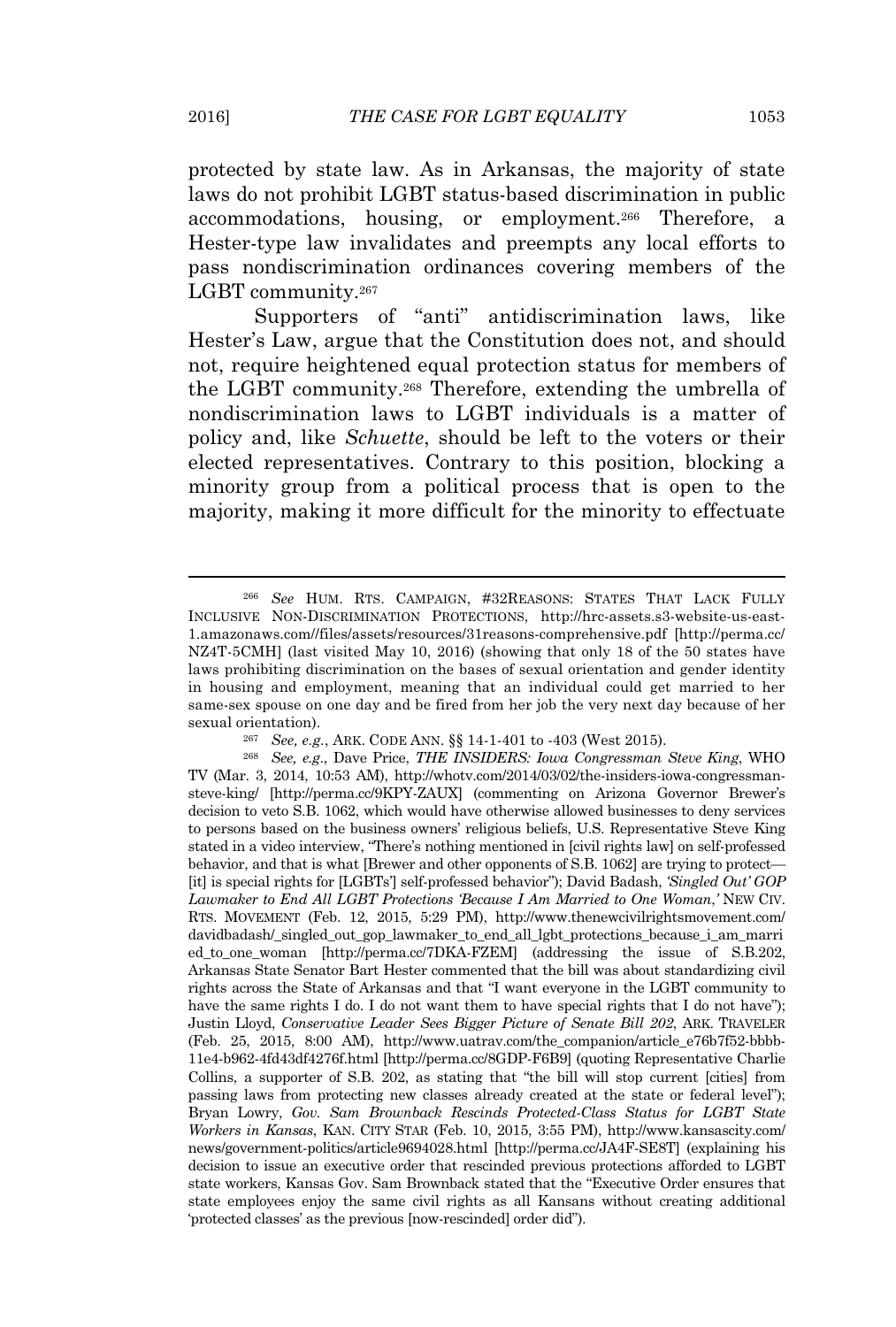positive legislation, is not a matter of policy; it is a violation of the Equal Protection Clause.

The future vitality of the political process doctrine is uncertain after *Schuette*. Nevertheless, the type of injury the political process doctrine was meant to remedy is exactly the type of harm caused by statewide initiatives that block local efforts to expand nondiscrimination protection to the LGBT community. Changing the political process "in the middle of the game" <sup>269</sup> in a way that makes minority participation more burdensome may ameliorate the majority's concern about its role in controversial policy matters. But it creates unintended equal protection consequences.<sup>270</sup> Certainly, the right to participate equally in the political process should not be subject to voter approval. For this reason, Hester-type laws would be presumptively unconstitutional under the political process doctrine.

The theory of the political process doctrine is not dead, even if the doctrine itself is on life support.<sup>271</sup> In our representative democracy, equal access to the political process is a right guaranteed by the Constitution,<sup>272</sup> not a policy, and it should not be conferred or circumvented by majoritarian rule.

The LGBT community has had its greatest political successes in obtaining LGBT-friendly legislation at the local level, where government decisionmakers are closest and most accountable to the voters. Local communities vary in how they value LGBT-protective laws. As Justice Scalia pointed out in his *Romer* dissent, "geographic concentration" of LGBT folks and sympathizers in a particular community may give "disproportionate political power" to LGBT-friendly voters.<sup>273</sup> Although Justice Scalia suggested that this is a negative result of local living patterns that the majority can counter, local power to affect local law is and always has been a very effective political process. Banning local efforts to achieve beneficial legislation imposes a "higher plane" of the political process $274$  upon LGBT

<sup>269</sup> Schuette v. Coal. to Defend Affirmative Action, Integration and Immigrant Rights and Fight for Equal. By Any Means Necessary (BAMN), 134 S. Ct. 1623, 1653 (2014) (Sotomayor, J., dissenting).

<sup>&</sup>lt;sup>270</sup> By changing the political process for LGBT individuals, these laws are essentially gaming the political process by allowing the majority to pursue their discriminatory interests and depriving LGBT individuals of equal protection under local laws, an arena where LGBT individuals might have a better chance of success in passing such laws.

<sup>271</sup> *Schuette*, 134 S. Ct. at 1653-54 (Sotomayor, J., dissenting).

<sup>272</sup> *Id.*

<sup>273</sup> Romer v. Evans, 517 U.S. 620, 647 (1996) (Scalia, J., dissenting).

<sup>274</sup> *Schuette*, 134 S. Ct. at 1662 n.7 (Sotomayor, J., dissenting).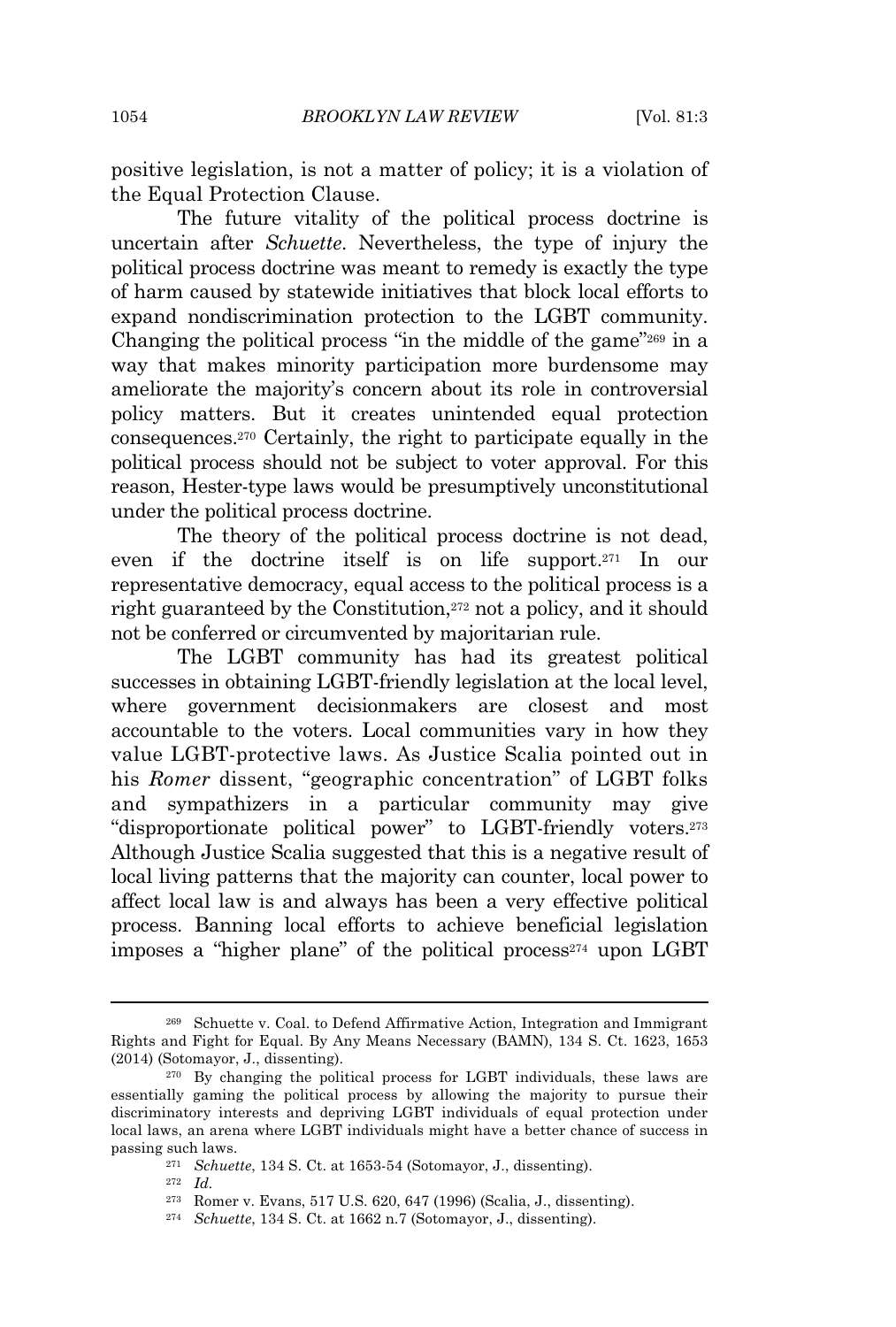members—and only LGBT members—to achieve favorable antidiscrimination laws.<sup>275</sup>

Proponents of Hester's Law assert that the law does not single out members of the LGBT community because the law equally affects other groups not already protected under state antidiscrimination laws. <sup>276</sup> But it is undeniable that Hester-type laws came either in anticipation of or as a reaction to the Court's historic marriage equality decision and other attempts to expand legal protections for the LGBT community.<sup>277</sup> While the sponsors of Hester-type laws may be more subtle in their drafting than those who drafted Amendment 2 in Colorado,<sup>278</sup> the suspicious

<sup>277</sup> *See* Alex Reed, *Pro-Business or Anti-Gay? Disguising LGBT Animus as Economic Legislation*, 9 STAN. J. CIV. RTS. & C.L. 153, 187-212 (2013) (arguing that (1) the historical background against which similar bills enacted in Tennessee and proposed in Montana, Nebraska, Michigan, and Oklahoma, along with (2) the specific sequence of events leading up to the debate, introduction, or enactment of such bills, indicate that the advancement of such laws by the respective legislative bodies was motivated by a discriminatory purpose); Arkansas Tea Party, *Rally for True Marriage Senator Bart Hester*, YOUTUBE (Nov. 22, 2014), https://www.youtube.com/watch?v=PJGh5H3QxlI [http://perma.cc/4TMK-7A79] (speaking at the Rally for True Marriage, an event to rally against Judge Piazza's ruling on the same-sex marriage ban in *Wright v. Arkansas*, State Senator Bart Hester expressed his personal disapproval towards gay marriage—stating that the bible states clearly that "marriage is between one man and one woman" and that "[e]vil does not become good, wrong does not become right, and lies do not become trust, just because a few accept it. And we all know what truth is"); John Lyon, *Updated: House OKs Bills on Anti-Discrimination Ordinances, 'Conscience Protection*,*'* ARK. NEWS (Feb. 15, 2015, 11:02 AM), http://arkansasnews.com/news/arkansas/updated-house-oks-billsanti-discrimination-ordinances-conscience-protection [http://perma.cc/76N5-ZD2A] (stating that in presenting S.B. 202 on the Senate floor, Representative Bob Ballinger asserted that the bill "would prevent ordinances like one the Fayetteville City Council approved in August that included prohibitions against discrimination based on sexual orientation or gender identity in housing, employment and public services"); John Lyon, *Updated: Bill Barring Discrimination Ordinances at City, County Level Becomes Law*, ARK. NEWS (Feb. 24, 2015, 3:30 PM), http://arkansasnews.com/news/arkansas/updated-bill-barringdiscrimination-ordinances-city-county-level-becomes-law [http://perma.cc/JLJ9-TK55] (stating that the sponsors of S.B. 202 have said that the bill was in reaction to Fayetteville's Chapter 119).

<sup>278</sup> *See, e.g.*, Guo, *supra* note 1 (explaining how S.B. 202 tried to "wriggle around [*Romer v. Evans*]" by "carefully avoid[ing] mentioning gay people at all"); Press Release,

<sup>275</sup> Without heightened scrutiny under equal protection analysis as applied to suspect and quasi-suspect classes, members of the LGBT community have no positive right under the Fourteenth Amendment to be exempt from discrimination by state law. *See* Strauder v. West Virginia, 100 U.S. 303 (1879). In striking down West Virginia's law prohibiting black men from serving on grand and petit juries, the Court reasoned that while the language of the Fourteenth Amendment is prohibitory, by implication, there is a positive right to be exempt from legal discrimination. *Id.*

<sup>276</sup> *See, e.g.*, Dominic Holden, *Arkansas Legislature Expected to Pass Law Allowing LGBT Discrimination*, BUZZFEED (Feb. 11, 2015, 9:17 PM), http://www.buzzfeed.com/dominicholden/arkansas-legislature-expected-to-pass-law-allow ing-lgbt-disc#.jiygAyq89 [http://perma.cc/R7TW-9GT8] (commenting on concerns that S.B. 202 might be used to target LGBT individuals, Arkansas State Senator Bart Hester disagreed and stated that S.B. 202 treats everyone equally and that everyone may be singled out for discrimination in one way or another—that "[he is] singled out as a politician . . . [and] singled out because [he is] married to one woman").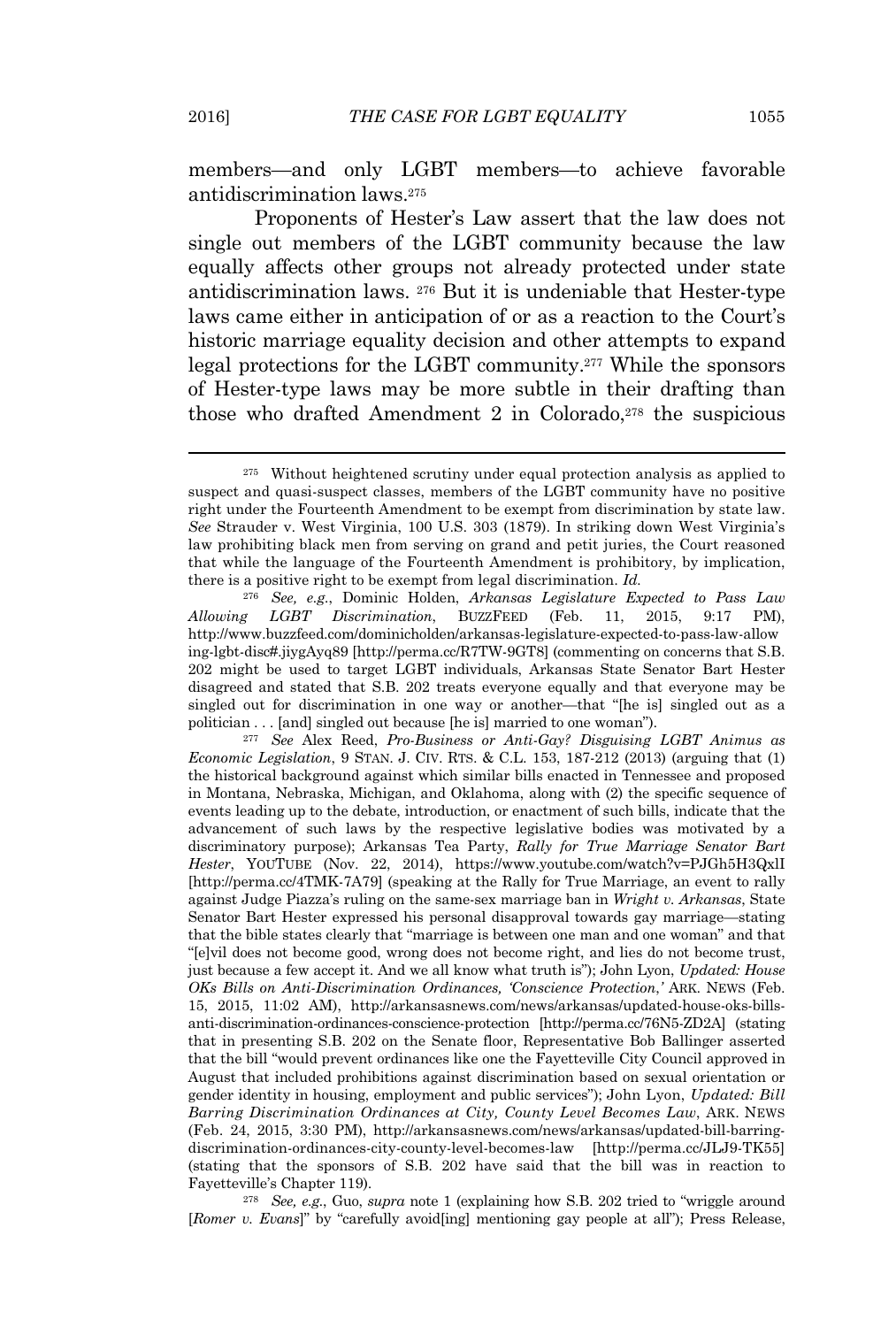timing of the law and the sponsors' express articulation of disapproval of LGBT-protective legal efforts suggest that Hester's Law and others like it directly target LGBT individuals, just as Colorado's Amendment 2 did.<sup>279</sup>

Despite the spot-on doctrinal fit, the political process doctrine is judicially unavailable to halt majoritarian laws that encroach on the LGBT community's equal right to participate in the political decisionmaking process. As such, this article proposes a different analytical framework to achieve the same end.

VI. RETHINKING THE DORMANT COMMERCE CLAUSE AS APPLIED TO LEGISLATIVE BARRIERS TO LGBT-PROTECTIVE NDOS

*A. The* Civil Rights Cases *and* Heart of Atlanta

One palpable backlash to the *Obergefell* decision is the movement to legitimize, based on religious beliefs, discrimination against LGBT members in public accommodations and other public arenas.<sup>280</sup> Hester-type laws make this discrimination easier by ensuring that local communities do not pass NDOs protecting individuals based on sexual orientation and gender identity, thus perpetuating the separate and unequal treatment of LGBT individuals.

One solution to counteract this backlash to the nationwide legalization of same-sex marriage is for Congress to amend Title II of the Civil Rights Act of 1964, which prohibits discrimination on the basis of "race, color, religion, or national origin" in public accommodations, by adding protections based on sexual orientation.<sup>281</sup> But given the Republican majority in Congress and the fact that Congress has previously rejected similar LGBTfriendly proposals, this is unlikely to happen.<sup>282</sup>

Nat'l Ctr. for Lesbian Rights, Leading Civil Rights Legal Organizations Denounce Anti-LGBT Arkansas Bill, Call on Governor to Veto (Feb. 21, 2015), http://www.nclrights.org/ press-room/press-release/leading-civil-rights-legal-organizations-denounce-anti-lgbt-

arkansas-bill-call-on-governor-to-veto/ [http://perma.cc/68AK-MBRM] (stating that the "sponsors of SB 202 have used sweeping language . . . [in] a transparent attempt to hide from the courts the blatantly discriminatory reason why [S.B. 202] was adopted" and get around *Romer v. Evans*).

<sup>279</sup> Romer v. Evans, 517 U.S. 620, 624 (1996) ("Amendment 2 . . . prohibits all legislative, executive or judicial action at any level of state or local government designed to protect the named class, a class we shall refer to as homosexual persons or gays and lesbians.").

<sup>280</sup> *See supra* Sections II.A, II.B.

<sup>281</sup> 42 U.S.C. § 2000a (2012).

<sup>282</sup> *See supra* Section I.C.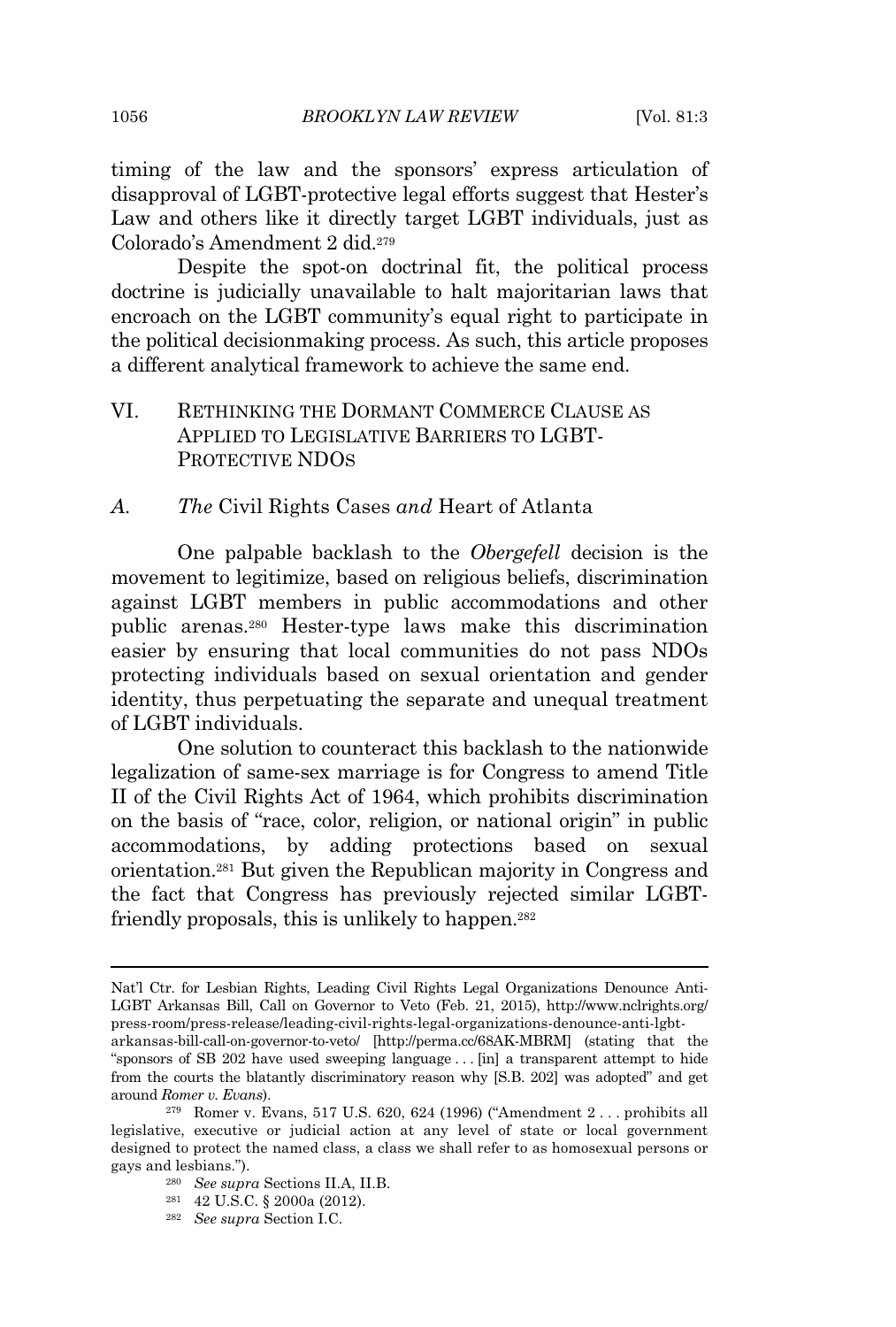Well over a century ago, the Supreme Court considered Congress's power to prohibit private discrimination.<sup>283</sup> After the Civil War and the ratification of the Reconstruction Amendments, Congress enacted several civil rights laws to give "teeth" to the Thirteenth and Fourteenth Amendments.<sup>284</sup> The Civil Rights Act of 1875 prohibited race discrimination by private businesses.<sup>285</sup> In the *Civil Rights Cases*, a consolidation of several cases brought by African-American citizens who were excluded from public accommodations, the Court considered the constitutionality of the 1875 Act.<sup>286</sup> The Court limited the reach of the Fourteenth Amendment to state action only and held that Congress had no "direct and primary" authority under Section 5 of the Fourteenth Amendment to punish race discrimination by private actors.<sup>287</sup> The question of whether Congress could exercise this authority under its Commerce Clause powers was raised but not answered.<sup>288</sup>

The Court answered that question 70 years later.<sup>289</sup> In *Heart of Atlanta Motel v. United States*, the Court upheld Title II of the Civil Rights Act of 1964.<sup>290</sup> The Court distinguished the *Civil Rights Cases*, which invalidated the 1875 Act, from Title II of the 1964 Act.<sup>291</sup> In the 1964 Act, Congress limited the reach of Title II to specific categories of public accommodations.<sup>292</sup> One of the categories defined as public accommodations included establishments with "operations [that] affect commerce." <sup>293</sup> Thus, private discrimination in public accommodations could be prohibited under Congress's broad Commerce Clause powers.<sup>294</sup>

The distinction between these two Acts is the authority Congress invoked to justify its prohibition of private discrimination.<sup>295</sup> In *Heart of Atlanta*, the Court opened the door for Congress to regulate private discrimination under its Commerce Clause powers, in juxtaposition to the 1875 Act, which the Court struck down, concluding that Congress had no

- <sup>290</sup> *Id.* at 245-46.
- <sup>291</sup> *Id.* at 250-53.

<sup>293</sup> *Id.*

<sup>283</sup> *See generally* United States v. Stanley (*Civil Rights Cases*), 109 U.S. (13 Otto) 3 (1883).

<sup>284</sup> *See, e.g.*, Civil Rights Act of 1875, ch. 114, 18 Stat. 335-37.

<sup>285</sup> *See id.*

<sup>286</sup> *Civil Rights Cases*, 109 U.S. at 4.

<sup>287</sup> *Id.* at 20.

<sup>288</sup> *Id.* at 60 (Harlan, J., dissenting).

<sup>289</sup> Heart of Atlanta Motel, Inc. v. United States, 379 U.S. 241 (1964).

<sup>292</sup> *Id.* at 247.

<sup>294</sup> *Id.* at 276-77.

<sup>295</sup> *Id.* at 245-62.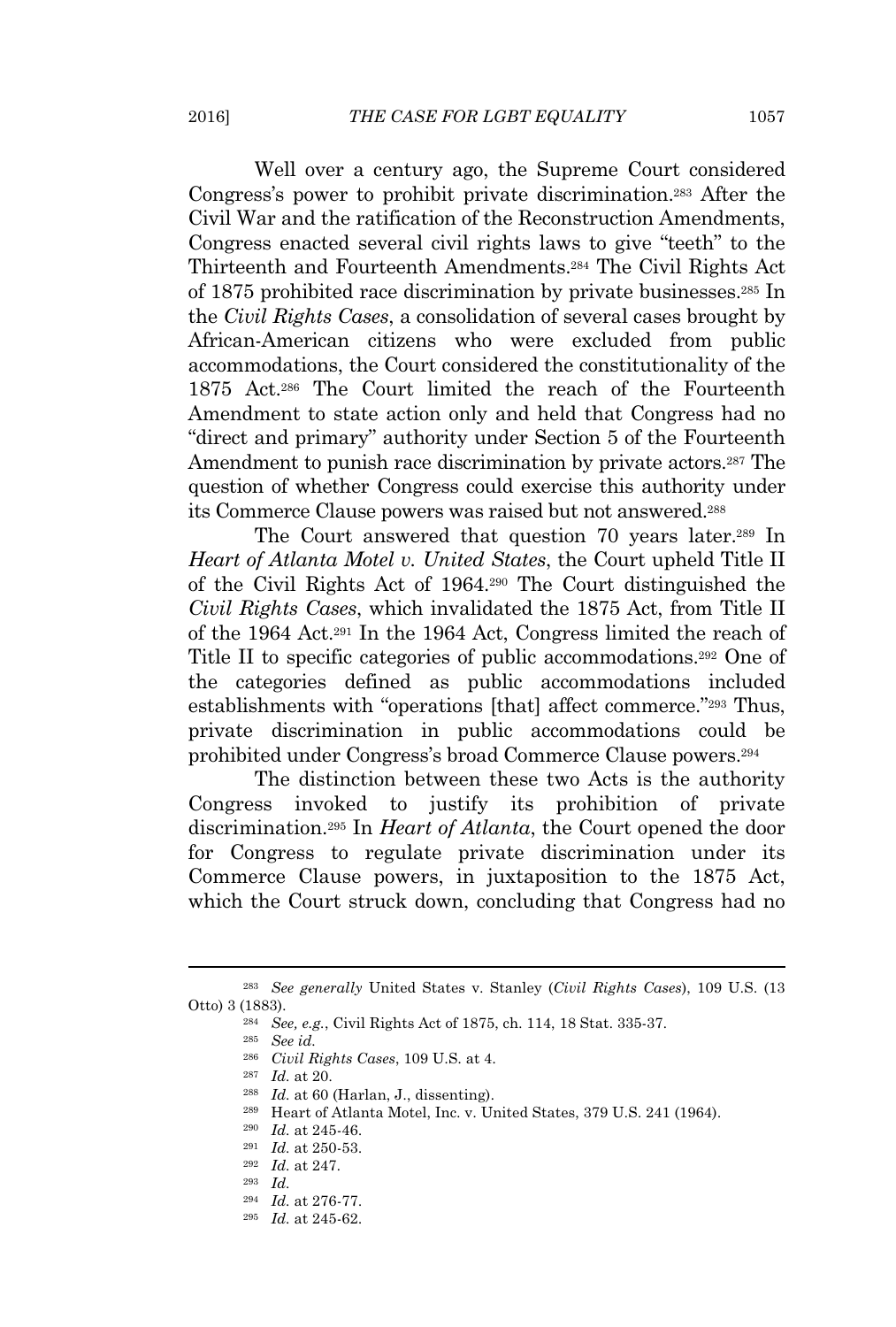power under Section 5 of the Fourteenth Amendment to prohibit private discrimination.<sup>296</sup>

Today, it is well settled that private discrimination in public accommodations substantially affects both intrastate and interstate commerce.<sup>297</sup> In fact, the formal titles of Hester's Law and other similar state laws include language suggestive of their direct ties to commerce. For example, these laws include phrases like "Intrastate Commerce Act" as part of their formal titles.<sup>298</sup>

Although banning local efforts to pass LGBT-inclusive NDOs is not an affirmative act condoning or requiring discrimination, it is government acquiescence to such discrimination. These laws are "veiled" attempts to discriminate against members of the LGBT community. While it certainly could be argued, as it was in *Romer v. Evans*, that Hester-type laws simply prohibit *special treatment* for the LGBT community, the *Romer* Court rejected that argument.<sup>299</sup> Therefore, if and when these laws are challenged, the "no special treatment" argument should hold no force.

To be clear, Hester-type laws do not go as far as Colorado's Amendment 2, but despite more subtle drafting, these laws have the same effect: they block local efforts to pass LGBT-friendly NDOs and make it more difficult for the LGBT community to achieve beneficial legislation. Indeed, the LGBT community—and only that community—must appeal to the state legislature or statewide electorate to repeal local bans on or achieve state antidiscrimination protections.

In a constitutional challenge to these Hester-type laws, the political process doctrine is of no avail. Heightened scrutiny under equal protection is dependent on the composition of the Supreme Court and its willingness to either extend quasi-suspect class status to LGBT members or to apply the *Romer "*rational basis with [a] bite" scrutiny to these laws.<sup>300</sup> This article suggests,

<sup>296</sup> *Id.* at 249, 260-62.

<sup>297</sup> Hodel v. Va. Surface Mining & Reclamation Ass'n, Inc., 452 U.S. 264, 277- 80 (1981); Perez v. United States, 402 U.S. 146, 155 (1971); Katzenbach v. McClung, 379 U.S. 294, 299-301 (1964); *Heart of Atlanta Motel*, 379 U.S. at 252-53.

<sup>298</sup> ARK. CODE ANN. §§ 14-1-401 to -403 (West 2015); S.B. 202, 90th Gen. Assemb., Reg. Sess. (Ark. 2015) (describing its purpose as "to amend the law concerning ordinances of cities and counties by creating the intrastate commerce improvement act and to declare an emergency"); Equal Access to Intrastate Commerce Act, TENN. CODE ANN. 4-21 § 1 (2011).

<sup>299</sup> Romer v. Evans, 517 U.S. 620, 626-36 (1996).

<sup>300</sup> Darmer & Chang, *supra* note 223, at 21. In light of Justice Scalia's sudden death and the now empty seat on the Supreme Court, the fate of cases addressing LGBTfriendly legislation is currently unclear. *See* Richard Wolf, *Here's How Scalia's Death Affects Supreme Court Rulings*, USA TODAY (Feb. 15, 2016, 7:16 AM), http://www.usatoday.com/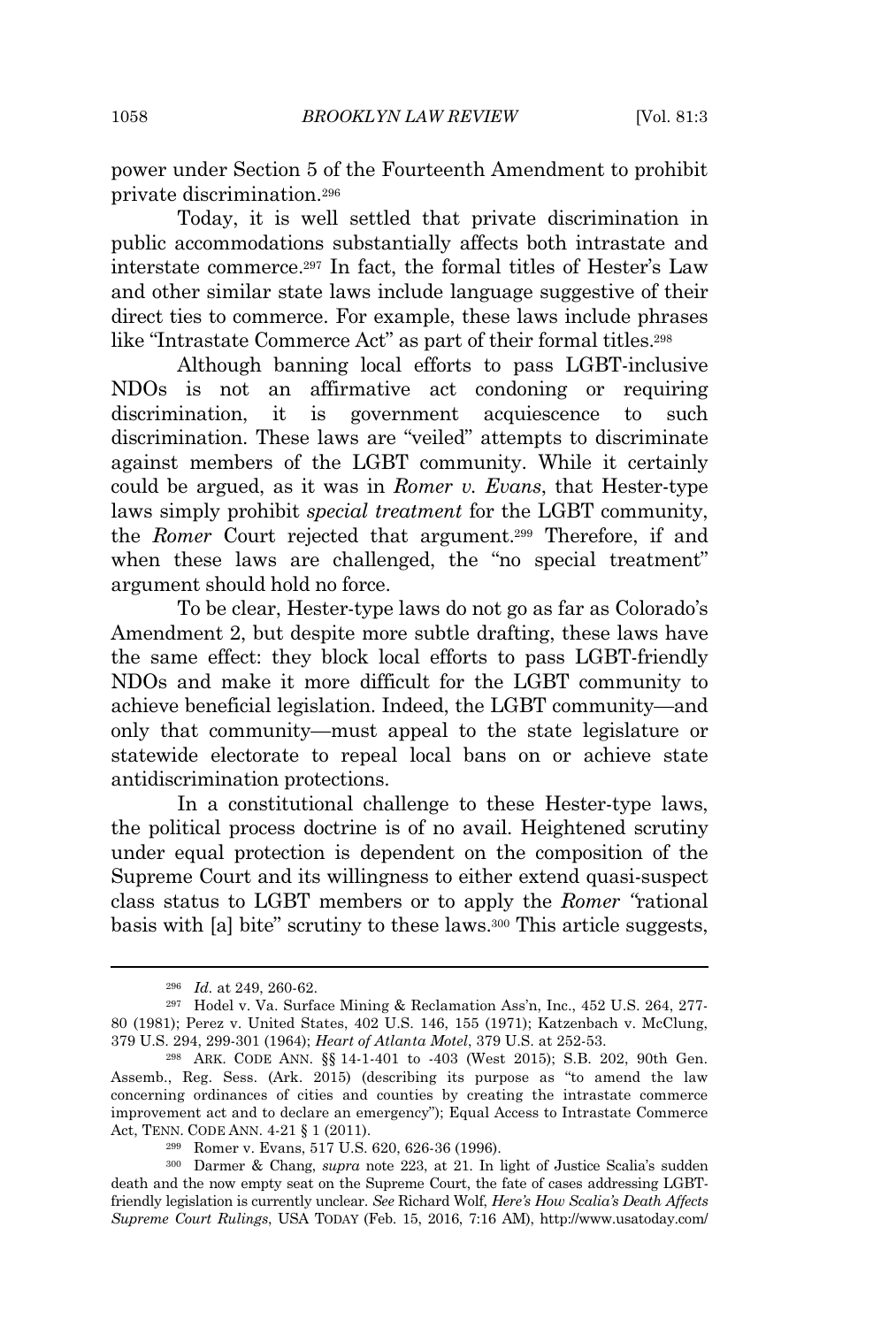based on the Dormant Commerce Clause, a novel theory that overcomes the hurdles faced by other methods challenging these Hester-type laws.

# *B. A Dormant Commerce Clause View of De Facto Discrimination in Public Accommodations Against Members of the LGBT Community*

Before venturing into uncharted territory and proposing a creative application of the Dormant Commerce Clause, a brief primer on the Commerce Clause and its negative implications is warranted. While the Commerce Clause, particularly its dormant aspect, is a difficult subject to distill in a few paragraphs, the following is meant to provide a very broad framework.

Enumerated in the Constitution, Congress has broad authority to regulate commerce.<sup>301</sup> Indeed, the Constitution was drafted, in part, to create a stronger central government, particularly as applied to the regulation of commerce.<sup>302</sup> The federal government had little power under the Articles of Confederation.<sup>303</sup> As a result, states created trade barriers among themselves, hindering the growth of a strong national economy.<sup>304</sup> The Constitution remedied what the Federalists referred to as local protectionist factions.<sup>305</sup>

Historically, the Court has interpreted the scope of Congress's power under the Commerce Clause in various ways, from very narrow to rather expansive.<sup>306</sup> Today, Congress enjoys

<sup>303</sup> *See* Roderick E. Walston, *The Federal Commerce and Navigation Powers:* Solid Waste Agency of Northern Cook County*'s Undecided Constitutional Issue*, 42 SANTA CLARA L. REV. 699, 706 (2002) (citing United States v. Lopez, 514 U.S. 549, 557 (1995)); Marianne Moody Jennings & Nim Razook, United States v. Morrison*: Where the Commerce Clause Meets Civil Rights and Reasonable Minds Part Ways: A Point and Counterpoint from a Constitutional and Social Perspective*, 35 NEW ENG. L. REV. 23, 24 (2000) (citing United States v. Morrison, 529 U.S. 598, 608 (2000)).

<sup>304</sup> Gibbons v. Ogden, 22 U.S. (9 Wheat.) 1, 224 (1824) (Johnson, J., concurring) (discussing the Articles of Confederation and the lack of centralized power to regulate commerce that resulted in "conflict of commercial [state] regulations, destructive to the harmony of the States, and fatal to their commercial interests abroad"); Douglas G. Smith, *An Analysis of Two Federal Structures: The Articles of Confederation and the Constitution*, 34 SAN DIEGO L. REV. 249 (1997).

<sup>305</sup> Smith, *supra* note 304; *see also* Stephen M. Feldman, *Is the Constitution Laissez-Faire?: The Framers, Original Meaning, and the Market*, 81 BROOK.L. REV. 1, 8 (2015).

<sup>306</sup> *See generally* Stephen Ganter, *Did* United States v. Lopez *Turn Back the Clock on the Commerce Clause?*, 21 T. MARSHALL L. REV. 343, 349-53 (1996) (discussing

story/news/politics/2016/02/14/scalia-death-supreme-court-abortion-immigration-race-laborvoting-conservative/80372440/ [http://perma.cc/LP6P-YFKU].

<sup>301</sup> U.S. CONST. art. I, § 8, cl. 1.

<sup>302</sup> *See generally* Matthew L.M. Fletcher, *Preconstitutional Federal Power*, 82 TUL. L. REV. 509 (2007); Vasan Kesavan, *When Did the Articles of Confederation Cease to Be Law?*, 78 NOTRE DAME L. REV. 35 (2002).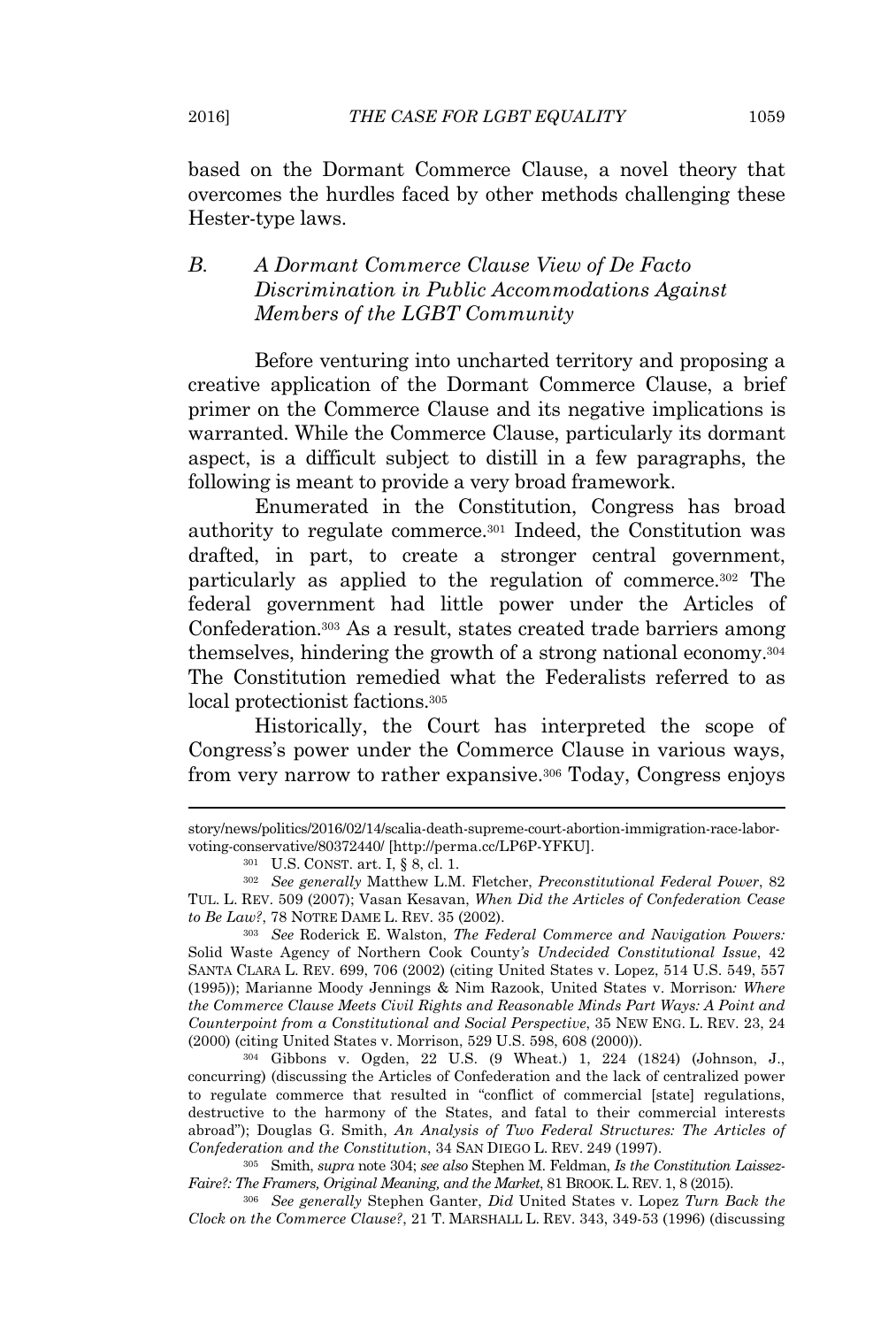broad power to regulate commerce covering three categories of activity.<sup>307</sup> These categories include (1) the "channels of interstate commerce," (2) "instrumentalities of interstate commerce," and (3) "activities that substantially affect interstate commerce." <sup>308</sup> The Court has defined the instrumentalities that Congress may "regulate and protect" as "persons or things in interstate commerce, even though the threat may come only from intrastate activities." 309

Despite the fact that Congress enjoys extensive power to regulate commerce, this power is not exclusive.<sup>310</sup> Early Commerce Clause cases held that the Tenth Amendment supported states' rights to regulate intrastate commerce, as well.<sup>311</sup> States had this power even if "the products of a domestic manufacture may ultimately become the subjects of interstate commerce." <sup>312</sup> But reeling from the Great Depression of the late 1930s, the Court acquiesced to President Franklin D. Roosevelt's pressure to uphold his New Deal legislation.<sup>313</sup> This ushered in an era of shifting state and federal power, granting Congress broad authority to regulate commerce—even intrastate commerce—when it substantially affects interstate commerce.<sup>314</sup> Since this shift, a patchwork of federal cases have addressed questions regarding the scope of the states' remaining power to regulate commerce.<sup>315</sup>

<sup>313</sup> *See, e.g.*, NLRB v. Jones & Laughlin Steel Corp*.*, 301 U.S. 1, 37 (1937) ("Although activities may be intrastate in character when separately considered, if they have such a close and substantial relation to interstate commerce that their control is essential or appropriate to protect that commerce from burdens and obstructions, Congress cannot be denied the power to exercise that control.").

<sup>314</sup> *Id.* at 36-38.

<sup>315</sup> *See, e.g.*, Gonzales v. Raich, 545 U.S. 1 (2005) (finding that a state medical marijuana law was preempted by the federal Controlled Substance Act because Congress created a broad regulatory scheme to combat illegal drugs under its Commerce Clause powers); United States v. Morrison, 529 U.S. 598 (2000); *Lopez*, 514 U.S. 549 (invalidating the federal gun-free school zone law because any connection to interstate commerce was loosely made based on stacking inferences; the Court said that Congress exceeded its Commerce Clause powers by regulating guns in general, rather than providing a "jurisdictional hook" to interstate commerce by limiting the reach of the statute to guns moving through interstate commerce); Hodel v. Va. Surface Mining & Reclamation Ass'n, 452 U.S. 264 (1981); Perez v. United States, 402 U.S. 146 (1971); Rice v. Santa Fe Elevator Corp., 331 U.S. 218 (1947); Wickard v. Filburn, 317 U.S. 111 (1942) (upholding wheat production quota law even though the wheat was grown intrastate for noncommercial,

the New Deal, "Switch in Time," and subsequent judicial decisions and how these impacted the scope of Congress's power under the Commerce Clause).

<sup>307</sup> United States v. Lopez, 514 U.S. 549, 558-59 (1995).

<sup>308</sup> *Id.*

<sup>309</sup> *Id.* at 558.

<sup>310</sup> *Id.* at 584-85.

<sup>311</sup> *See, e.g.*, Carter v. Carter Coal Co., 298 U.S. 238, 293-94 (1936).

<sup>312</sup> Kidd v. Pearson, 128 U.S. 1, 22-23 (1888). *But see* Gibbons v. Ogden, 22 U.S. (9 Wheat.) 1, 195 (1824) ("[T]he power of Congress [to regulate commerce] does not stop at the jurisdictional lines of the several States.").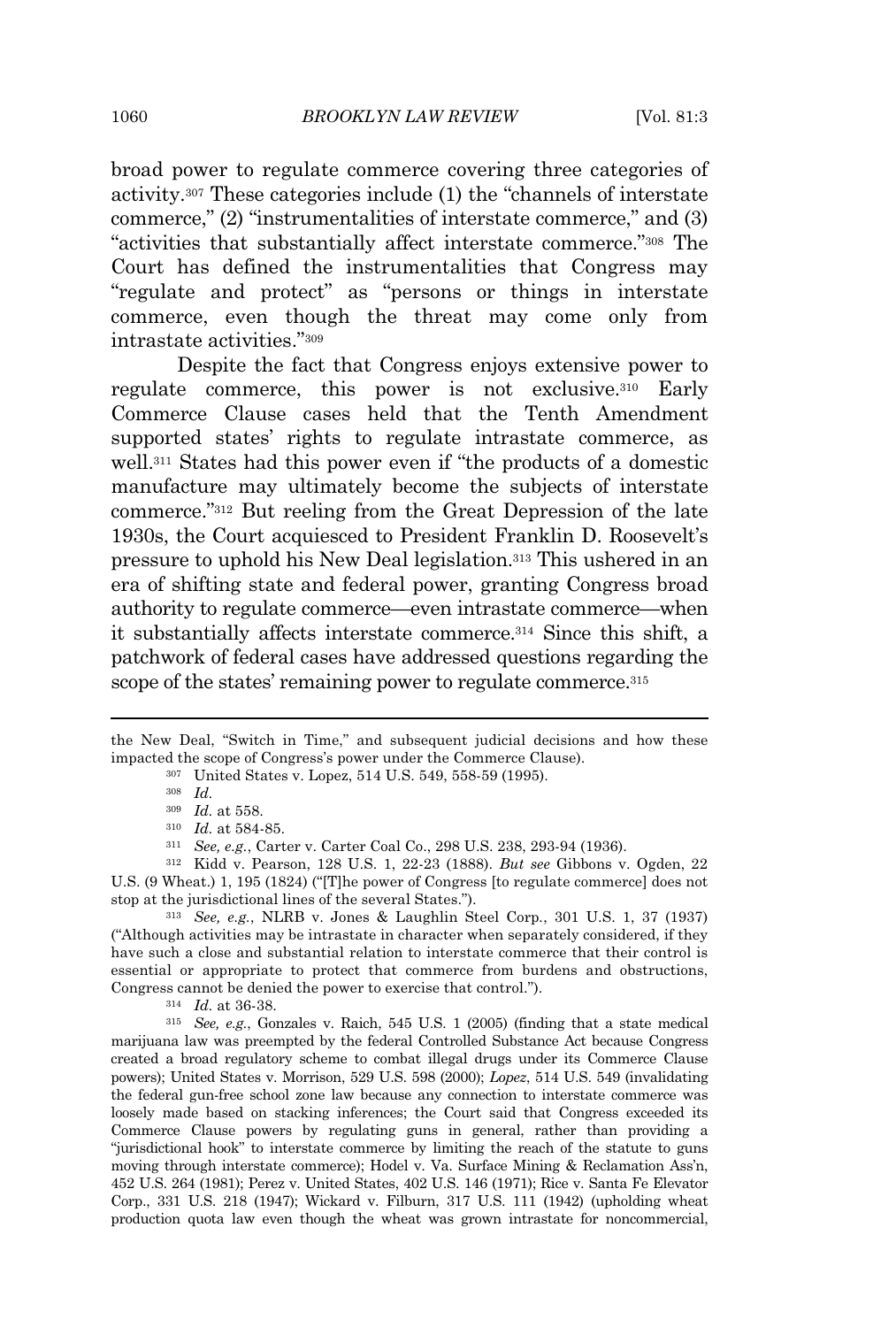One category of cases in which the Court has attempted to delineate state and federal authority to regulate commerce involves questions of federal preemption.<sup>316</sup> Of course, under the Supremacy Clause, existing federal regulation precludes state regulation.<sup>317</sup> Where a federal and state regulation conflict, the federal government's authority to regulate in the area forecloses the state's power to regulate the subject matter.<sup>318</sup> As applied to Hester-type laws, since Congress has not yet extended Title II of the Civil Rights Act of 1964 to prohibit discrimination based on sexual orientation or gender identity, there is no federal law that would conflict with a state law banning local efforts to enact LGBT-protective ordinances.<sup>319</sup> Therefore, these state laws face no federal preemption challenges under the Supremacy Clause.

Other cases involve the negative implications of the Commerce Clause.<sup>320</sup> In these cases, there is no direct conflict between federal and state regulations.<sup>321</sup> Typically, these cases involve confusion over whether Congress has regulated in the entire subject area or even in part of the subject area, leaving open unregulated areas for the states to regulate.<sup>322</sup> Then, the inquiry focuses on (1) whether Congress has exclusive power, precluding states to regulate in the area, even in the absence of federal regulation, (2) whether states have concurrent jurisdiction to regulate in an area, and if so, (3) what limits should apply to the state's power.<sup>323</sup> Finally, in determining the limits of a state's power to regulate commerce in an area where there is concurrent jurisdiction, the Court can invoke the Dormant Commerce Clause in determining whether a state regulation discriminates against or directly regulates interstate commerce.<sup>324</sup> The level of deference

<sup>317</sup> U.S. CONST. art. VI, cl. 2.

<sup>319</sup> *See supra* Section I.C.

<sup>320</sup> *See, e.g.*, Okla. Tax Comm'n, v. Jefferson Lines, Inc., 514 U.S. 175, 179-80 (1995) (explaining the negative implications of the Commerce Clause).

<sup>321</sup> *Id.*

<sup>322</sup> Florida Lime & Avocado Growers, Inc. v. Paul, 373 U.S. 132, 141-42 (1963).

<sup>323</sup> *Id.* at 142.

<sup>324</sup> Maine v. Taylor, 477 U.S. 131, 138 (1986) (stating that where a state or local regulation "discriminate[s] against interstate commerce 'either on its face or in practical effect,'" the Court applies strict scrutiny and the regulation will be held unconstitutional unless there are no less restrictive means to meet a "legitimate local purpose"; on the other hand, where the regulation serves a legitimate local concern and has only an incidental

personal use, creating a broad notion of Commerce Clause powers based on an aggregate theory that even in-state, noncommercial activity could in the aggregate affect interstate commerce).

<sup>316</sup> *See, e.g.*, Nw. Cent. Pipeline Corp. v. State Corp. Comm'n of Kan., 489 U.S. 493 (1989).

<sup>318</sup> Cipollone v. Liggett Grp., Inc., 505 U.S. 504, 516 (1992) (citing McCulloch v. Maryland, 17 U.S. (4 Wheat.) 316, 427 (1819)) (stating that "state law that conflicts with federal law is 'without effect'" (quoting Maryland v. Louisiana, 451 U.S. 725, 746 (1981))).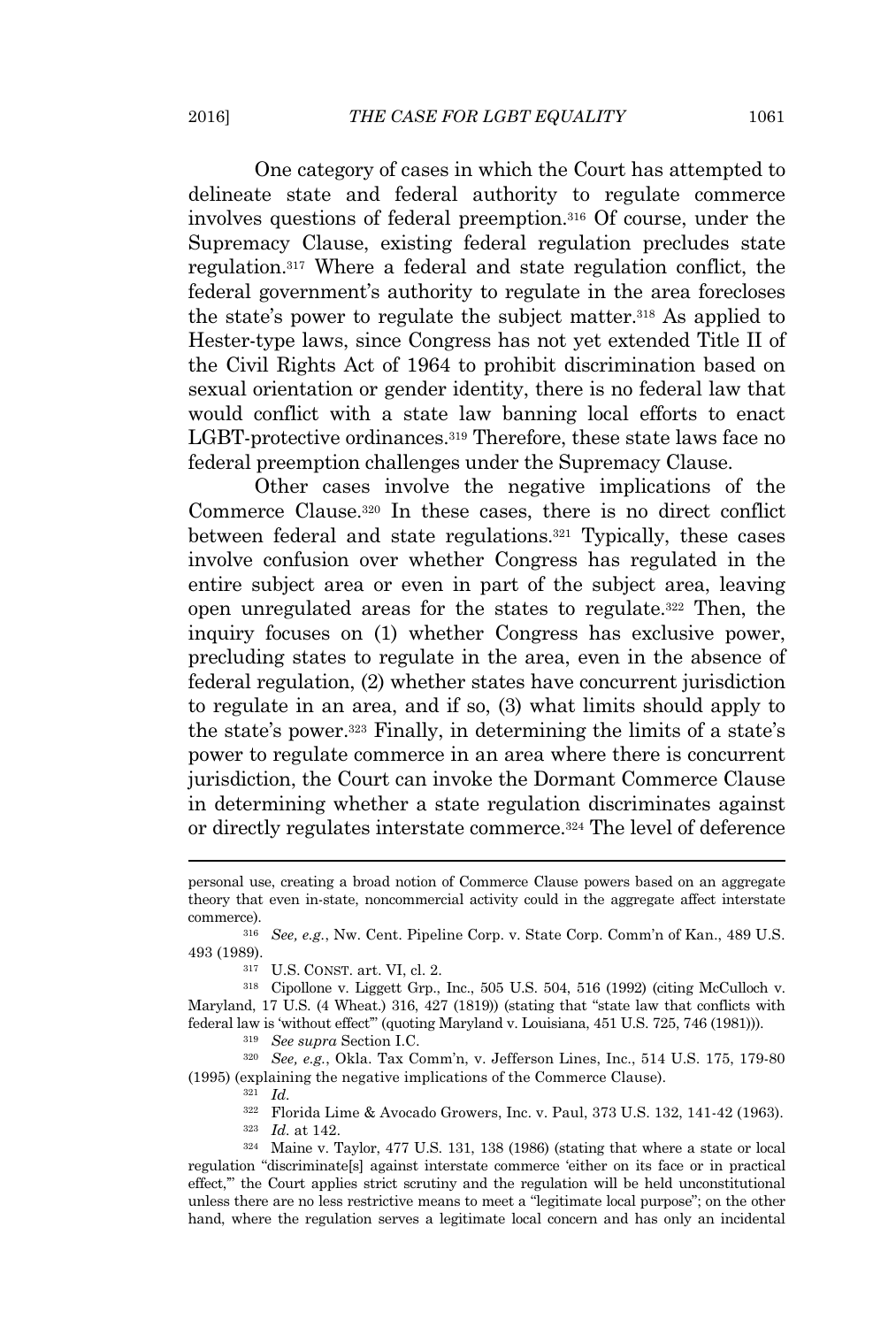the Court will give to the state's regulation depends on the extent to which the regulation burdens interstate commerce.<sup>325</sup>

Most law students' eyes glaze over when the Dormant Commerce Clause is introduced in their first-year Constitutional Law class. The dormancy described, however, is the nebulous negative aspect of the Commerce Clause.<sup>326</sup> Particularly unpopular with some of the Justices, the various cases applying the Dormant Commerce Clause seem irreconcilable. Even the Justices struggle with the Dormant Commerce Clause and the body of case law that has interpreted and applied the doctrine.<sup>327</sup> Justice Thomas expressed his view that "'[t]he negative Commerce Clause has no basis in the text of the Constitution, makes little sense, and has proved virtually unworkable in application[,]' and, consequently, cannot serve as a basis for striking down a state statute." 328

Despite its complexity, the Dormant Commerce Clause (or the negative implications of the Commerce Clause) completes the circle of Congress's broad authority over interstate commerce.<sup>329</sup> It ensures that the states' interest in maximizing their own economies will not create barriers, something that was an unfixable problem under the Articles of Confederation.<sup>330</sup> It

effect on interstate commerce, the Court will find such regulations unconstitutional "only if the burdens they impose on interstate trade are 'clearly excessive in relation to the putative local benefits'" (quoting Hughes v. Oklahoma, 441 U.S. 322, 336 (1979))); Pike v. Bruce Church, Inc., 397 U.S. 137, 142 (1970).

<sup>325</sup> *See Pike*, 397 U.S. at 142 (applying a balancing test to determine whether the burden on interstate commerce outweighs the local burden).

<sup>326</sup> *See supra* note 315 and accompanying text.

<sup>327</sup> *See, e.g.*, Tyler Pipe Indus., Inc. v. Wash. State Dep't of Revenue, 483 U.S. 232 (1987) (Scalia, J., concurring in part and dissenting in part) (discussing the Dormant Commerce Clause and the Court's unjustified, nontextual application of it, which the Court has done very poorly for over a century). According to Justice Scalia, "There is no conceivable reason why congressional inaction under the Commerce Clause should be deemed to have the same preemptive effect elsewhere accorded only to congressional action. There, as elsewhere, 'Congress' silence is just that silence . . . ." *Id.* (quoting Alaska Airlines, Inc. v. Brock, 480 U.S. 678, 686 (1987)).

<sup>328</sup> Am. Trucking Ass'ns v. Michigan, 545 U.S. 429, 439 (2005) (Thomas, J., concurring) (citation omitted) (quoting Hillside Dairy Inc. v. Lyons, 539 U.S. 59, 68 (2003)); *see also* Hillside Dairy Inc. v. Lyons, 539 U.S. 59, 68 (2003) (Thomas, J., concurring in part and dissenting in part).

<sup>329</sup> *See* Anna J. Cramer, *The Right Results for All the Wrong Reasons: An Historical and Functional Analysis of the Commerce Clause*, 53 VAND. L. REV. 271, 275 (2000); Larry E. Gee, *Federalism Revisited: The Supreme Court Resurrects the Notion of Enumerated Powers by Limiting Congress's Attempt to Federalize Crime*, 27 ST. MARY'S L.J. 151, 157-59 (1995) (providing a history of the Court's Commerce Clause jurisprudence); Maxwell L. Stearns, *The New Commerce Clause Doctrine in Game Theoretical Perspective*, 60 VAND. L. REV. 1, 4 (2007).

<sup>330</sup> Donald H. Regan, *The Supreme Court and State Protectionism: Making Sense of the Dormant Commerce Clause*, 84 MICH. L. REV. 1091, 1184 (1986).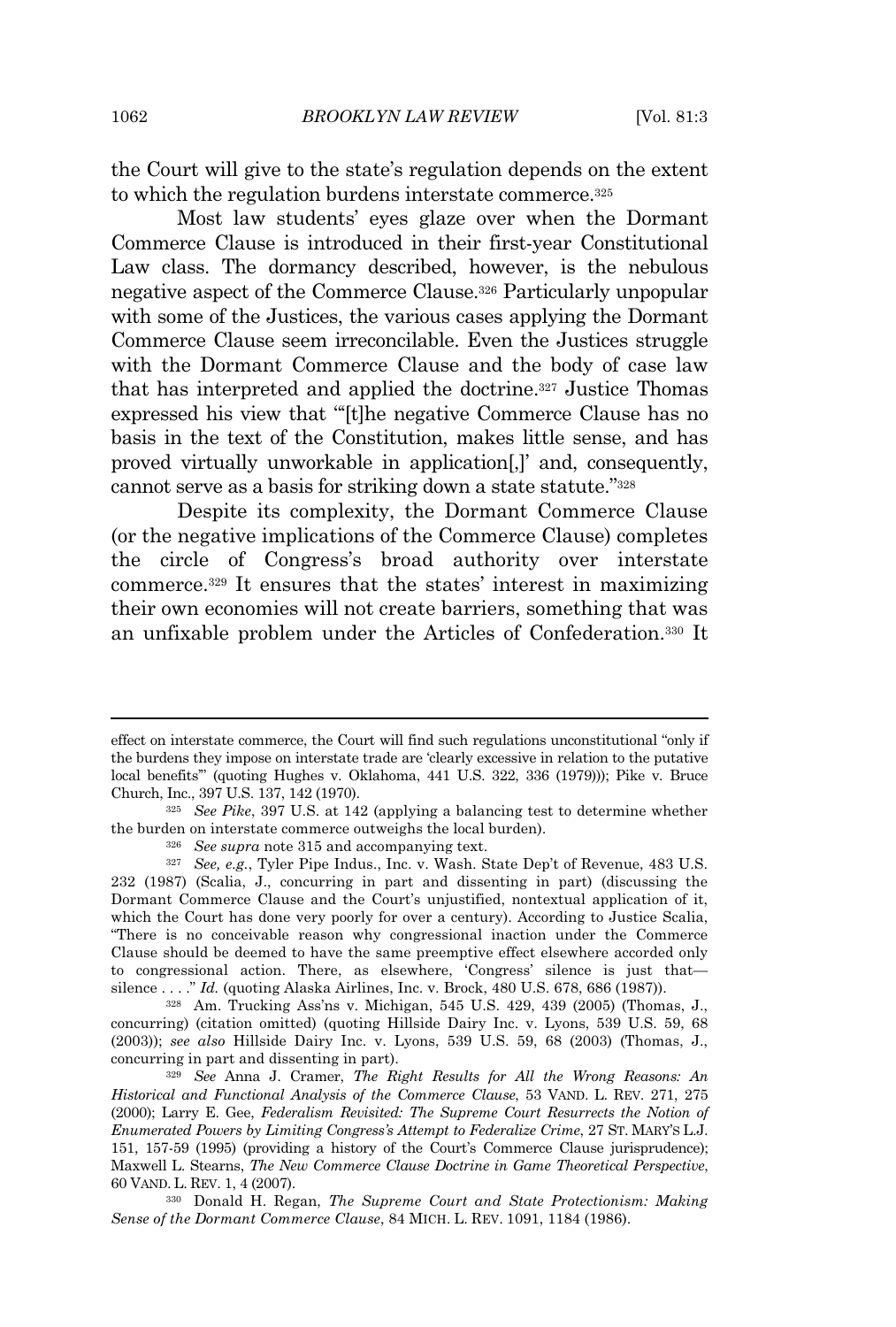also helps fulfill the promise of the Constitution and ensures national unity.<sup>331</sup>

Although an imperfect fit, the Dormant Commerce Clause might be an effective doctrine to challenge the constitutionality of laws banning local NDOs that protect LGBT members. Recently, big businesses such as Walmart, Target, and Apple have threatened to boycott states adopting robust religious freedom laws that would shield businesses from public accommodation laws if they withheld goods or services from same-sex couples.<sup>332</sup> Other mega-corporations like American Airlines, Facebook, Nike, General Mills, Google, The Dow Chemical Company, and Levi Strauss have expressed their support for the proposed Equality Act of 2015.<sup>333</sup> These corporate endorsements for LGBT equality

<sup>332</sup> *See* Claire Zillman, *Salesforce Boycotts Indiana over Fear of LGBT Discrimination*, FORTUNE (Mar. 26, 2015, 4:51 PM), http://fortune.com/2015/03/26/ salesforce-indiana-same-sex-law/ [http://perma.cc/8CQF-PNM6] (following the signing into law of Indiana's religious freedom bill on March 25, 2015, Salesforce's founder and CEO Marc Benioff announced the company's decision to boycott the State of Indiana and cancel all programs requiring employees and customers to travel to Indiana); Tim Evans, *Angie's List Canceling Eastside Expansion over RFRA*, INDYSTAR (Apr. 2, 2015, 11:38 AM), http://www.indystar.com/story/money/2015/03/28/angies-list-canceling-eastside-expansionrfra/70590738/ [http://perma.cc/52YV-UZAY] (Angie's List CEO Bill Oesterle announced on March 28, 2015, the company's decision to cancel a \$40 million headquarters expansion in Indiana); Jeremy Stoppelman, *An Open Letter to States Considering Imposing Discrimination Laws*, YELP (Mar. 26, 2015, 5:52 PM), http://officialblog.yelp.com/2015/03/anopen-letter-to-states-considering-imposing-discrimination-laws.html [http://perma.cc/DF4J-JLJM] (Yelp CEO Jeremey Stoppelman threatened to boycott states that enact laws allowing discrimination against LGBT persons); *see also* Kay Steiger, *The Growing Backlash Against Indiana's New LGBT Discrimination Law*, THINK PROGRESS (Mar. 27, 2015, 10:41 AM), http://thinkprogress.org/lgbt/2015/03/27/3639895/8-entities-may-boycottindiana-new-lgbt-discrimination-bill/ [http://perma.cc/ZL8D-AK9T] (enumerating a list of artists and entities taking reactive boycotting measures against Indiana); *Statement from Gov. Jay Inslee on Indiana's new "Religious Freedom" Law*, GOVERNOR JAY INSLEE (Mar. 30, 2015), http://www.governor.wa.gov/news-media/statement-gov-jay-inslee-ind iana%E2%80%99s-new-%E2%80%9Creligious-freedom%E2%80%9D-law [http://perma.cc/ S4MM-9TJD] (Washington Governor Jay Inslee announced on March 30, 2015, an administration-wide ban on state-funded travel to Indiana); Danielle Weatherby, *Corporate America Just Became the LGBT Community's Most Powerful Ally*, FORTUNE (Apr. 2, 2016, 11:00 AM), http://fortune.com/author/danielle-weatherby/ [http://perma.cc/6SP4-SK7T].

<sup>333</sup> Tom Huddleston, Jr., *Google Joins Chorus of Companies Backing LGBT Bill*, FORTUNE (July 28, 2015, 5:00 PM), http://fortune.com/2015/07/28/google-equalityact-lgbt/ [http://perma.cc/C77N-W4YY]. Of course, there are always businesses that will take the opposite, more conservative stance on social issues, and there may be incentives to avoid more liberal states. Certainly, Hobby Lobby has become infamous for its strong anti-abortion position. The flight of these businesses could also have a negative effect on interstate commerce. But as the general consumer becomes more

<sup>331</sup> General Motors Corp. v. Tracy, 519 U.S. 278, 299 (1997); C&A Carbone, Inc. v. Clarkstown, 511 U.S. 383, 411 (1994) (Souter, J., dissenting) (explaining that local favoritism and economic protectionism is what "dormant Commerce Clause jurisprudence seeks to root out"). *But see* United Haulers Ass'n v. Oneida-Herkimer Solid Waste Mgmt. Co., 550 U.S. 330, 343 (2007) ("The dormant Commerce Clause is not a roving license for federal courts to decide what activities are appropriate for state and local government to undertake, and what activities must be the province of private market competition.").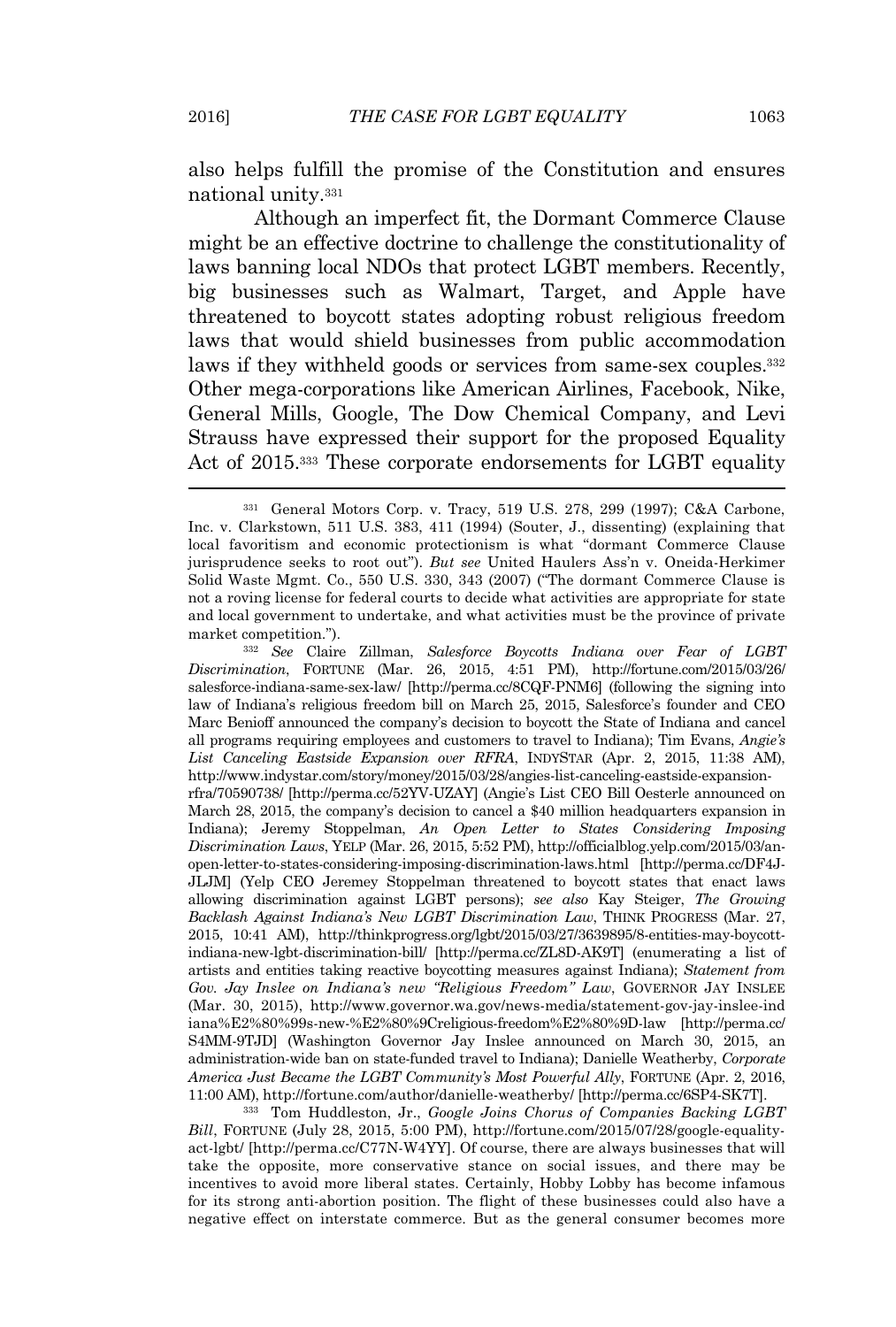evidence the effect that laws aimed at preempting LGBT civil rights, though applicable to intrastate commerce only, would in the aggregate have on interstate commerce.<sup>334</sup>

As states like Arkansas, Michigan, Texas, West Virginia, and Tennessee try to mitigate or circumvent the legal consequences of *Obergefell* by passing Hester-type laws, the Dormant Commerce Clause might be a viable weapon to invalidate these laws. The Dormant Commerce Clause applies to state laws that have the effect of economic protectionism or economic isolation.<sup>335</sup> Regulations have the effect of economic protectionism if they are "designed to benefit in-state economic interests by burdening out-of-state competitors." <sup>336</sup> Economic isolation occurs when a state tries "to isolate itself from a problem common to [many] states by raising barriers to the free flow of interstate [commerce]." 337

Contrary to the usual effect of regulations creating economic protectionism, states with Hester-type laws may suffer economic losses as people and businesses flee a state that they believe engages in LGBT discrimination.<sup>338</sup> For states like Arkansas, Michigan, Oklahoma, Tennessee, West Virginia, and

<sup>334</sup> Wickard v. Filburn, 317 U.S. 111, 118-29, 133 (1942) (articulating an aggregate theory that extends Congress's Commerce Clause power to regulate totally intrastate, noncommercial activity).

<sup>335</sup> *C&A Carbone, Inc.*, 511 U.S. at 411 (Souter, J., dissenting); Or. Waste Sys., Inc. v. Dep't of Envtl. Quality of State of Or., 511 U.S. 93 (1994); Jones v. Memphis, 868 F. Supp. 2d 710, 728 (W.D. Tenn. 2012) ("The Commerce Clause is intended to prevent economic protectionism and insure the free movement of goods between state borders, prohibiting 'laws that would excite . . . jealousies and retaliatory measures' among the several states." (quoting Huish Detergents, Inc. v. Warren, Cty., Ky., 214 F.3d 707, 710-11 (6th Cir. 2000))).

<sup>336</sup> New Energy Co. of Ind. v. Limbach, 486 U.S. 269, 273-74 (1988) (explaining the "negative" aspect of the Commerce Clause).

<sup>337</sup> Chem. Waste Mgmt., Inc. v. Hunt, 504 U.S. 334, 339-40 (1992); Okla. Tax Comm'n v. Jefferson Lines, Inc., 514 U.S. 175, 179-80 (1995); *see also* Wardair Canada, Inc. v. Fla. Dep't of Revenue, 477 U.S. 1, 12 (1986); Hughes v. Oklahoma, 441 U.S. 322, 338-39 (1979).

<sup>338</sup> *See supra* note 319 and accompanying text.

socially liberal, the trend is for companies to either take progressive views on social issues or to remain silent. *See, e.g.*, Phil Wahba, *Corporate America Comes Out Swinging Against 'Religious Freedom' Laws*, FORTUNE (Mar. 31, 2015, 1:26 PM), http://fortune.com/2015/03/31/corporate-america-religious-freedom/ [http://perma.cc/L3VR-495Q]; Sandhya Somashekhar, *After Epic 39-Hour Filibuster, Missouri Senate Passes Bill Criticized as Anti-gay*, WASH. POST (Mar. 9, 2016), https://www.washingtonpost.com/ news/post-nation/wp/2016/03/09/after-epic-39-hour-filibuster-missouri-senate-passes-billcriticized-as-anti-gay/ [http://perma.cc/N6Y9-CLG2] (explaining how Missouri's legislature passed a historic "license to discriminate bill" after a record filibuster); Katy Steinmetz, *South Dakota Could Pass 'Bathroom Bill' Affecting Transgender Students*, TIME (Feb. 16, 2016, 7:02 PM), http://time.com/4220345/south-dakota-bathroom-bill-religiousfreedom/ [http://perma.cc/RH7T-5UPH] (explaining how South Dakota could be the next state to pass a "license to discriminate bill" that would allow public schools to ban transgender students from the restroom that corresponds with their gender identity).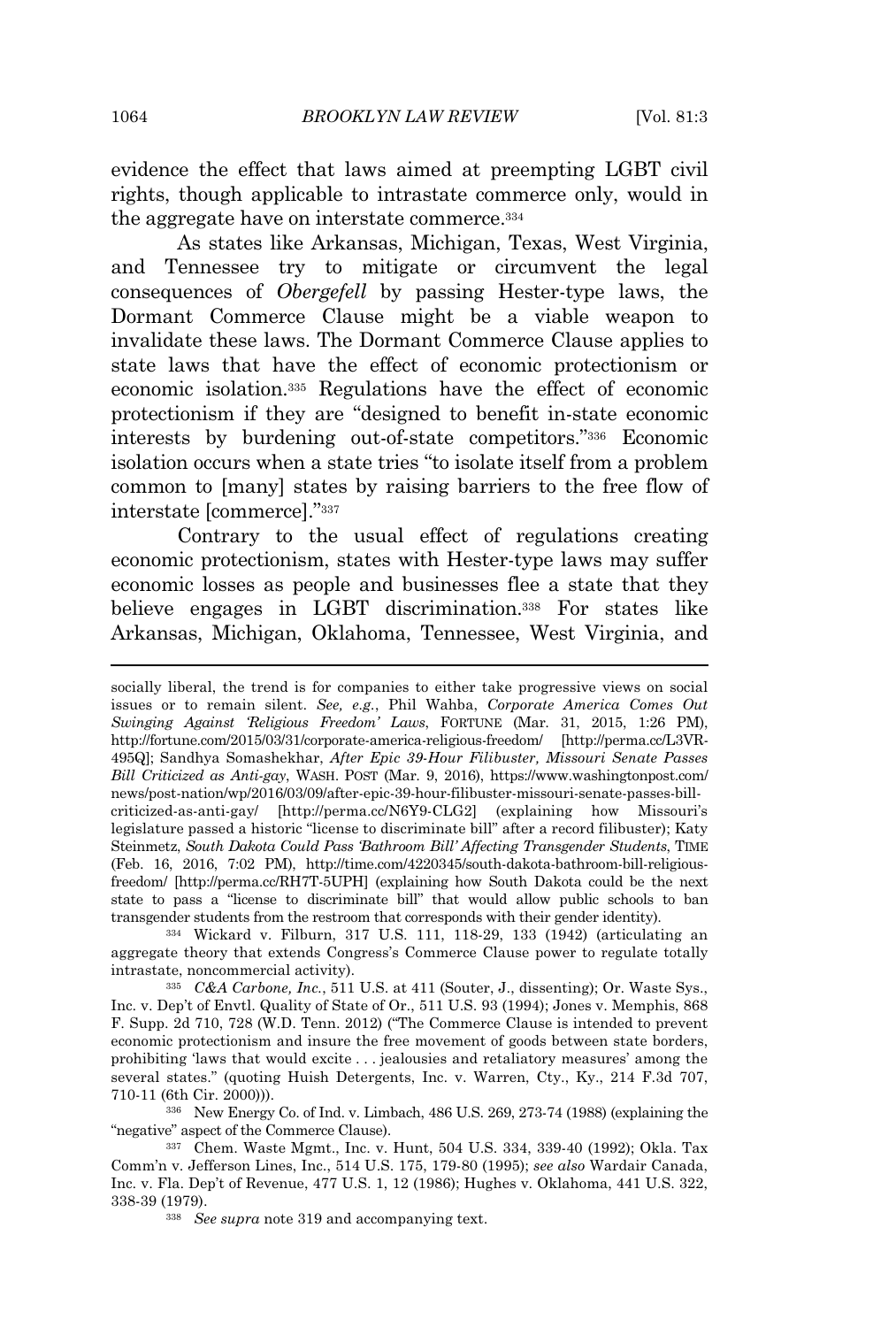Texas that may wish to isolate themselves from the effects of the *Obergefell* decision, efforts to push LGBT individuals and businesses to other states threaten to result in economic isolationism. What is clear is that a state's economic interests will undoubtedly fluctuate based on its LGBT-friendly or LGBThostile laws.<sup>339</sup>

The Court has long held that a state may not insulate itself from a problem common to all the states.<sup>340</sup> In *Edwards v. California*, the Court invalidated a statute that made it a misdemeanor for any person or corporation to knowingly "bring[] or assist[] in bringing into the State any indigent person who is not a resident of the State." <sup>341</sup> Knowing that his brother-in-law was without a job or money, Fred Edwards helped him move to California from Texas.<sup>342</sup> Edwards was convicted of violating the statute and received a suspended sentence of six months in jail.<sup>343</sup>

On appeal, the U.S. Supreme Court held that the California statute was "an unconstitutional barrier to interstate commerce." <sup>344</sup> Recognizing that the migration of indigent persons is a financial problem for the State of California, the Court determined that even the state's police power could not justify California's attempt to "isolate itself from difficulties common to all [the states] by restraining the transportation of persons and property across its borders." 345

Any comparison of LGBT individuals to indigent persons is totally unintended. Further, the authors do not intend to suggest that LGBT individuals and LGBT-friendly businesses should be unwelcome in states and their communities—quite the contrary. Encouraging all kinds of diversity enriches a community socially, politically, and economically.<sup>346</sup> Apparently, however, Arkansas, West Virginia, Texas, and Tennessee disagree. In passing Hester-type laws, these states appear to value social

<sup>339</sup> Michael Hiltzik, *How Indiana's New Anti-LGBT Law Puts the State and Businesses in a Bind*, L.A. TIMES (Mar. 27, 2015, 1:15 PM), http://www.latimes.com/ business/hiltzik/la-fi-mh-how-indianas-new-antilgbt-law-20150327-column.html [http:// perma.cc/W5L3-8B36].

<sup>340</sup> Edwards v. California, 314 U.S. 160, 171, 178, 182 (1941) (concurring opinions thought the California statutes violated the Privileges and Immunities Clause, not the Commerce Clause).

<sup>341</sup> *Id.*

<sup>342</sup> *Id.*

<sup>343</sup> *Id.*

<sup>344</sup> *Id.* at 173.

<sup>345</sup> *Id.*

<sup>346</sup> *See, e.g.*, Katherine W. Phillips, *How Diversity Makes Us Smarter*, SCI. AM. (Sept. 16, 2014), http://www.scientificamerican.com/article/how-diversity-makes-us-smarter/ [http://perma.cc/9Z8W-W7HG] (analyzing the personal, social, political, and economic benefits that arise from diversity).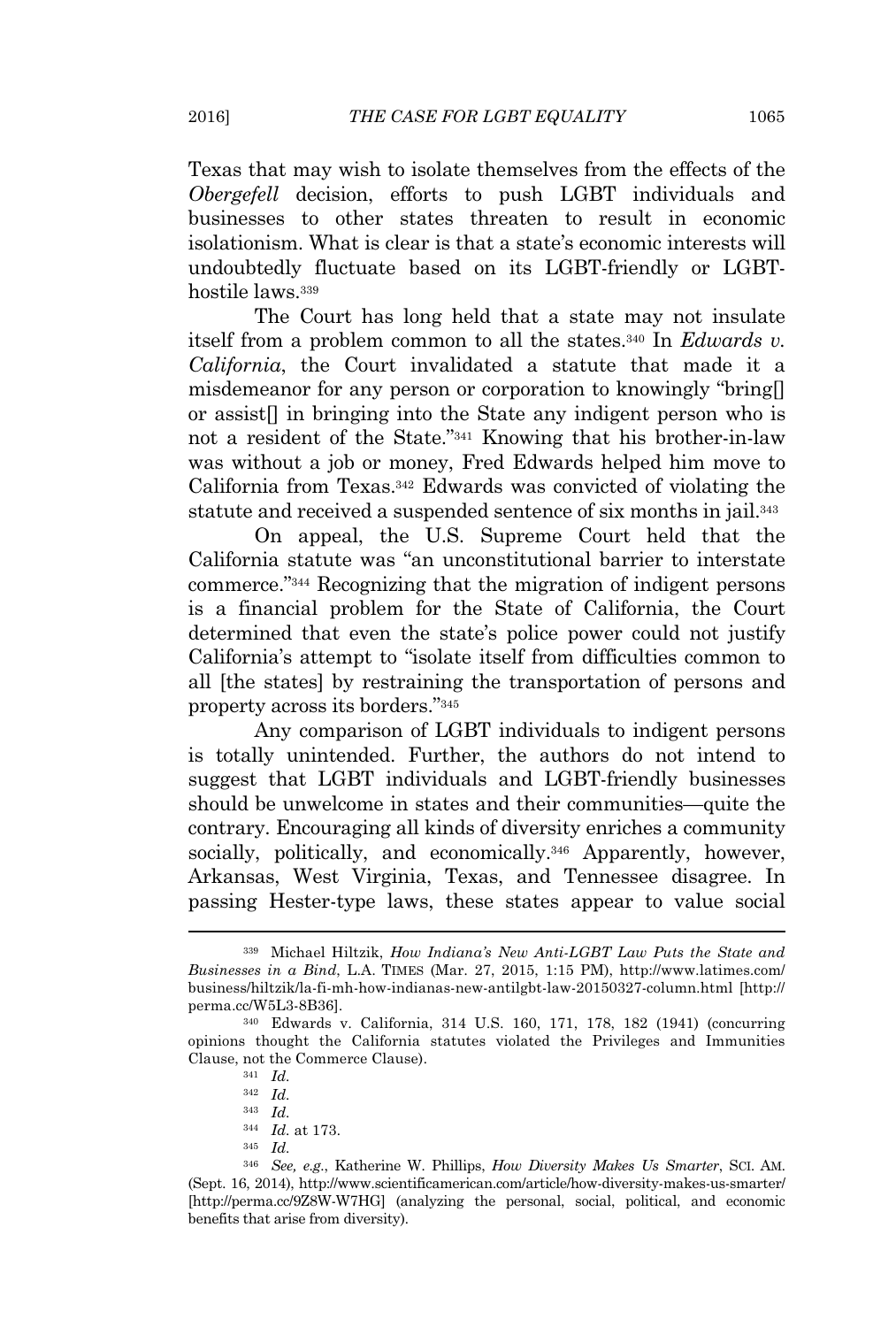convention more than diversity. In response to the changing social landscape, states passing Hester-type laws are attempting to isolate themselves from the national effect of *Obergefell* and the growing trend toward inclusivity.

While Hester-type laws differ substantially from the California statute invalidated in *Edwards*, that case supports the proposition that any laws having an inevitable effect on interstate migration are matters of national concern and are thus subject to Dormant Commerce Clause doctrine.<sup>347</sup> States cannot regulate in areas affecting interstate commerce that "demand . . . their regulation . . . be prescribed by a single authority"—the federal government.<sup>348</sup>

Admittedly, federal courts may be reluctant to apply the Dormant Commerce Clause to constitutional challenges to Hester-type laws. But a robust national economy supported by the free flow of people and goods in interstate commerce is a strong rationale for judicial review of Dormant Commerce Clause claims.<sup>349</sup> Referring to the importance of national unity, Justice Cardozo eloquently stated, "[The Constitution] was framed upon the theory that the peoples of the several states must sink or swim together, and that in the long run prosperity and salvation are in union and not division." 350

Dormant Commerce Clause cases typically present issues that have both economic and political implications.<sup>351</sup> The economic aspect focuses on the extent to which the state or local regulation burdens interstate commerce,<sup>352</sup> whereas the political component focuses on who is burdened by the state's regulation.<sup>353</sup>

<sup>353</sup> *See* SHANOR, *supra* note 351, at 413; Larsen, *supra* note 352, at 849 (stating that where "an out-of-state party burdened by a discriminatory regulation of another state does not have any political weight to encourage the legislature to change

<sup>347</sup> *Edwards*, 314 U.S. at 174.

<sup>348</sup> *Id.* at 176 (quoting Milk Control Bd. v. Eisenberg Farm Prods., 306 U.S. 346, 351 (1939)).

<sup>349</sup> *Id*.

<sup>350</sup> Baldwin v. G.A.F. Seelig, 294 U.S. 511, 523 (1935).

<sup>351</sup> CHARLES A. SHANOR, AMERICAN CONSTITUTIONAL LAW: STRUCTURE AND RECONSTRUCTION 413 (2d ed. 2001).

<sup>352</sup> Jennifer L. Larsen, *Discrimination in the Dormant Commerce Clause*, 49 S.D. L. REV. 844, 846-47 (2004) (stating that the "promotion of national unity" is a "recurring rationale supporting judicial review of dormant Commerce Clause cases" and is often addressed in two contexts: (1) economic protectionism and (2) economic isolationism); *Baldwin*, 294 U.S. at 527 (discussing that the doctrine of economic isolation states that "one state in its dealings with another may not place itself in a position of economic isolation. . . . Neither the power to tax nor the police power may be used by the state of destination with the aim and effect of establishing an economic barrier against competition with the products of another state or the labor of its residents. Restrictions so contrived are an unreasonable clog upon the mobility of commerce").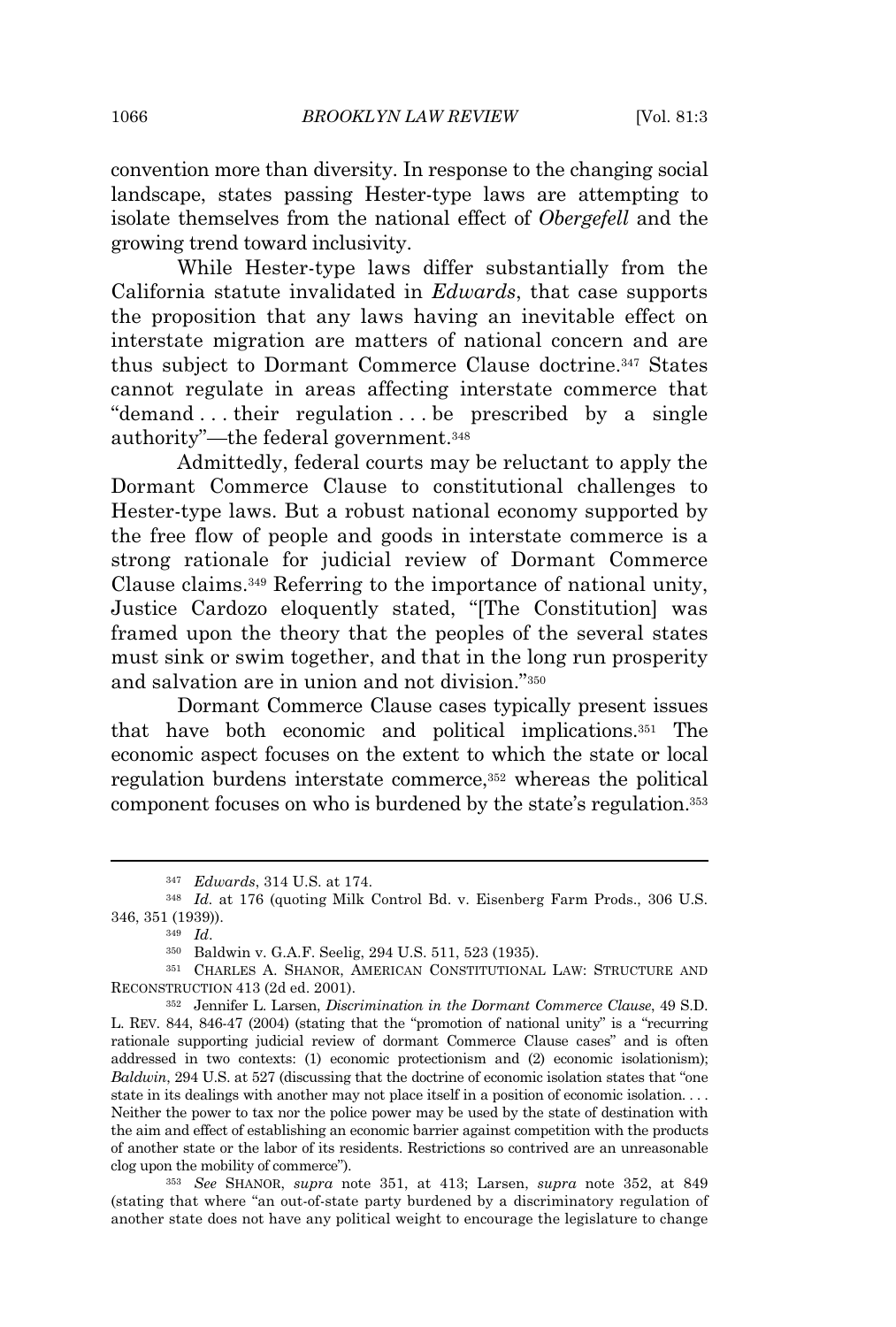If the regulation imposes burdens on outsiders—those not part of the state's polity or local electorate—judicial intervention is warranted. Because outsiders have no effective means to change unfavorable legislation through the political process, judicial intervention is the only available remedy.<sup>354</sup>

In applying these principles to challenge Hester-type laws, the argument rests on the assumption that these laws are disguised LGBT-discrimination measures that will have a substantial effect on interstate commerce, as recognized in *Heart of Atlanta Motel*. <sup>355</sup> With Hester-type laws either already on the books or currently pending in the southern states of Arkansas, Tennessee, West Virginia, and Texas, the net impact could be a general trend of businesses that support LGBT rights fleeing the south and moving north for a more inclusive business environment.<sup>356</sup>

As states pass LGBT-hostile laws that are designed to insulate those states from the changing social landscape that recognizes marriages and families beyond the traditional one man and one woman institution, businesses will undoubtedly respond.<sup>357</sup> In the aggregate, these laws will affect interstate commerce to the detriment of other southern states or local progressive communities, like Fayetteville and Eureka Springs, that support LGBT-protective measures.<sup>358</sup>

It is equally likely that LGBT individuals and families will move out of the states that block local efforts to expand

<sup>357</sup> *See Tyler Pipe Indus.*, 483 U.S. 232. <sup>358</sup> *Id.*

the regulation, . . . the Court has used the dormant Commerce Clause to protect [such] politically powerless interests" (footnote omitted)).

<sup>354</sup> Larsen, *supra* note 352, at 849.

<sup>355</sup> *See* Heart of Atlanta Motel, Inc. v. United States, 379 U.S. 241 (1964).

<sup>356</sup> Tyler Pipe Indus. v. Wash. State Dep't of Revenue, 483 U.S. 232 (1987); s*ee also Despite Nationwide Uproar, Discrimination Bill Becomes Arkansas Law*, GOVERNING (Feb. 24, 2015), http://www.governing.com/topics/politics/Despite-Nationwide-Uproar-Arkansas-Blocks-Localities-from-Passing-Anti-Discrimination-Laws.html [http://perma.cc/ 9468-E53U] (commenting on the passage of S.B. 202, Rita Sklar, Executive Director of the ACLU of Arkansas, stated that "this bill . . . will amount to a giant, flashing 'Gays Stay Away' sign" and Rea Carey, Executive Director of the National LGBTQ Task Force Action Fund, predicted it will "stifle[] business by sending a message that Arkansas is not an inclusive place to visit, reside in, or to do business [in]"); Hiltzik, *supra* note 339 (illustrating how businesses might pull away from states with anti-LGBT laws through the example of Arizona: (1) after Arizona voters rejected a 1990 ballot measure seeking to designate Martin Luther King, Jr. Day as a state holiday, the National Football League relocated the 1993 Super Bowl, scheduled to be held in Arizona, to California, thereby costing the state roughly \$100 million; and (2) after the passing of a harsh antiimmigration bill, businesses and nonprofit organizations boycotted Arizona, costing the state approximately \$140 million).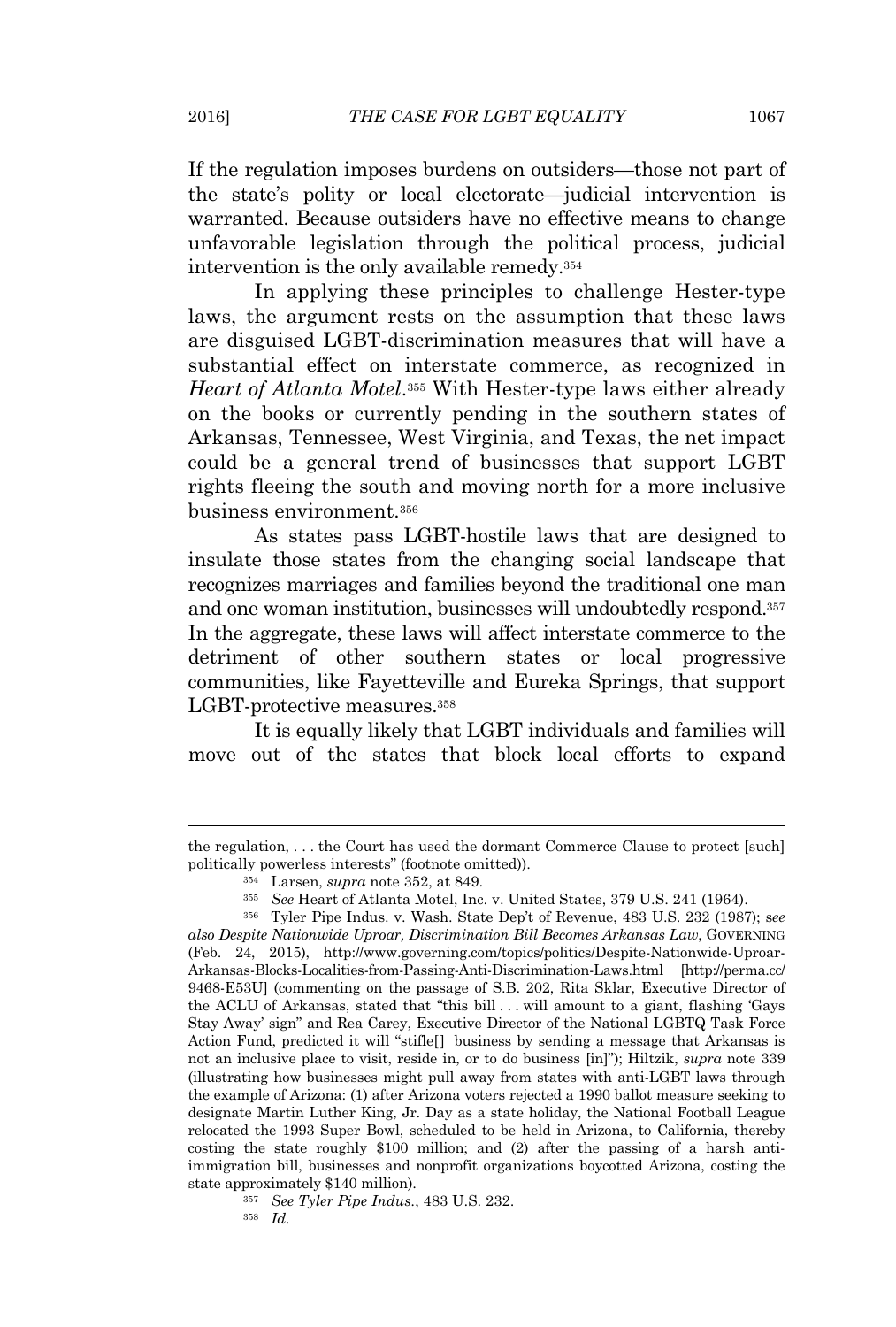antidiscrimination protections for their community.<sup>359</sup> Further, like businesses that wish to avoid states with veiled discrimination laws such as Hester's Law, individuals and families seeking an LGBT-friendly community will avoid these states.<sup>360</sup>

Under traditional Dormant Commerce Clause doctrine, local communities burdened by their state laws would be unable to bring their claims to court.<sup>361</sup> The theory blocking these types of suits is that disgruntled local communities may utilize the ballot box to voice their disapproval with their legislators' enactments.<sup>362</sup> But since the precise injury caused by Hester-type laws is the inability of local communities to participate in the political process to achieve favorable legislation at a level of decisionmaking available to every other group, judicial intervention is the only available remedy to challenge the constitutionality of these anti-NDO laws. When people and businesses are powerless to effect legislative changes, the courts should intervene.

The doctrinal fit may not be as seamless as the political process doctrine, but the Dormant Commerce Clause provides a framework for federal review of Hester-type laws. Sensibleminded Americans might be more amenable to recognizing that the free flow of people and commercial activity in interstate commerce is more supportive of our national interests than a "cultural war" about traditional family values.<sup>363</sup>

#### **CONCLUSION**

Almost 20 years ago, Colorado attempted to do on a larger scale what Hester-type laws aim to do today. While

<sup>359</sup> *See* Frank Newport & Gary J. Gates, *San Francisco Metro Area Ranks Highest in LGBT Percentage*, GALLUP (Mar. 20, 2015), http://www.gallup.com/poll/182051/sanfrancisco-metro-area-ranks-highest-lgbt-percentage.aspx [http://perma.cc/EF9A-WT5T] (finding, in a 2012-214 survey comparing the respective LGBT population of 50 metropolitan areas across various states within the United States, that the top 10 cities with the highest population of LGBTs were located in "every region of the country except the Midwest"); Gary J. Gates & Frank Newport, *LGBT Percentage Highest in D.C., Lowest in North Dakota*, GALLUP (Feb. 15, 2013), http://www.gallup.com/poll/160517/lgbtpercentage-highest-lowest-north-dakota.aspx [http://perma.cc/FLE5-EBFM] (finding that states with more supportive LGBT legal climates generally have larger LGBT populations all states with at least a four percent LGBT population, except South Dakota, have laws protecting LGBTs from discrimination).

<sup>360</sup> Gates & Newport, *supra* note 359; Newport & Gates, *supra* note 359.

<sup>361</sup> General Motors Corp. v. Tracy, 519 U.S. 278, 299-300 (1997).

<sup>362</sup> United Haulers Ass'n v. Oneida-Herkimer Solid Waste Mgmt. Auth., 550 U.S. 330, 343-45 (2007).

<sup>363</sup> Romer v. Evans, 517 U.S. 620, 636 (1996) (Scalia, J., dissenting); Lawrence v. Texas, 539 U.S. 558, 589-90 (2003) (Scalia, J., dissenting); *see* Terri Day & Danielle Weatherby, *LGBT Rights and the Mini-RFRA: A Return to Separate but Equal*, DEPAUL L. REV. (forthcoming).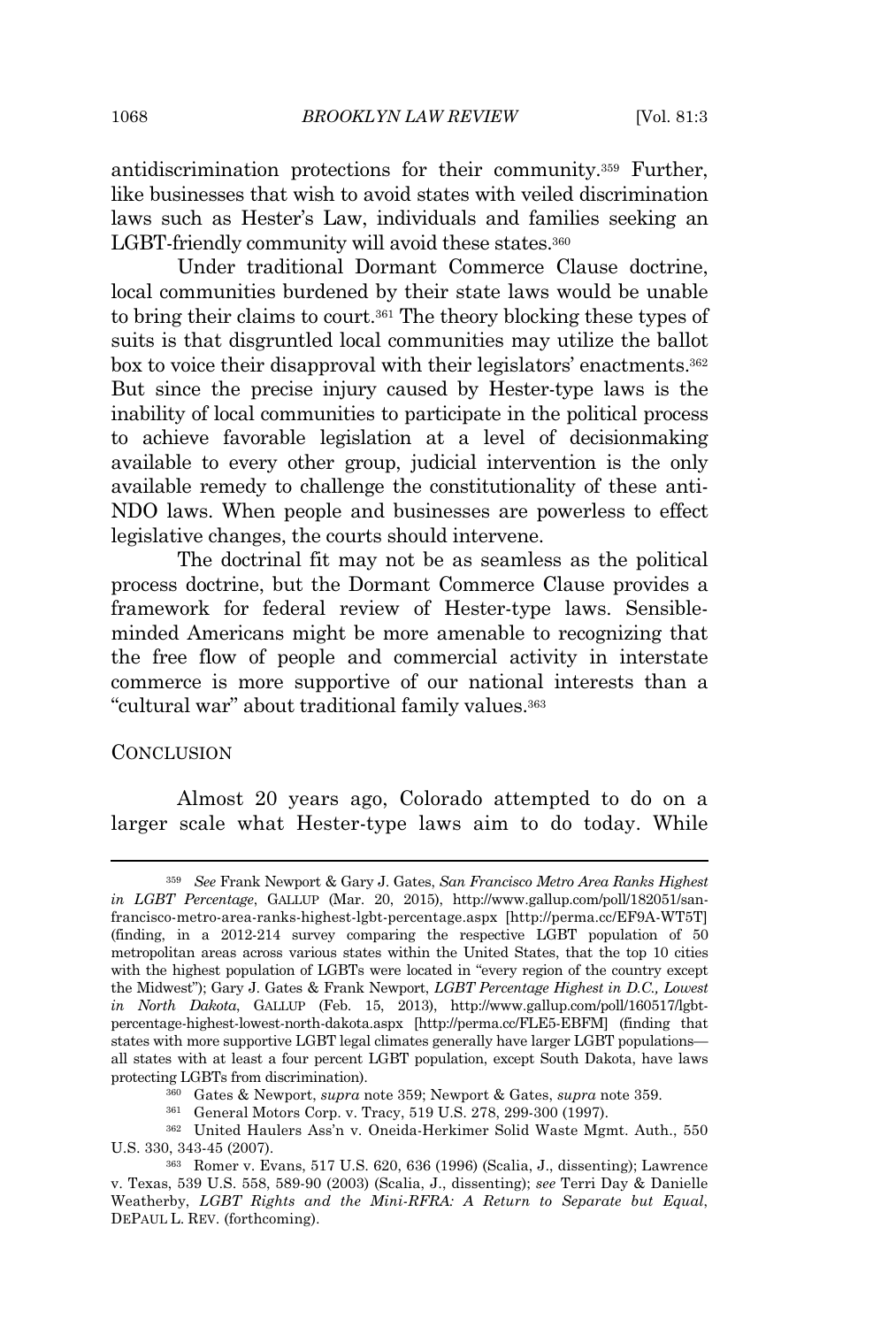perhaps more artfully drafted than Colorado's Amendment 2, the Hester-type laws in Arkansas, Tennessee, Texas, and West Virginia, like Colorado's Amendment 2, are designed to prevent municipalities from carving out antidiscrimination protections for LGBT individuals.<sup>364</sup>

In his scathing dissent, Justice Scalia criticized the majority of the *Romer* Court for entering into what he characterized as a "Kulturkampf." <sup>365</sup> In framing the Coloradans' efforts to "preserve traditional sexual mores" amidst ever-evolving social norms, Justice Scalia thought the Court should defer to the will of the people and honor the political process.<sup>366</sup> Even then, the majority saw through the asserted purpose as pretext and viewed the Colorado amendment as "inexplicable by anything but animus" toward homosexuals.<sup>367</sup>

Despite the recent legal recognition of same-sex marriage, some states have not evolved past Colorado circa 1996. Indeed, conservative southern states that oppose LGBT equality have allowed the statewide electorate to block local efforts to provide increased LGBT antidiscrimination protections, just like the Colorado amendment 20 years ago.

Although the Colorado Supreme Court applied the political process doctrine to Colorado's Amendment 2, the U.S. Supreme Court has limited that doctrine's application to cases impacting race and access to the ballot box for racial minorities.<sup>368</sup> While the injuries caused by Hester-type laws are the precise injuries that the political process doctrine was designed to protect, there are limitations on that doctrine. This is particularly so in light of the Court's recent marriage equality decision, which did not go far enough in recognizing sexual orientation as a suspect or quasi-suspect class, further hindering the applicability of the political process doctrine to this group.

While the Court has recognized the importance of allowing the voice of the electorate to speak on important and controversial matters of public policy, there are striking differences between the majority opinion in *Obergefell* and the plurality opinion in *Schuette*, both authored by Justice Kennedy. The opinions

<sup>364</sup> *Romer*, 517 U.S. at 620.

<sup>365</sup> *Id.* at 636 (Scalia, J., dissenting). A "kulturkampf" is a "conflict between civil government and religious authorities especially over control of education and church appointments; *broadly*: a conflict between cultures or value systems . . . ." *Kulturkampf*, MERRIAM-WEBSTER'S DICTIONARY, http://www.merriam-webster.com/ dictionary/Kulturkampf [http://perma.cc/NW4Y-FQGQ] (last visited May 10, 2016).

<sup>366</sup> *Romer*, 517 U.S. at 636 (Scalia, J., dissenting).

<sup>367</sup> *Id.* at 632 (Scalia, J., dissenting).

<sup>368</sup> Washington v. Seattle Sch. Dist. No. 1, 458 U.S. 457, 467-68 (1982).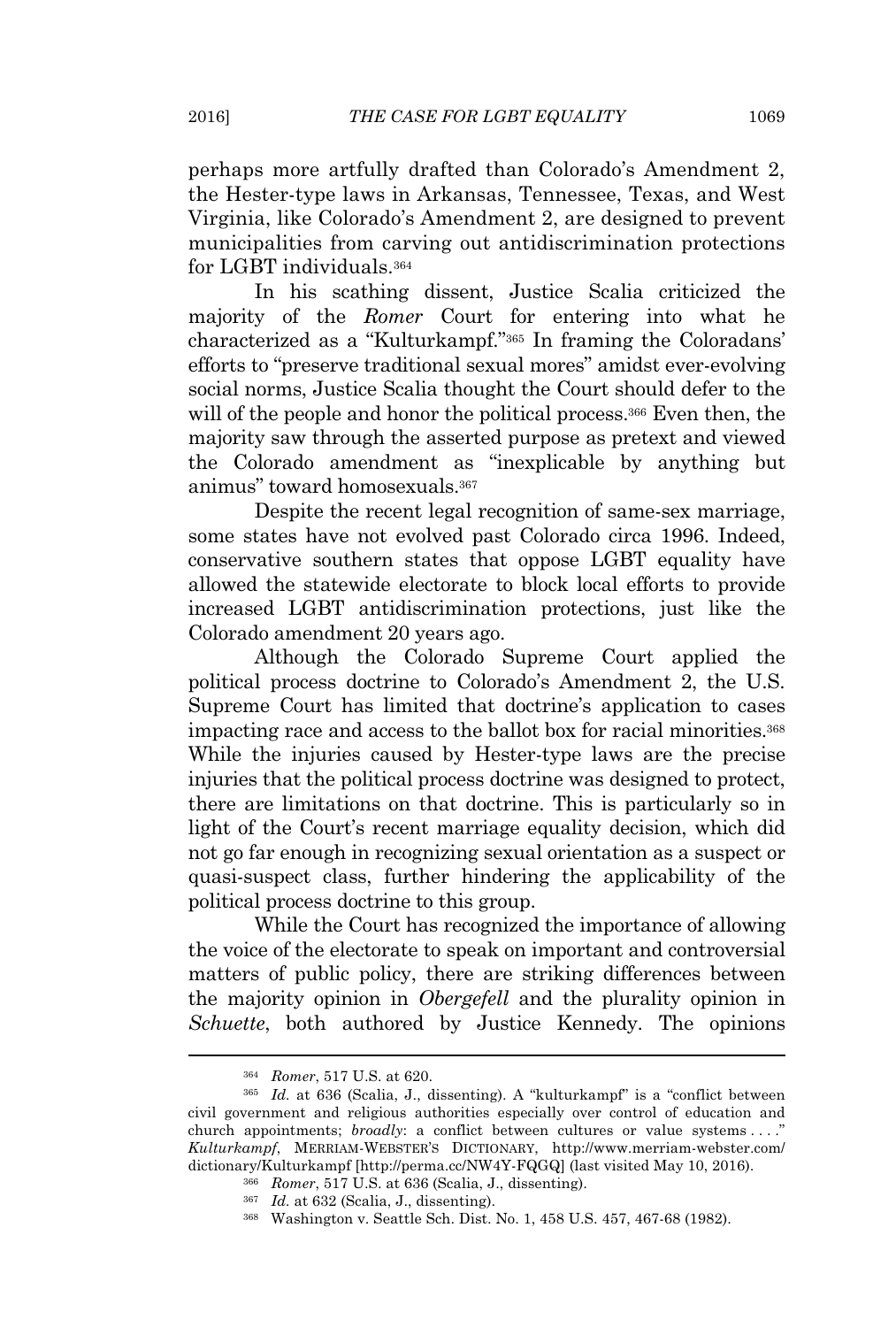disagree about what issues should be decided by the voters and when the Constitution should protect a minority group against the majority. Specifically, in *Obergefell*, despite the dissent's view that it was a policy decision that should be decided by the voters, Justice Kennedy declared same-sex marriage a fundamental right not subject to voter approval. In contrast, in *Schuette v. BAMN*, Justice Kennedy upheld the political process when Michigan voters amended their state constitution to ban race-sensitive admissions preferences. Like Chief Justice Roberts's *Obergefell* dissent, Justice Kennedy felt that affirmative action in admissions was a difficult and delicate policy decision and should be left to the will of the people.

How the Court would view Hester-type laws (e.g., the Colorado amendment in *Romer* or the Michigan admissions amendment) is uncertain. But it is likely that the conservative Justices on the Court would view Hester-type laws as affecting a matter of public policy, which is rightfully left to a popular vote. Nonetheless, Hester-type laws harm an unpopular minority by obstructing local communities from passing pro-LGBT legislation.

It is questionable whether the political process doctrine, which used to trigger strict scrutiny review when laws change the political process "in the middle of the game," <sup>369</sup> survives post-*Schuette*. Now the Court seems to favor notions of political process that uphold the electorate's wishes even at the expense of an unpopular minority.

Just as the U.S. Constitution sets the floor for liberties and protections, allowing states to provide greater benefits and protections to their citizens, state constitutions should similarly set the floor, not the ceiling, for local laws.<sup>370</sup> Hester-type laws are barriers to progressive communities, where the governed are closest to the power and are able to effect legal change. States reacting in fear to the potential ripple effect of *Obergefell* are inappropriately using Hester-type laws and the legislative process to fight cultural change to the status quo.

As an alternative to the framework of the equal protection and political process doctrines, this article proposes a novel repurposing of the Dormant Commerce Clause under the assumption that Hester-type laws will affect interstate commerce.

<sup>369</sup> Schuette v. Coal. to Defend Affirmative Action, Integration and Immigrant Rights and Fight for Equal. By Any Means Necessary (BAMN), 134 S. Ct. 1623, 1653 (2014) (Sotomayor, J., dissenting).

<sup>370</sup> *See, e.g.*, Oregon v. Hass, 420 U.S. 714, 719 (1975); Lego v. Twomey, 404 U.S. 477, 489 (1972); Cooper v. California, 386 U.S. 58, 62 (1967) (stating that the states have the power to impose higher standards than those required by the federal Constitution).